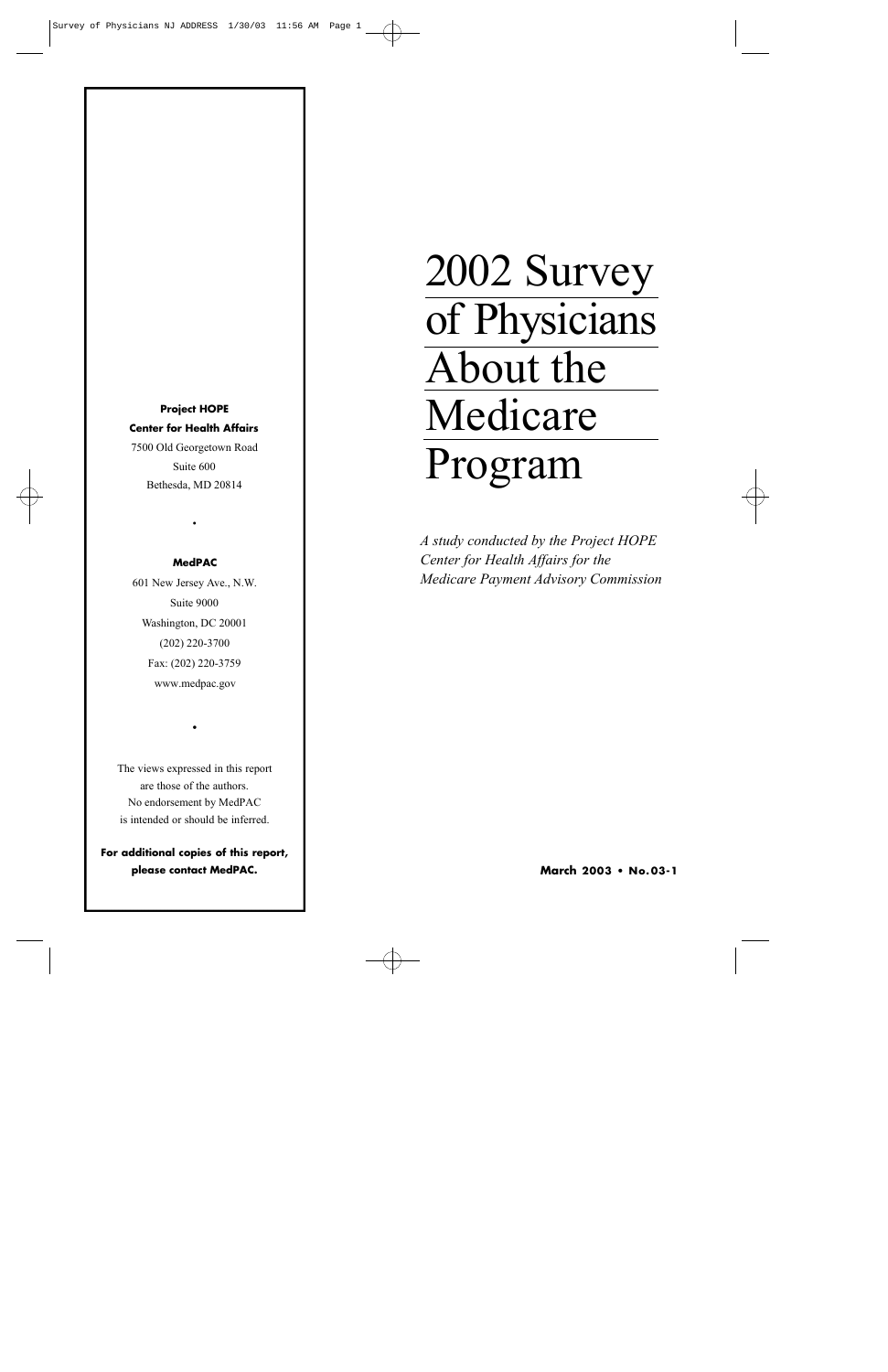## **Results of the Medicare Payment Advisory Commission's 2002 Survey of Physicians**

Final Report

December 2002

Julie A. Schoenman, Ph.D. Jacob J. Feldman, Ph.D.

The Project HOPE Center for Health Affairs 7500 Old Georgetown Road, Suite 600 Bethesda, Maryland 20814-6133 301-656-7401

Submitted to:

Medicare Payment Advisory Commission 601 New Jersey Avenue, NW, Suite 9000 Washington, DC 20001-2021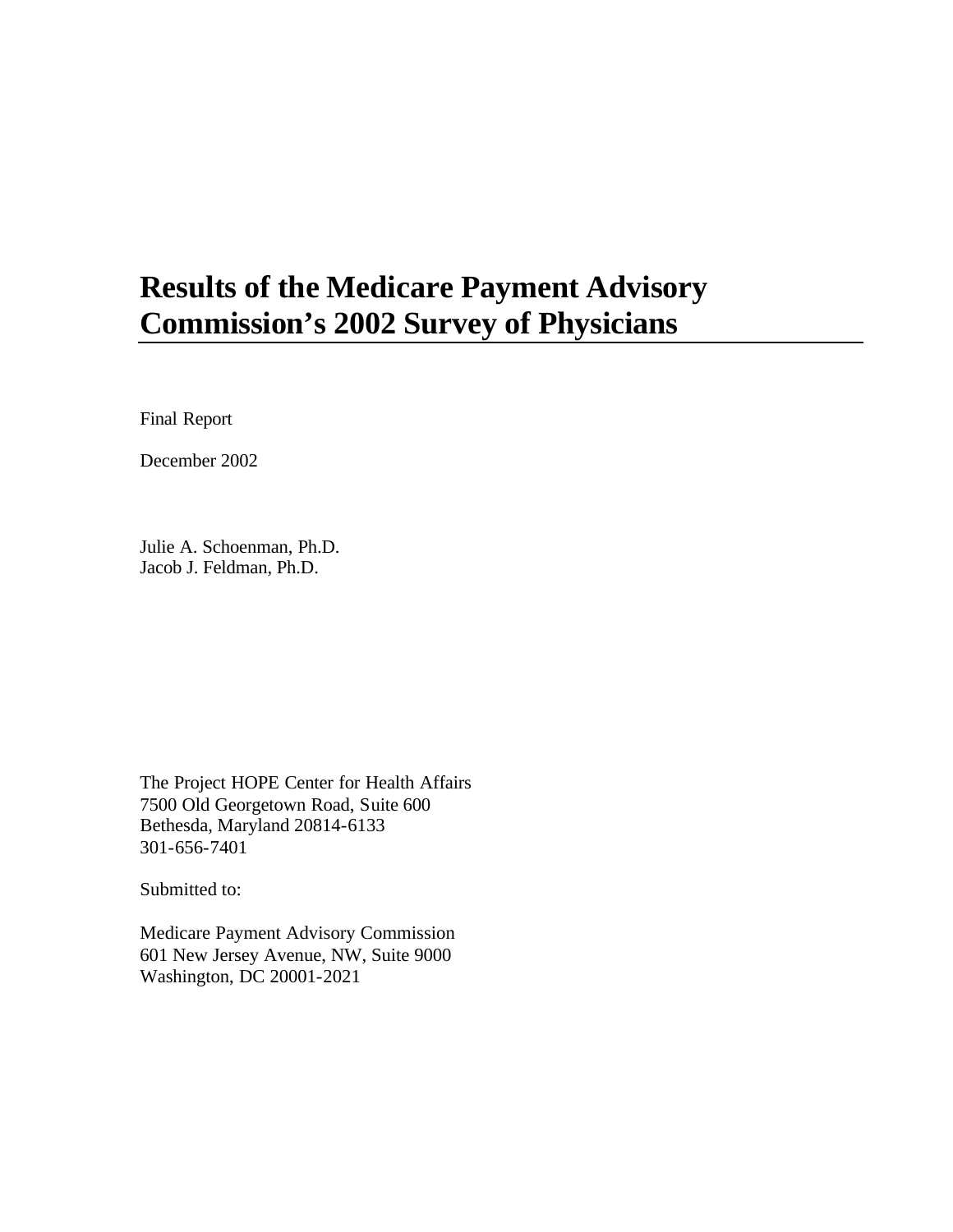## **Table of Contents**

### Page

| Appendix A. Copy of the Mail Survey Instrument |  |
|------------------------------------------------|--|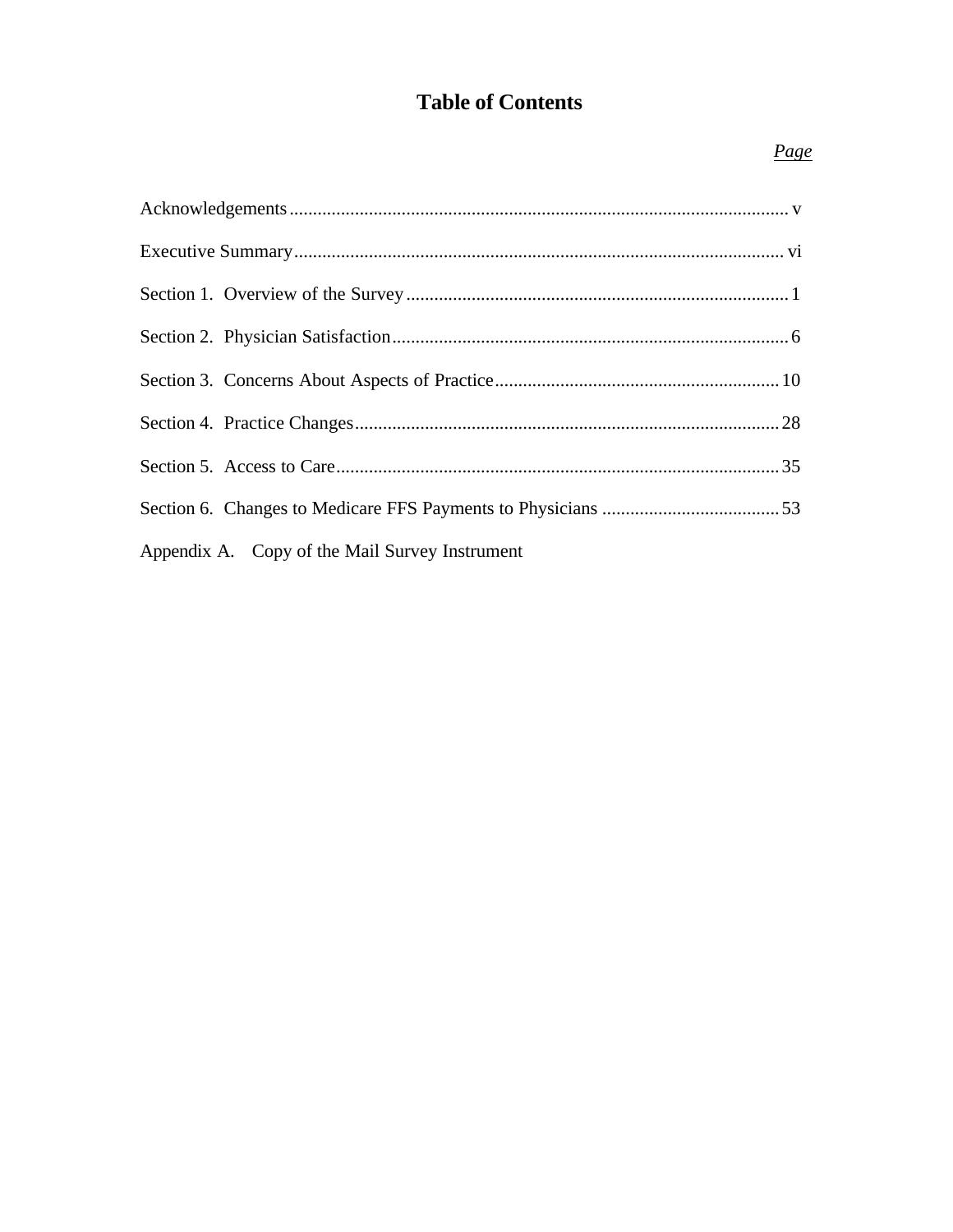## **List of Tables**

|           | <u>Page</u>                                                                   |
|-----------|-------------------------------------------------------------------------------|
| Table 1.  |                                                                               |
| Table 2.  | Physician Satisfaction with the Practice of Medicine, by Type of              |
| Table 3.  | Change in Physician Satisfaction Since 1999, by Type of Physician 8           |
| Table 4.  | Overall Levels of Concern About Various Aspects of Practice, 2002  12         |
| Table 5.  | Overall Levels of Concern About Various Aspects of Practice, by               |
| Table 6.  | Levels of Concern About Various Aspects of Practice, by Type of               |
| Table 7.  | Ratings for Practice Concerns for FFS Medicare Relative to Other              |
| Table 8.  | Concern About Billing Paperwork, by Type of Patient and by Type of            |
| Table 9.  | Concern About Reimbursement Levels, by Type of Patient and by                 |
| Table 10. | Concern About External Review of Clinical Decisions, by Type of               |
|           | Table 11. Concern About Timeliness of Claims Payment, by Type of Patient and  |
|           | Table 12. Level of Difficulty Obtaining Accurate and Timely Billing           |
|           | Table 13. Rating for Difficulty of Obtaining Information for FFS Medicare     |
|           | Table 14. Difficulty Obtaining Billing Information, by Type of Patient and by |
| Table 15. | Concern About Medicare Fraud and Abuse by Investigations, by Type             |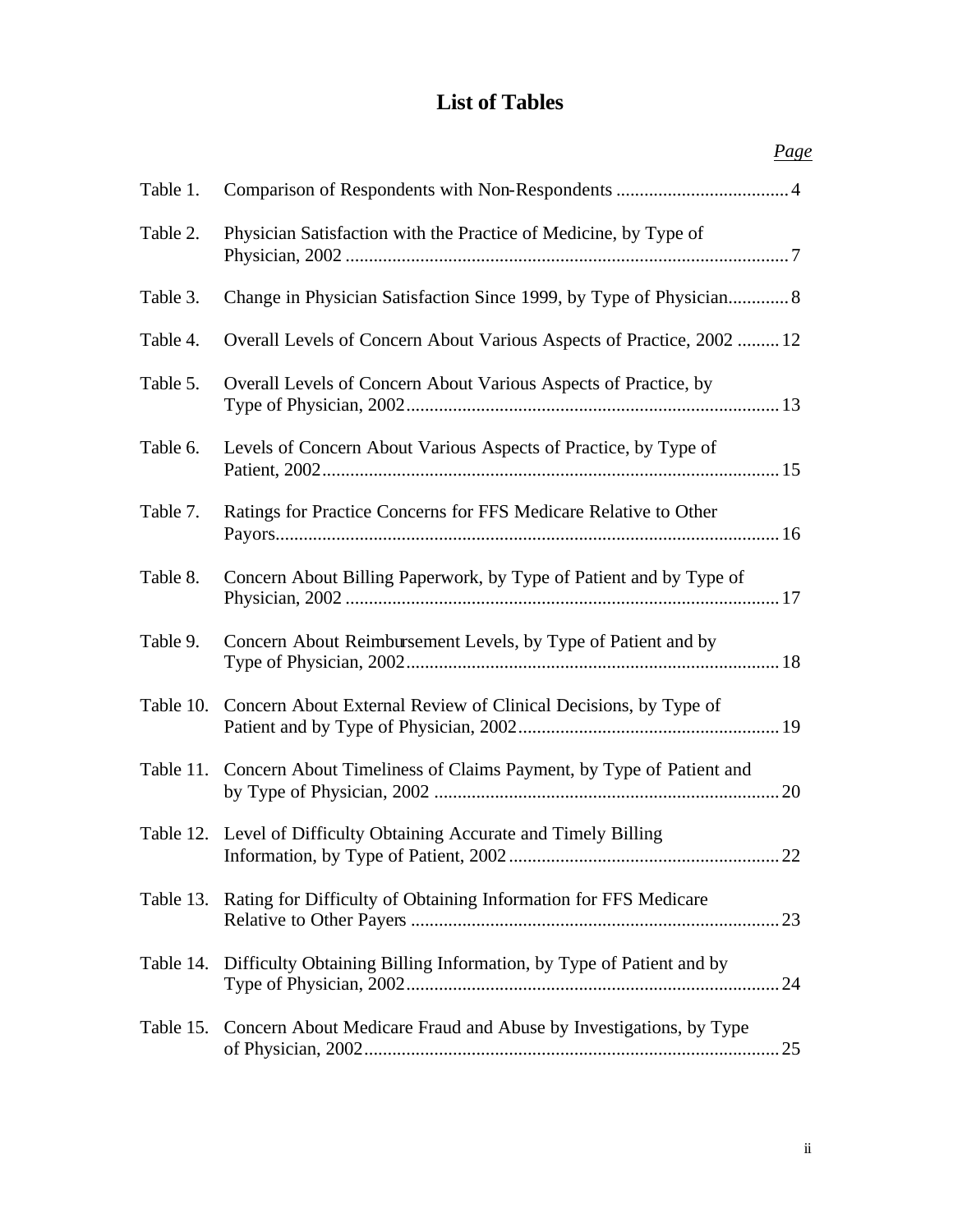## *Page*

|           | Table 16. Actions Taken in Response to Concern About Medicare Fraud and          |  |
|-----------|----------------------------------------------------------------------------------|--|
|           | Table 17. Practice Staffing Changes Made in the Past Year, by Type of            |  |
|           | Table 18. Increases in Training for Office Billing Staff, by Type of Physician31 |  |
|           | Table 19. Practice Changes Made to Reduce Costs or Increase Revenue, by Type     |  |
|           | Table 20. Changes Over Past Year in Selected Aspects of Practice Style, by       |  |
|           | Table 21. Acceptance of New Patients (of Any Type), by Physician, 1999 and       |  |
|           | Table 22. Acceptance of New Patients, by Type of Patient, 1999 and 2002 39       |  |
|           | Table 23. Change Since 1999 in Acceptance of New Patients, by Type of Patient    |  |
|           | Table 24. Acceptance of New Patients, by Type of Patient and by Type of          |  |
|           | Table 25. Degree of Acceptance of New Patients, by Type of Patient, 1999 and     |  |
| Table 26. | Degree of Acceptance of New Medicare Patients, by Type of                        |  |
|           | Table 27. Association between Concerns about Aspects of Medical Practice and     |  |
|           | Table 28. Level of Difficulty Referring Patients to Other Physicians, by Type of |  |
| Table 29. | Rating of Referral Difficulty for FFS Medicare Patients Relative to              |  |
|           | Table 30. Difficulty Referring Patients, by Type of Patient and by Type of       |  |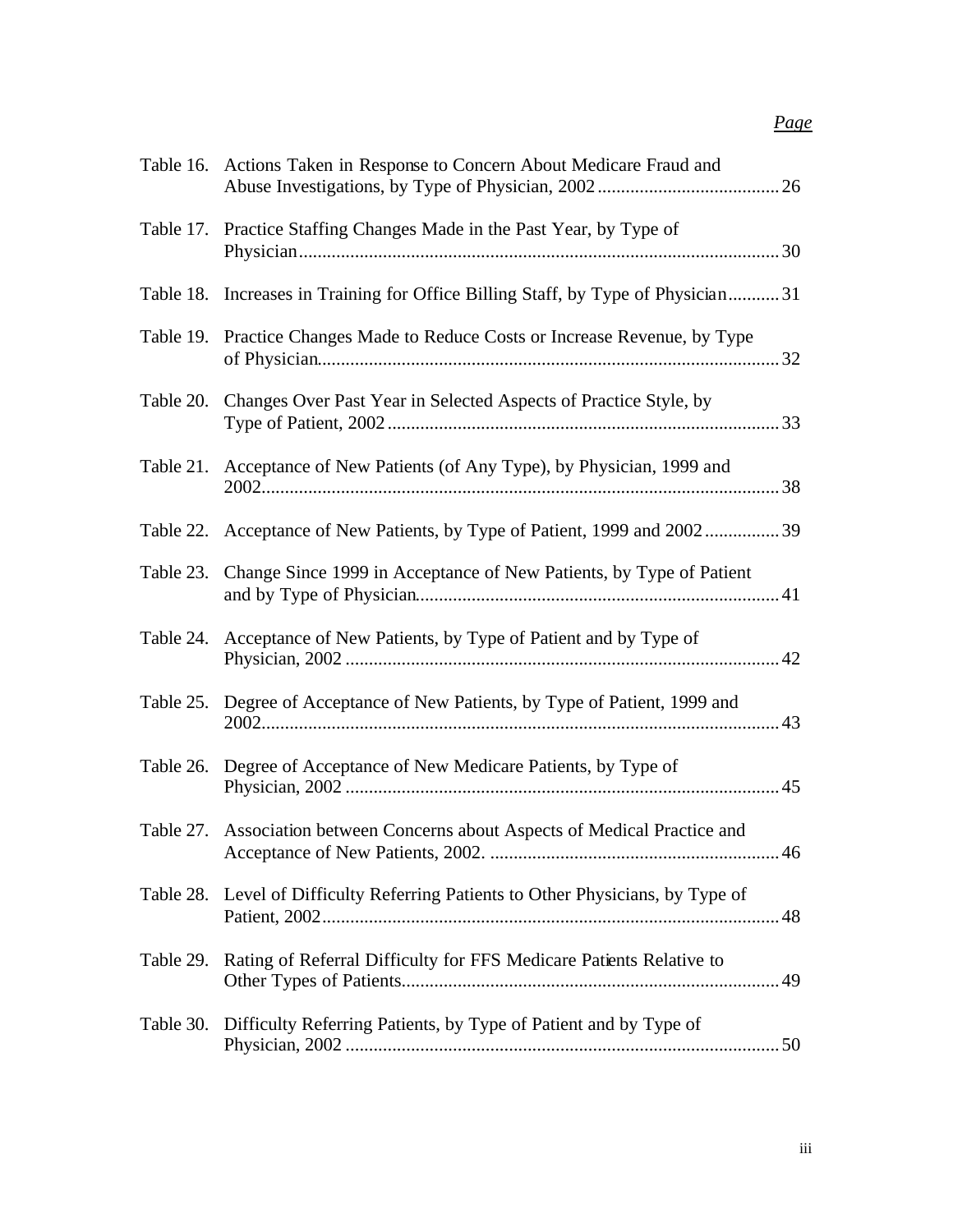| Table 31. Change in Past Year in Priority Given to Medicare patients Seeking an |  |
|---------------------------------------------------------------------------------|--|
| Table 32. Awareness of Medicare Payment Changes and Assessment of Impact of     |  |

## *Page*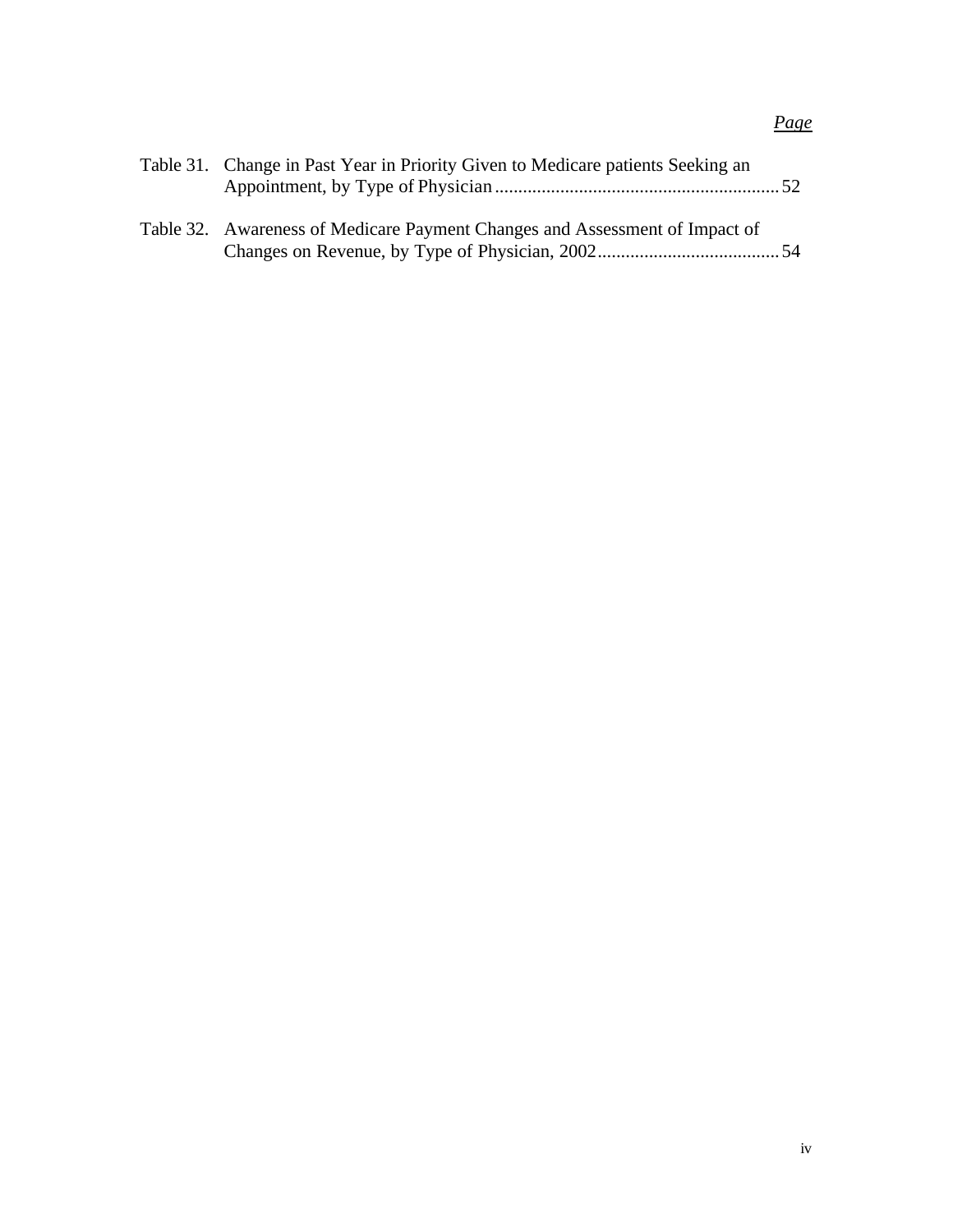## **Acknowledgements**

A study of this scope would not have been possible without the assistance and cooperation of many people. Above all, we would like to thank all of the physicians who responded to the survey, and those who participated in the survey development process through pilot testing. Their participation has provided the Medicare Payment Advisory Commission with important data for monitoring the state of the medical profession and the access of Medicare beneficiaries to physician services.

At Project HOPE, several staff members other than the authors of this report were also active on this study, and merit recognition here. Dr. Marc Berk provided helpful advice on questionnaire development and field procedures. Cindy Good played a significant role in survey development, Sara Bausch helped to monitor fieldwork and led efforts to trace hard-to-locate physicians, and Lan Zhao helped with the data analysis. Sreelata Kintala, Meredith Mylner, and Sarah Kayiira also helped to track physicians and produce tables.

Staff at The Gallup Organization who played a key role in the study was Mike Ellrich and Chris McComb, who helped to design and field a complex survey in a short period of time, and Manas Chattopadhyay, who advised on sampling issues.

Our MedPAC Project Officer, Dr. Kevin Hayes was extremely supportive throughout the study, participating in the survey design, allowing flexibility in the fieldwork, and providing thoughtful comments on the survey findings. It was, once again, a pleasure to have him as our Project Officer.

Finally, we appreciate the support of the MedPAC Commissioners, whose interest in collecting new data on the medical profession served as a catalyst for this survey. The Commissioners provided many thoughtful comments on the presentation of preliminary results at their September 2002 meeting, and these comments have been incorporated into this final report.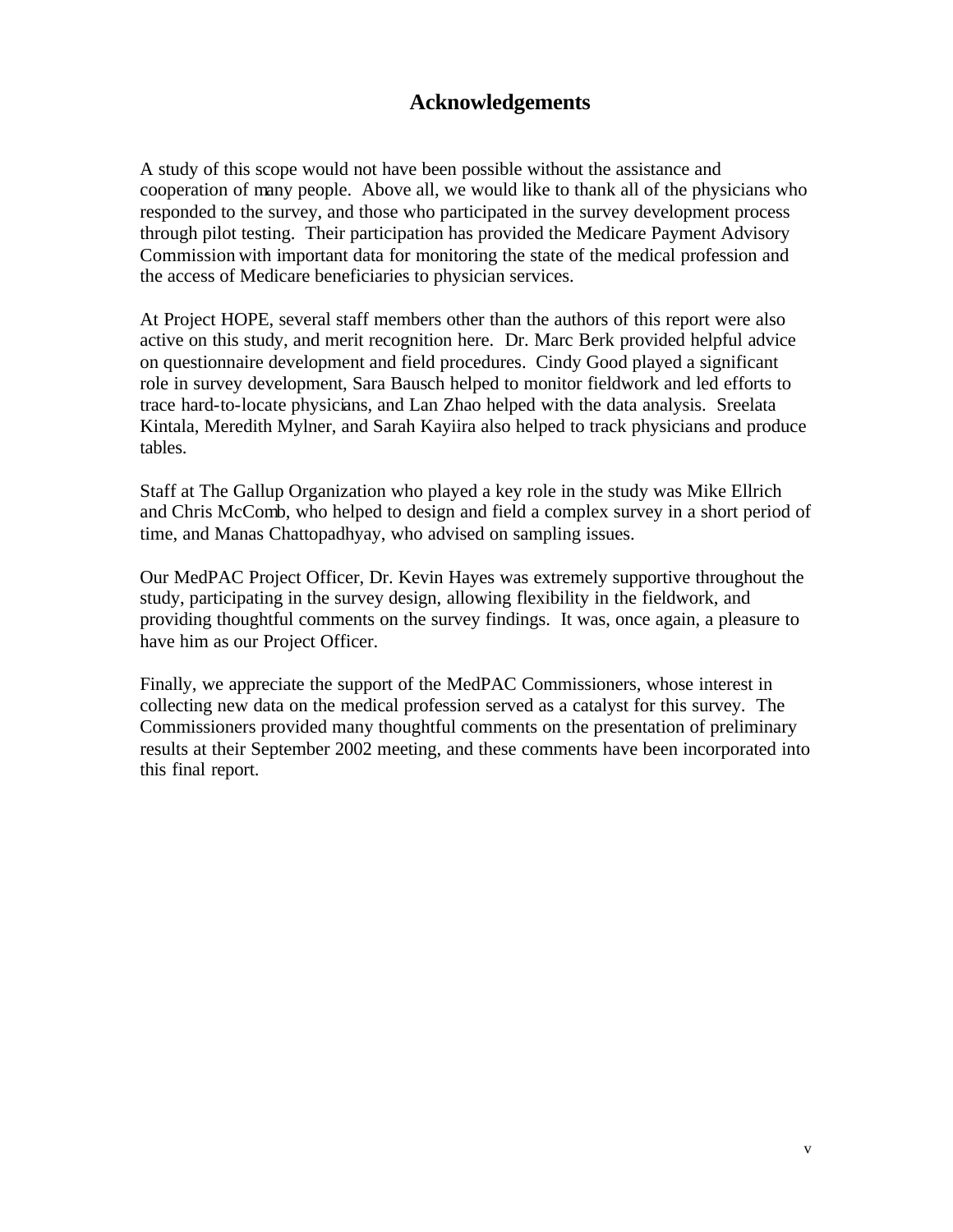## **Executive Summary**

In January 2002, the conversion factor used to translate relative values into payment amounts under the Medicare physician fee schedule was decreased by 5.4 percent, raising concerns about Medicare beneficiaries' access to physician services. MedPAC sponsored a national survey of physicians to monitor the impact of the physician fee schedule changes and assess other possible changes in physicians' practices. This survey provides data on physician satisfaction, concern about various aspects of physician practice including reimbursement and regulatory burden, acceptance of new patients, and changes in practice style. The survey is one part of a larger, ongoing effort by MedPAC to monitor beneficiary access to care.

Data collection began in early April 2002, after physicians had had time to learn about and react to the Medicare payment changes, and continued through August. Completed surveys were obtained from 782 physicians, representing a response rate of 51.3 percent. Key findings are:

#### **Physician Satisfaction**

 $\Box$  Despite the Medicare payment declines and other often-cited problems with medical practice, such as malpractice issues and regulatory burden from insurers, physicians' overall satisfaction with the practice of medicine has held steady since 1999.

#### **Concerns About Aspects of Practice**

- $\Box$  Physicians reported fairly high levels of concern about a variety of practice factors, regardless of payer. Overall, physicians were least concerned about external review of their clinical decisions and the timeliness of claims payment, and most concerned about reimbursement, billing paperwork, and malpractice issues.
- <sup>q</sup> When concern about these factors was considered by payor, FFS Medicare fared well on some factors relative to HMOs and Medicaid. Physicians consistently rated billing paperwork and the timeliness of claims payment as being of less concern for their FFS Medicare patients than for their HMO patients. They also reported that it was easier to get timely and accurate billing and coverage information for their FFS Medicare patients than for either their Medicaid or HMO patients.
- <sup>q</sup> Conversely, FFS Medicare was viewed less favorably than private FFS/PPO plans when it came to concern about reimbursement and external review of clinical decisions. Furthermore, the concern about reimbursement under FFS Medicare was significantly greater among physicians who said that they were aware of the January 2002 fee schedule changes.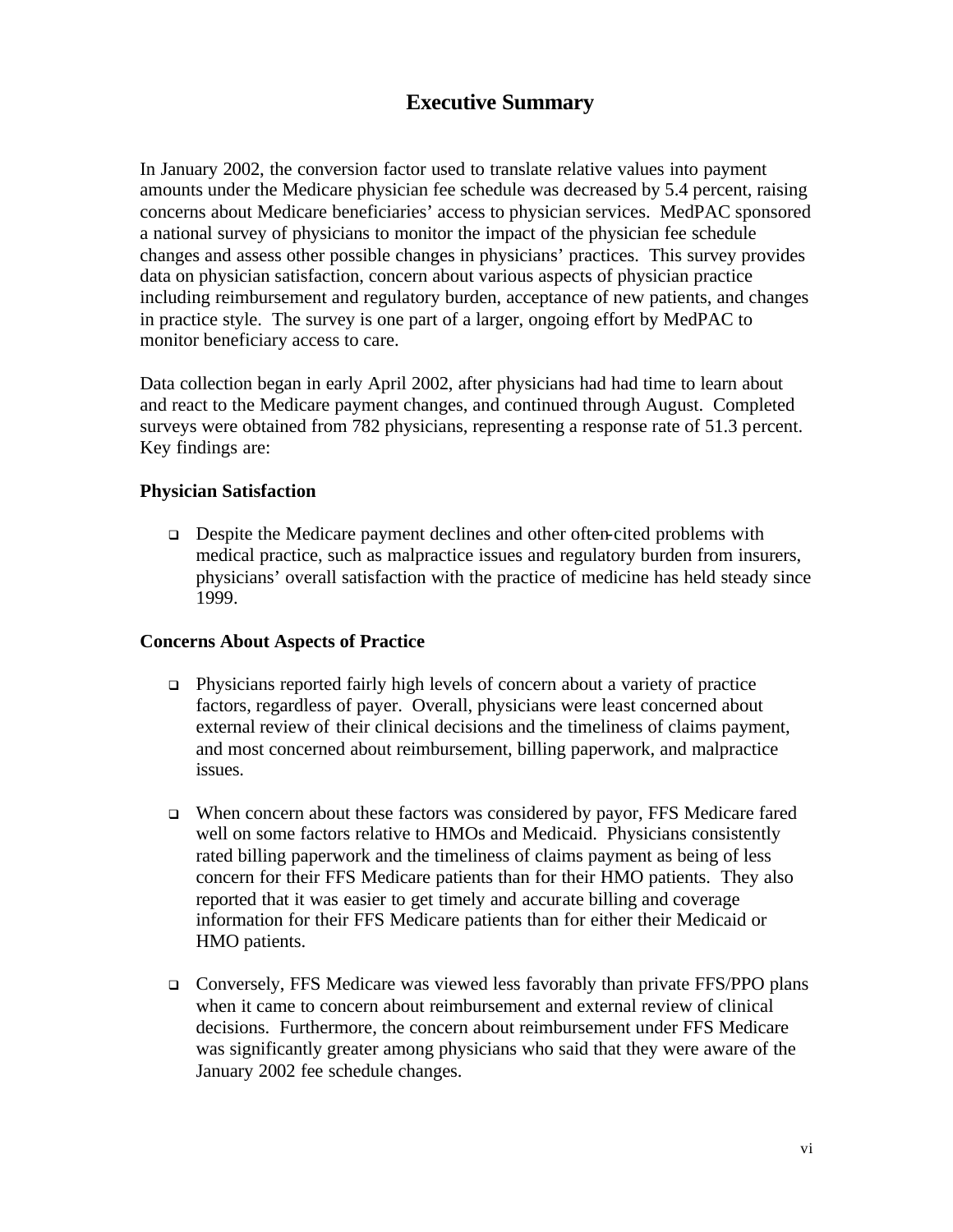$\Box$  Concern about Medicare fraud and abuse investigations is also fairly high, with one-quarter of physicians reporting that they are extremely concerned about these investigations. While only a small proportion of physicians have restricted their acceptance of new FFS Medicare patients in direct response to these concerns, more than two-thirds have billed more conservatively than they felt was merited in order to minimize the possibility of being investigated by the Medicare program.

#### **Practice Changes**

- $\Box$  Physicians appear to be taking a number of actions to address the administrative burden associated with insurance paperwork. Half of all physicians reported that their practice had hired additional billing and administrative staff in the past year, and more than 80 percent indicated that the practice had increased the training given to this staff regarding billing and insurance matters.
- <sup>q</sup> Overall, physicians report spending more time with patients and families in telephone consultations and less time during visits, and referring more patients to other sources of care after hours. However, these practice style changes did not occur differentially for FFS Medicare patients compared to other types of patients.

#### **Access to Care**

- <sup>q</sup> Acceptance of new patients has held steady since 1999, with 92.4 percent of all physicians saying their practice is open to new patients.
- $\Box$  Among physicians with open practices, nearly all are accepting at least some new patients with private FFS or PPO insurance. FFS Medicare patients were the next most widely accepted patient type, with 95.9 percent of physicians with open practices accepting at least some of these new patients.
- <sup>q</sup> However, there has been a retrenchment away from the blanket acceptance of all new FFS Medicare patients. Since 1999, the percent of physicians who are willing to accept all new FFS Medicare patients has declined significantly by 6.3 percentage points. Most of these physicians continue to accept new FFS Medicare patients, but on a more selective basis.
- $\Box$  This pattern of retrenchment is very similar to the pattern observed for HMO patients, and less pronounced than the pattern seen for Medicaid patients.
- <sup>q</sup> Access for Medicaid patients has fallen dramatically since 1999, with more than 30 percent of all physicians now refusing to accept any new Medicaid patients.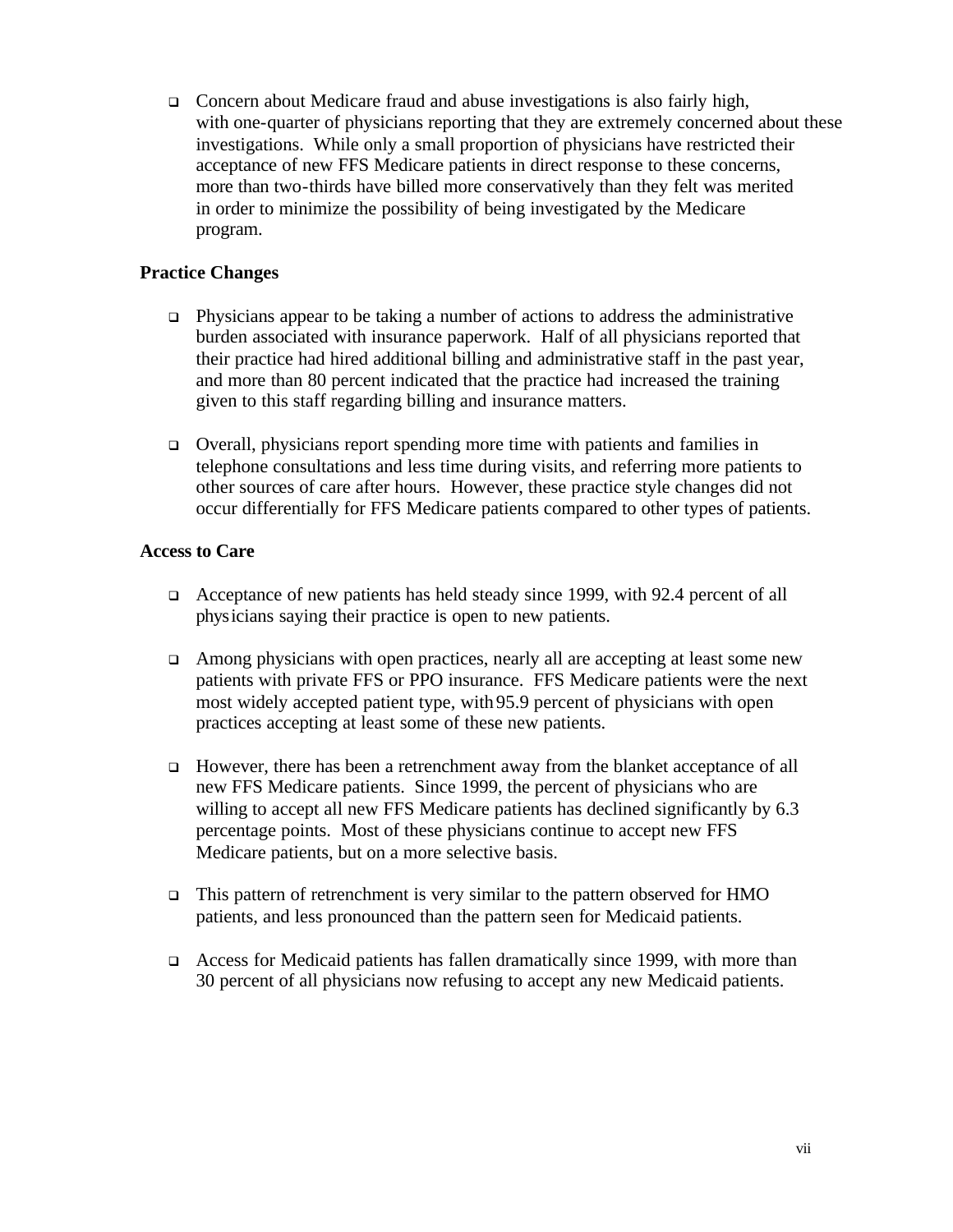- $\Box$  Decisions regarding the acceptance of new patients appear to be strongly correlated to levels of concern about aspects of medical practice. Physicians expressing the gravest concerns about the Medicare program overall were the least likely to accept all new FFS Medicare patients. Likewise, physicians with the highest levels of concern about billing paperwork and reimbursement for a given payer were the most likely to limit their acceptance of new patients from the payer because of this concern.
- <sup>q</sup> At the same time, concerns about billing paperwork under the FFS Medicare program led to approximately the same access restrictions as did concerns about FFS Medicare reimbursement. While the intensity of concern registered about reimbursement was greater than the intensity reported for billing paperwork, approximately three-quarters of all physicians reported some level of concern about each of these factors, and about 15 percent of those expressing concern about the factor said they had limited their acceptance of new FFS Medicare patients as a result.
- <sup>q</sup> Very similar patterns were observed for private FFS/PPO patients. However, approximately 40 percent of physician's restricted access for Medicaid patients due to concerns about reimbursement and billing paperwork, and about one-third did the same for HMO patients.
- $\Box$  Ease in referring patients to other physicians is another measure of access to care. Physicians reported that it was more difficult to refer their FFS Medicare patients than their private FFS/PPO patients, but that Medicare patients were easier to refer than HMO or Medicaid patients.
- $\Box$  Reductions in appointment priority given to FFS Medicare patients could also signal access problems. One in ten physicians said appointment priority for FFS Medicare patients had changed in the past year, and there is some evidence that these changes were related to the January 2002 fee schedule change. Physicians, who were aware of the payment changes, and those who estimated a negative impact on their Medicare revenue, were more likely to have reduced the priority they accord to FFS Medicare patients seeking an appointment.

#### **Changes to FFS Medicare Payments to Physicians**

 $\Box$  Finally, two-thirds of physicians said they were aware of the January 2002 fee schedule changes, and nearly all of these respondents indicated that their Medicare revenue would fall as a result.

When taken together these results indicate that physicians are knowledgeable about FFS Medicare payment changes and are concerned about Medicare reimbursement, especially relative to reimbursement received for their private FFS/PPO patients. There also has been some tightening in access for FFS Medicare beneficiaries in the past three years,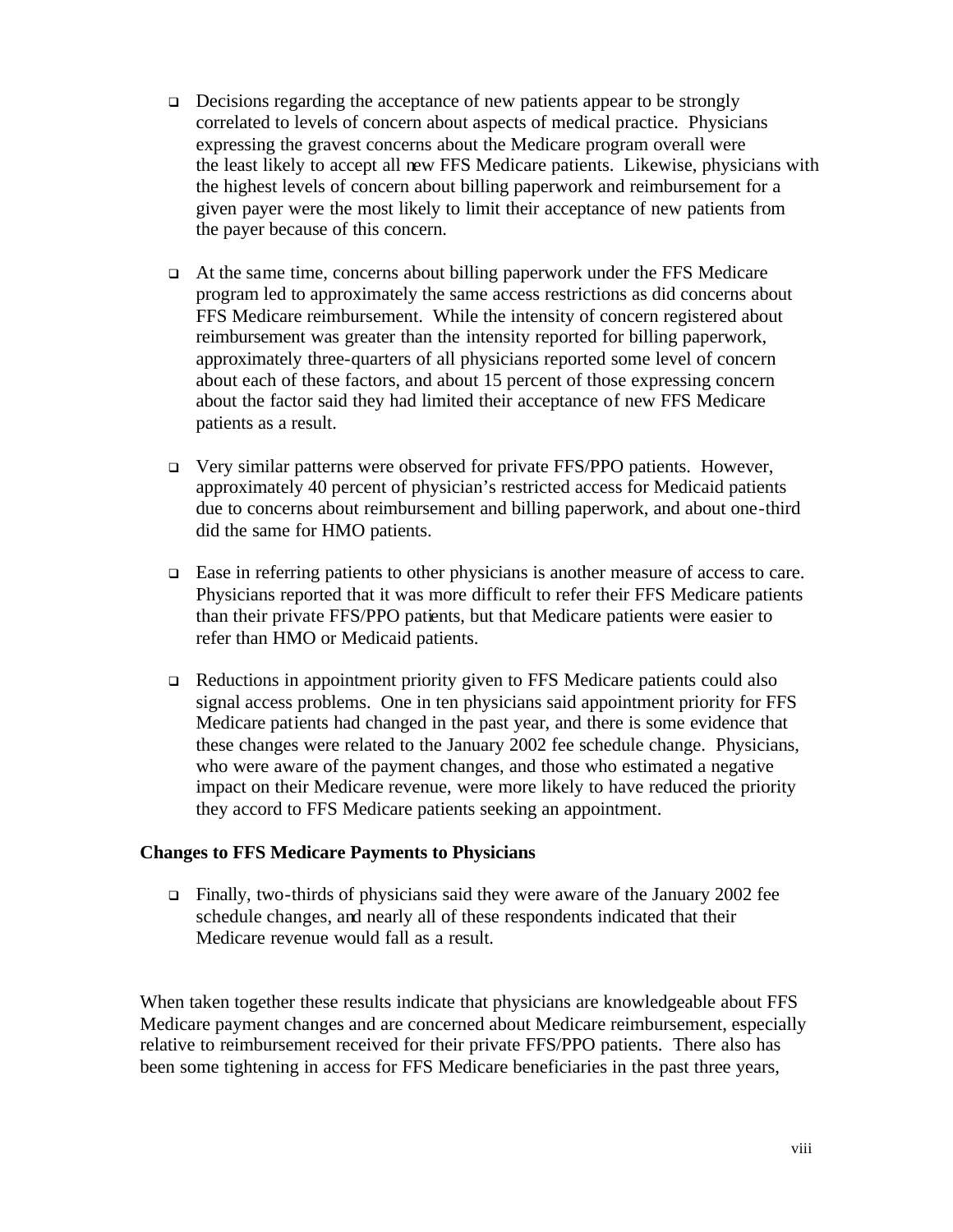with fewer physicians now willing to accept all new FFS Medicare patients. These same access restrictions were observed, however, for all types of patients other than those enrolled in private FFS indemnity plans.

While concerns about FFS Medicare reimbursement were associated with refusal to accept new Medicare patients, access restrictions of the same magnitude were attributed to concerns about Medicare's billing paperwork. A smaller proportion of physicians also reported limiting their acceptance of new Medicare patients because of concerns about the program's fraud and abuse investigations. Thus, worries about falling reimbursement levels are not the only factor playing a role in decisions of whether or not to accept new Medicare patients.

Furthermore, the access restrictions reported for FFS Medicare patients in response to specific concerns were of the same magnitude as the restrictions reported for private FFS/PPO patients, and were much smaller than the restrictions observed for either Medicaid patients or HMO patients. Of course, decisions regarding the acceptance of new patients with a given type of insurance are not likely to be made in a vacuum. It is also possible that additional access restrictions will be observed over time, once physicians have an opportunity to fully evaluate the impact of the most recent fee changes on their annual practice income.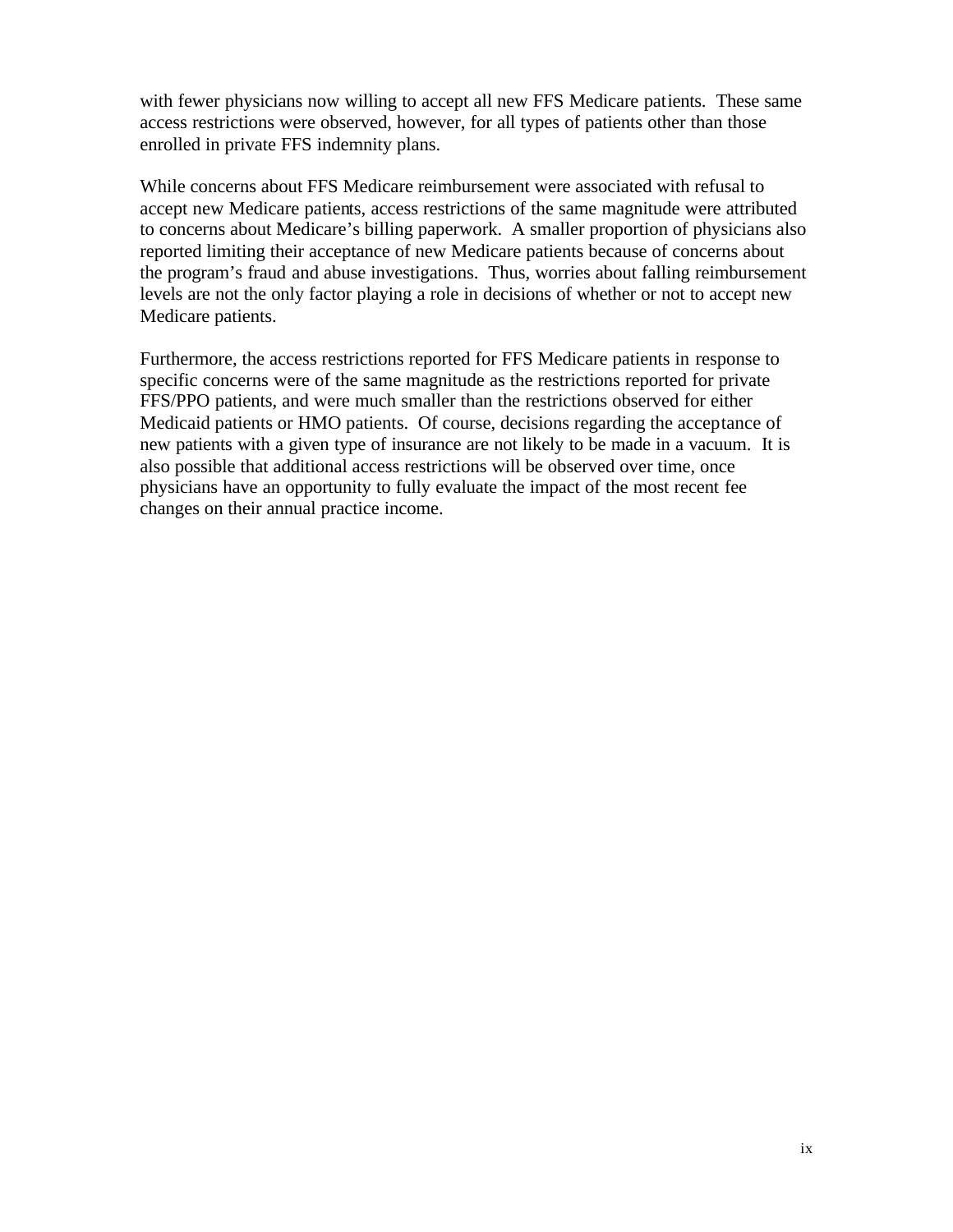## **Section 1**

## **Overview of the Survey**

In late September 2001, MedPAC awarded a contract to the Project HOPE Center for Health Affairs and The Gallup Organization, Inc. to design and conduct a national survey of physicians. The principal purpose of this survey was to collect data the Commission could use to monitor the impact of the Medicare physician fee schedule changes scheduled to be implemented in January 2002. Those payment changes included an across-the-board decrease of 5.4 percent for the conversion factor used to translate relative values into payment amounts. When combined with other changes to the relative values, the lower conversion factor was expected to decrease Medicare revenue for the average physician by approximately 4.9 percent.<sup>1</sup> Thus, the Commission wished to have data describing physician satisfaction, concern about various aspects of practice including reimbursement levels, acceptance of new patients, and changes in practice style.

**Instrument Development.** This 2002 survey was a follow-up to a similar survey conducted for MedPAC in 1999, which collected data on many of these same topics. However, a number of questions from the 1999 survey were not repeated in 2002 (e.g., questions on Medicare private contracting), and several new questions were added to explore issues related to regulatory burden. These new questions included questions about the timeliness of claims payment; concerns about and reactions to Medicare fraud and abuse investigations; the difficulty of obtaining information from insurers regarding billing and coverage issues; and changes in the number of billing and administrative staff employed by the practice and the training given to these staff members. Additionally, for some of the topics covered by both surveys, question wording was changed between the 1999 and 2002 surveys, making trend analysis difficult.

A draft of the revised instrument was pilot tested early in 2002 with 25 physicians using computer-assisted telephone interviewing (CATI). The CATI instrument was revised based on this testing, and the final version was used to produce mail and Internet versions of the survey. A copy of the mail instrument is provided in Appendix A.

**Sampling.** The sample for this survey was drawn from commercial physician listings derived from the American Medical Association Master File. Physicians were eligible for the survey if they practiced in the U.S., were providing at least 20 hours of direct patient care per week, spent at least 10 percent of their patient care time with fee-for-service (FFS) Medicare patients, were not still in training, were not a Federal physician, and were not in one of the specialties excluded from the sample. Excluded specialties and related sub-specialties include anesthesiology, radiology, pathology, nephrology, and pediatrics, as well as other smaller specialties unlikely to meet the other screening criteria (e.g.,

 1 Iglehart JK. 'Medicare's Declining Payments to Physicians' The New England Journal of Medicine, 346(24):1924- 30. June 13, 2002.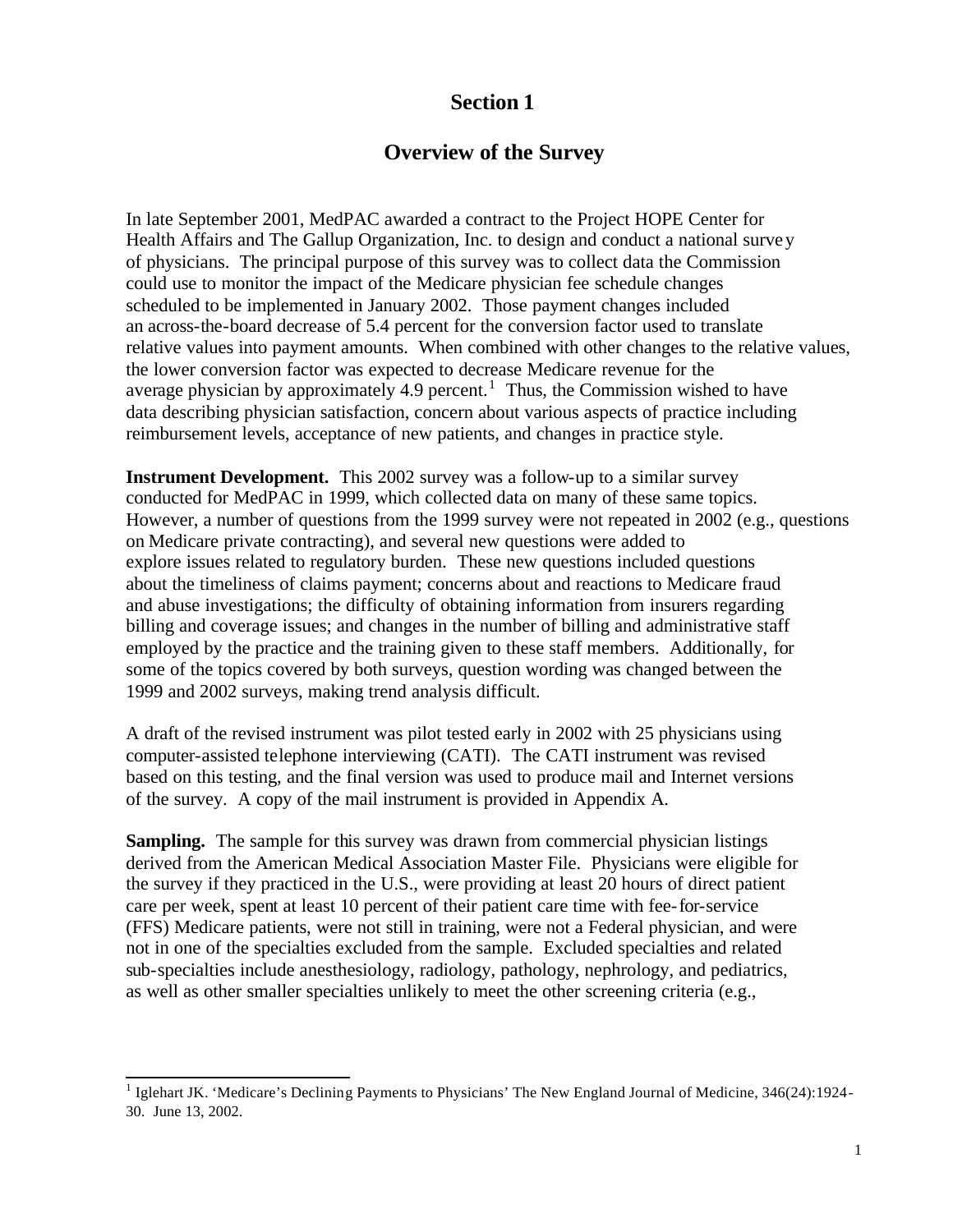undersea medicine, nuclear medicine, medical genetics). These eligibility criteria were unchanged from the 1999 survey.

Eligible physicians were distributed across six sampling strata defined by metropolitan/non-metropolitan location of the practice and three specialty groupings surgeons, non-surgical proceduralists, and non-proceduralists. The proceduralist category included medical specialties that are procedurally oriented (cardiology, dermatology, gastroenterology, and radiation oncology), while non-proceduralists are all other eligible medical specialties. These strata were also unchanged from the 1999 survey.

In drawing the sample for the 2002 survey, we began with the sampling frame used for the 1999 survey (excluding a supplementary over sample of three surgical specialties that was incorporated in that year). Use of the same sampling frame enabled us to generate a panel sample, in which some 2002 respondents also provided data in 1999. Data from the two surveys can be combined for these respondents, permitting examination of temporal changes in the responses given by individual physicians for those questions that were asked in the same way in both years. We can also examine the relationship between attitudes measured in the baseline period (e.g., concerns about Medicare reimbursement) and actions taken in the subsequent period (e.g., acceptance of new Medicare patients). A complete analysis of the panel component of the sample will be presented in a separate report.

The 1999 sampling frame was supplemented so that physicians who had been added to the master frame since 1998, when the first sample was drawn, would be eligible for selection for the 2002 survey. All physicians in this supplemented frame were allocated to the appropriate sampling stratum, and the 2002 sample was drawn at random from these cells in direct proportion to the number of physicians in the cells. There was no over sampling for location or specialty. The final 2002 sample thus included physicians who had been in the 1999 frame but never used for field work, physicians from the 1999 frame who were selected for field work but never responded to the 1999 survey, physicians who actually completed a 1999 survey, and physicians who were new to the frame in 2002. Address and phone number updating was performed for all sampled physicians prior to the start of data collection.

**Field Work.** Data collection began in early April 2002 with the mailing to 2,102 physicians of an introductory letter, a copy of the mail survey, and an honorarium of \$25. The introductory letter also contained instructions for accessing the Internet version of the survey in case the physician preferred this method of responding. A reminder letter was sent to non-respondents in late April, and telephone interviewing of remaining nonrespondents began in mid-May. A final mailing, with a second copy of the mail instrument, was sent in mid-June. By the end of the field period in late August, completed surveys had been received from 782 eligible physicians, for an overall response rate of 54.5 percent. Approximately two-thirds (65.6 percent) of the surveys were completed by mail, 28.4 percent were completed by telephone, and 6.0 percent were submitted over the Internet.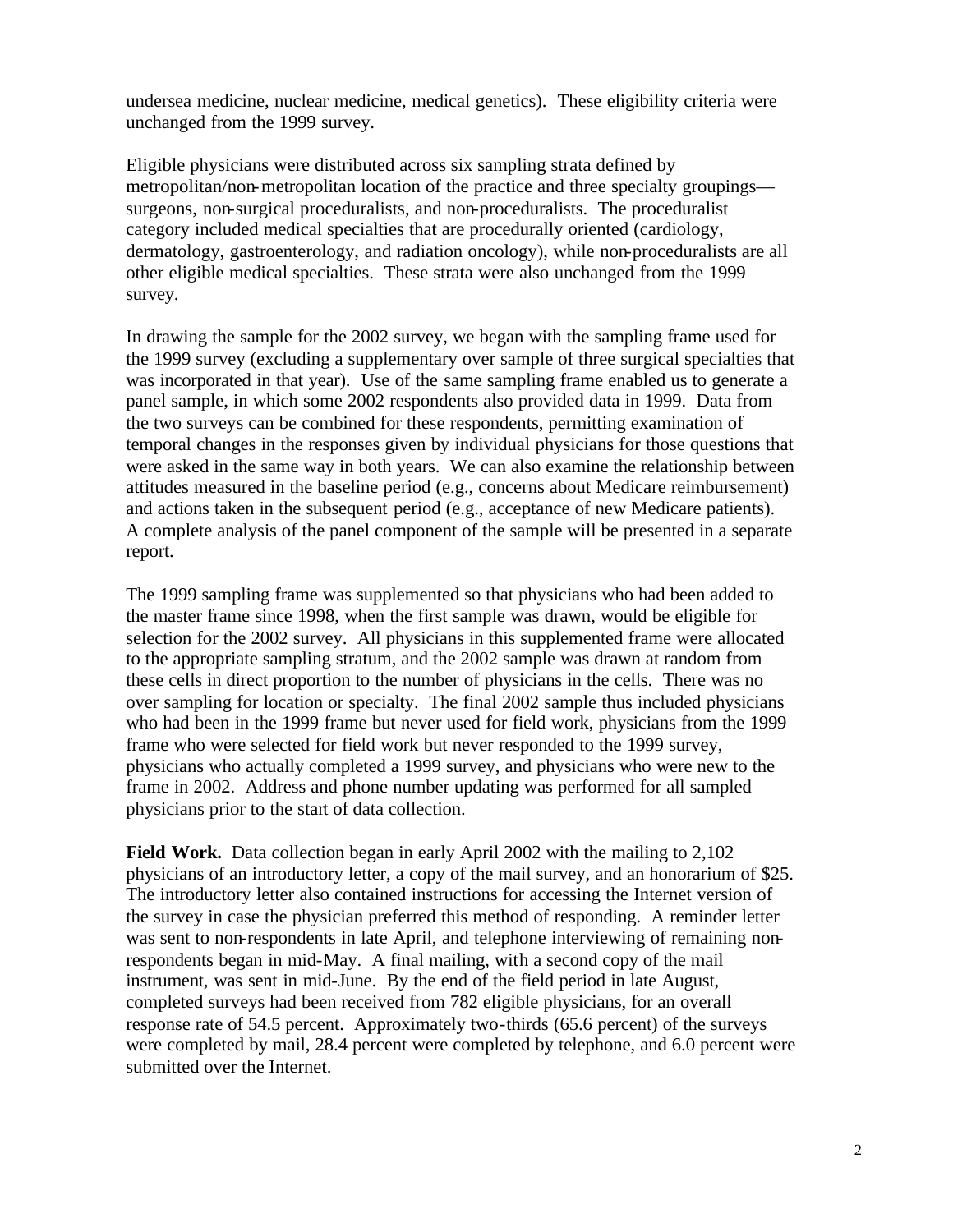A number of factors will affect the response rate achieved by a given survey, including the length and timing of the field period, the mode of interviewing, the interest of the survey content to respondents, the payment of incentive fees, and the total level of resources available to follow up with respondents who are difficult to reach. The past several years have witnessed declining response rates on physician surveys. Some observers believe that physicians are being 'over-surveyed' and that they are becoming less willing to participate in surveys; technological advances such as the ability to block calls from unknown telephone numbers greatly facilitate decisions to refuse to participate.

To put the response rate for the MedPAC survey in perspective, it is worth comparing this survey with several other large physician surveys that have been conducted in recent years. The Patient Care Physician Survey conducted for the American Medical Association is a mail survey with telephone follow-up designed to collect data on practice characteristics, weekly activities, basic expenses and income levels, among other items. In the 2001-2002 round, this survey achieved a response rate of 50 percent after a ninemonth field period. The current MedPAC survey achieved a higher response rate with a field period of only five months, including the traditionally slow, summer vacation months of July and August.

Higher response rates have been achieved on recent rounds of the physician survey component of the Community Tracking Study conducted for the Robert Wood Johnson Foundation, but evidence there also points to increasing difficulty in maintaining high response rates. Over the past three rounds (beginning in 1997) the field period for this survey has been extended by two months for each round—from 12 months to 16 months. Despite the increasingly generous field period, response rates have declined over the period, from 65 percent to 61 percent. This survey is conducted exclusively by telephone and has a much larger data collection budget than was available for the MedPAC survey.

**Non-Response Analysis.** In any survey it is worthwhile to examine whether respondents are similar to non-respondents in order to judge the extent of any non-response bias that may exist. In this instance, we were able to compare respondents and non-respondents along a limited number of dimensions for which we had information for both groups from the sampling frame. In **Table 1**, we compare the 782 respondents with the 951 nonrespondents (369 sampled physicians who were determined to be ineligible are excluded from this analysis). While some of the 951 non-respondents would have also failed screening questions had they returned a questionnaire, these ineligible physicians remain grouped with the non-respondents because we have no data with which to establish eligibility for individual non-respondents.

Results of the non-response analysis indicate that respondents were somewhat more likely than non-respondents to be located in the Midwest (particularly the East North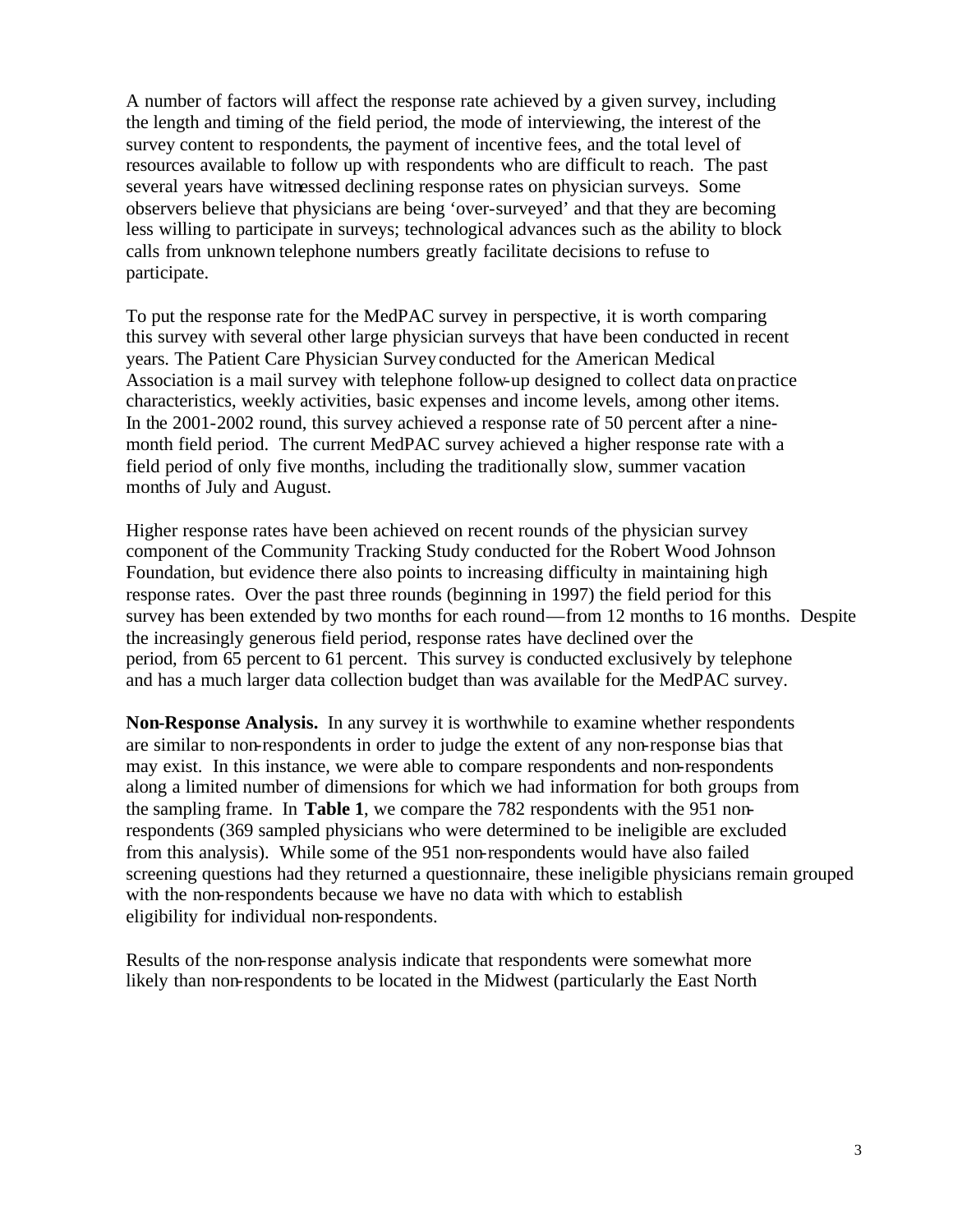|                                 | Respondents | Non-Respondents                     |  |
|---------------------------------|-------------|-------------------------------------|--|
| Percent of Physicians who were: | $(n=782)$   | $(n=951)$ *                         |  |
| Male                            | 83.7        | 79.7                                |  |
|                                 |             | (Chi-square = 4.7, $p = 0.031$ )    |  |
| In an MSA                       | 85.9        | 88.6                                |  |
|                                 |             | (Chi-square = 2.9, $p = 0.091$ )    |  |
| Northeast                       | 22.9        | 25.7                                |  |
| South                           | 32.9        | 34.1                                |  |
| <b>Midwest</b>                  | 26.0        | 20.0                                |  |
| West                            | 18.3        | 20.3                                |  |
|                                 |             | (Chi-square = $9.2$ , $p = 0.027$ ) |  |
| New England                     | 6.3         | 6.2                                 |  |
| Middle Atlantic                 | 16.6        | 19.5                                |  |
| South Atlantic                  | 19.7        | 18.0                                |  |
| <b>East South Central</b>       | 5.5         | 5.3                                 |  |
| <b>West South Central</b>       | 7.7         | 10.8                                |  |
| <b>East North Central</b>       | 18.7        | 14.6                                |  |
| <b>West North Central</b>       | 7.3         | 5.4                                 |  |
| Mountain                        | 5.1         | 4.8                                 |  |
| Pacific                         | 13.2        | 15.5                                |  |
|                                 |             | (Chi-square = 15.6, $p = 0.048$ )   |  |
| Proceduralists **               | 7.7         | 9.6                                 |  |
| Surgeons                        | 37.1        | 28.7                                |  |
| Non-Proceduralists              | 55.2        | 61.7                                |  |
|                                 |             | (Chi-square = 13.8, $p = 0.001$ )   |  |

#### Table 1. Comparison of Respondents with Non-Respondents

\* Based on responses to survey screening questions, some non-respondents would have been found to be ineligible for the survey.

<sup>\*\*</sup> For this analysis, the specialty groupings are based on the AMA specialty data from the sampling frame. For all subsequent analyses in the report, specialty groupings are based on specialty data from the survey.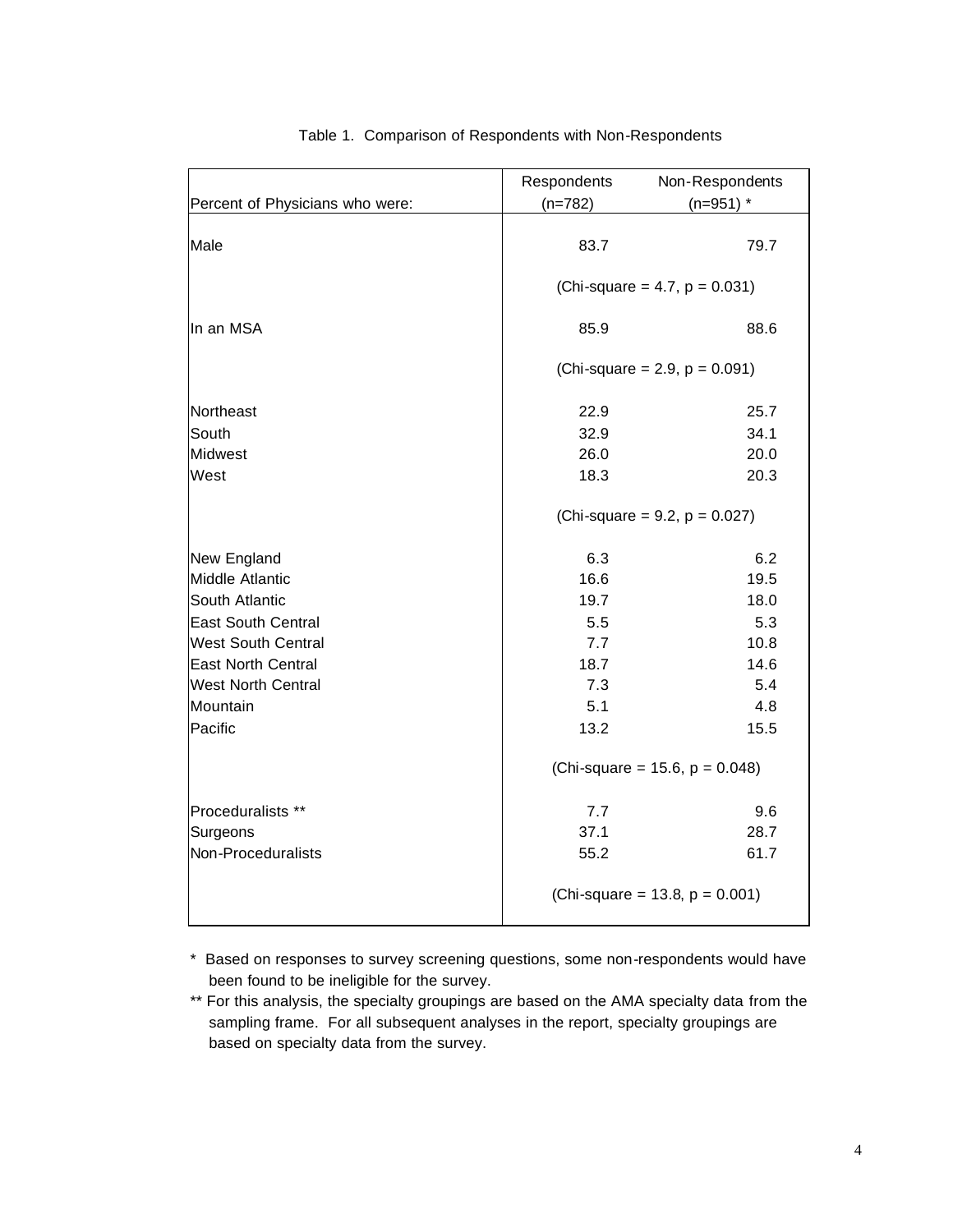Central states), and slightly less likely to be located in the Northeast (especially the Middle Atlantic states). Respondents were also more likely to be male and to be surgeons, and less likely to be non-proceduralists. There was no difference between the two groups with regard to their location in an MSA.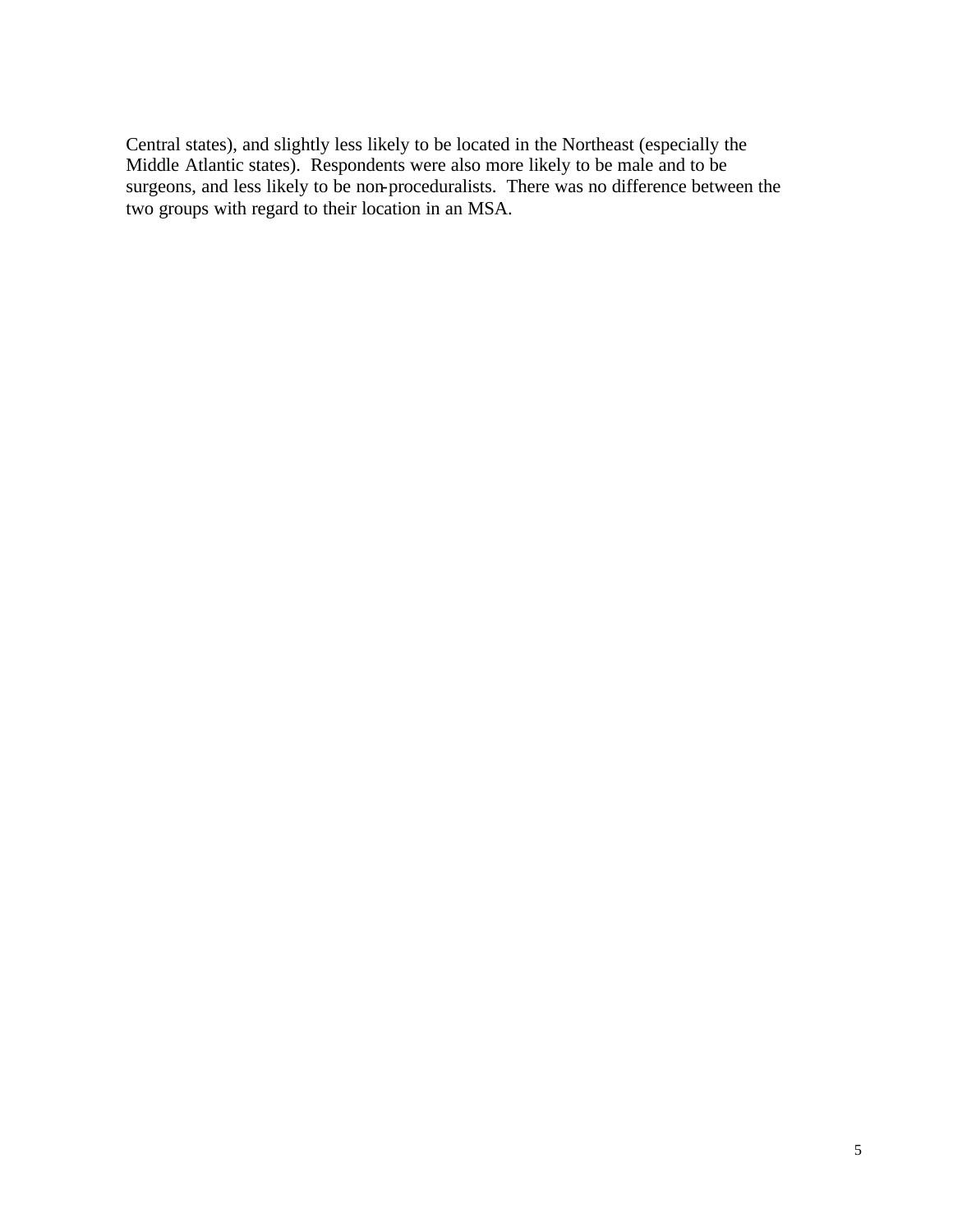## **Section 2**

## **Physician Satisfaction**

- $\Box$  Physician satisfaction with the practice of medicine has increased slightly, but insignificantly, since 1999, stemming the decline in satisfaction previously measured between 1994 and 1999.
- $\Box$  Approximately 23 percent of physicians reported being 'very satisfied.'
- $\Box$  Proceduralists were more likely to be at least 'somewhat satisfied' and surgeons were more likely to be dissatisfied.
- $\Box$  Satisfaction was positively correlated with physician income.

The first question on the survey after the eligibility screening questions asked about overall satisfaction with the practice of medicine. Both the wording and placement of this question were identical to the 1999 MedPAC survey.

More than two-thirds of all physicians (68.8 percent) indicated that they were at least 'somewhat satisfied' with the practice of medicine, and 23.3 percent reported being 'very satisfied' (**Table 2**).The satisfaction ratings varied significantly by specialty group, with proceduralists more likely to be at least somewhat satisfied and surgeons more likely to be dissatisfied. Likewise, the physician's income was significantly and positively correlated with satisfaction. These relationships were also observed in the 1999 data.

Satisfaction did not vary significantly according to the urban/rural location of the physician's practice or the physician's age. Additionally (not shown in Table 2), we tested for variations in satisfaction according to the percent of the physician's patient care time spent with various types of patients and according to the level of concern expressed about various aspects of practice for different types of payers. Levels of satisfaction did not vary along these dimensions.

**Table 3** shows the percentage point changes in satisfaction ratings between 1999 and 2002. We observe statistically insignificant gains in satisfaction, with the largest increases occurring for proceduralists and rural physicians, reversing in part or in total the large declines observed between 1994 and 1999 (1994 numbers not shown in Table 3).<sup>2</sup> Additionally, when we examined the responses given by 432 physicians who completed both the 1999 and 2002 surveys, we found no significant change in the satisfaction

<sup>&</sup>lt;sup>2</sup> For more information on 1994 to 1999 changes, see Schoenman JA and Cheng CM, 'Results of the Medicare Payment Advisory Commission's 1999 Survey of Physicians about the Medicare Program,' reproduced by MedPAC as Contract Research Series No. 99-1. September 1999.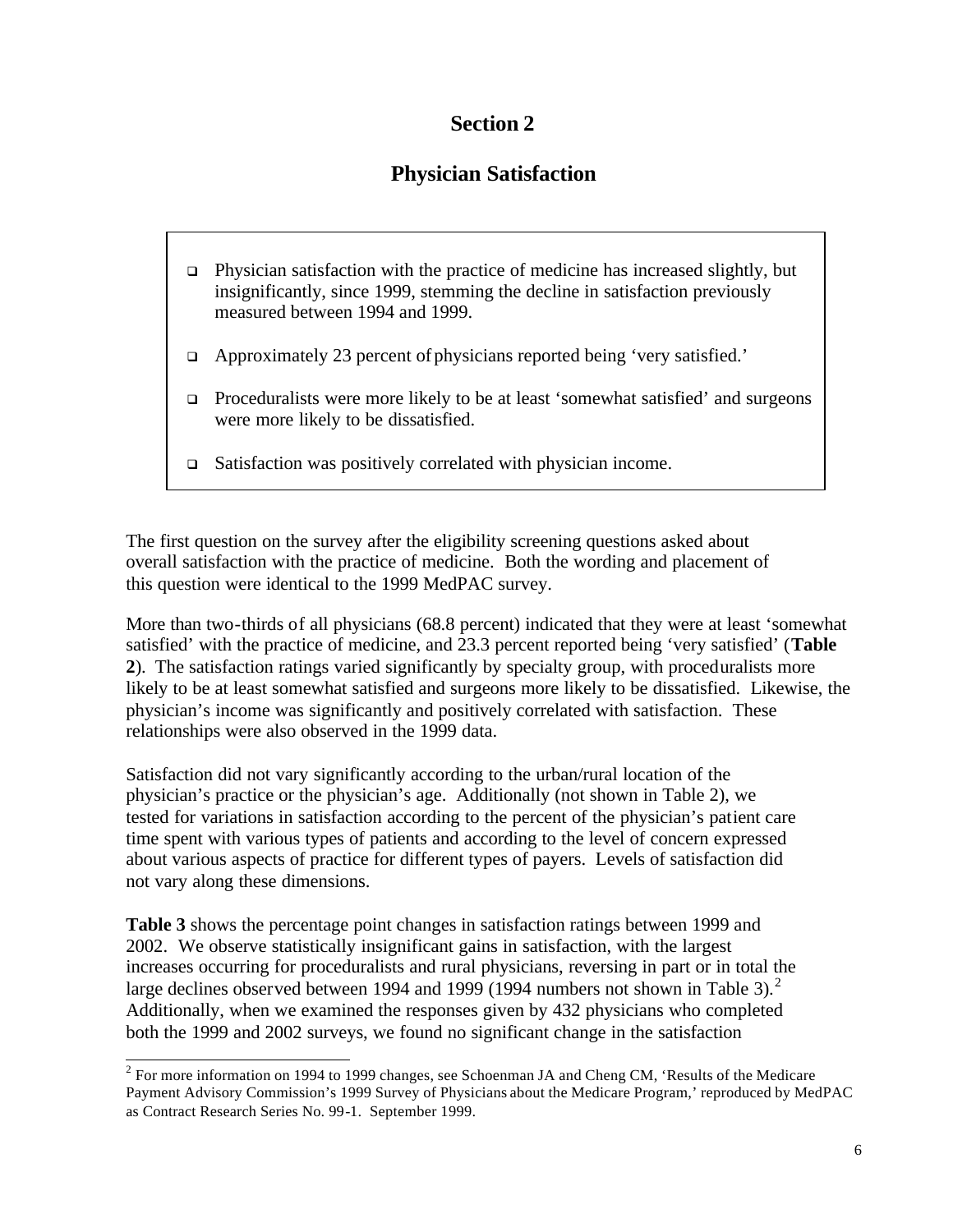|                       |     | Percent Who Said They Were: |                                    |                     |                     |
|-----------------------|-----|-----------------------------|------------------------------------|---------------------|---------------------|
|                       |     | Very                        | Somewhat                           | Somewhat            | Very                |
| Type of Physician     | N   | Satisfied                   | Satisfied                          | <b>Dissatisfied</b> | <b>Dissatisfied</b> |
|                       |     |                             |                                    |                     |                     |
| Proceduralists        | 77  | 29.9                        | 52.0                               | 9.1                 | 9.1                 |
| Surgeons              | 266 | 21.4                        | 38.4                               | 27.8                | 12.4                |
| Non-Proceduralists    | 426 | 23.2                        | 48.8                               | 19.0                | 8.9                 |
|                       |     |                             | (Chi-square = 20.5, $p = 0.002$ )  |                     |                     |
|                       |     |                             |                                    |                     |                     |
| Urban                 | 653 | 22.7                        | 45.0                               | 21.9                | 10.4                |
| Rural                 | 116 | 26.7                        | 48.3                               | 16.4                | 8.6                 |
|                       |     |                             | (Chi-square = 2.7, $p = 0.45$ )    |                     |                     |
| <b>Income</b>         |     |                             |                                    |                     |                     |
| \$125,000 or Less     | 203 | 16.3                        | 44.8                               | 24.6                | 14.3                |
| \$125,001 - \$200,000 | 224 | 18.8                        | 50.9                               | 22.8                | 7.6                 |
| More than \$200,000   | 290 | 30.3                        | 42.4                               | 17.9                | 9.3                 |
|                       |     |                             | (Chi-square = 22.6, $p = 0.0009$ ) |                     |                     |
| <u>Age</u>            |     |                             |                                    |                     |                     |
| Under 40 years        | 111 | 27.0                        | 46.9                               | 16.2                | 9.9                 |
| 40-49 years           | 272 | 18.8                        | 51.1                               | 21.7                | 8.5                 |
| 50-59 years           | 244 | 24.2                        | 43.0                               | 21.3                | 11.5                |
| 60 years or over      | 121 | 24.8                        | 40.5                               | 23.1                | 11.6                |
|                       |     |                             | (Chi-square = 9.1, $p = 0.43$ )    |                     |                     |
| <b>ALL PHYSICIANS</b> | 769 | 23.3                        | 45.5                               | 21.1                | 10.1                |

Table 2. Physician Satisfaction with the Practice of Medicine, by Type of Physician, 2002

 Missing values excluded from all calculations. Analysis of responses to Question 6.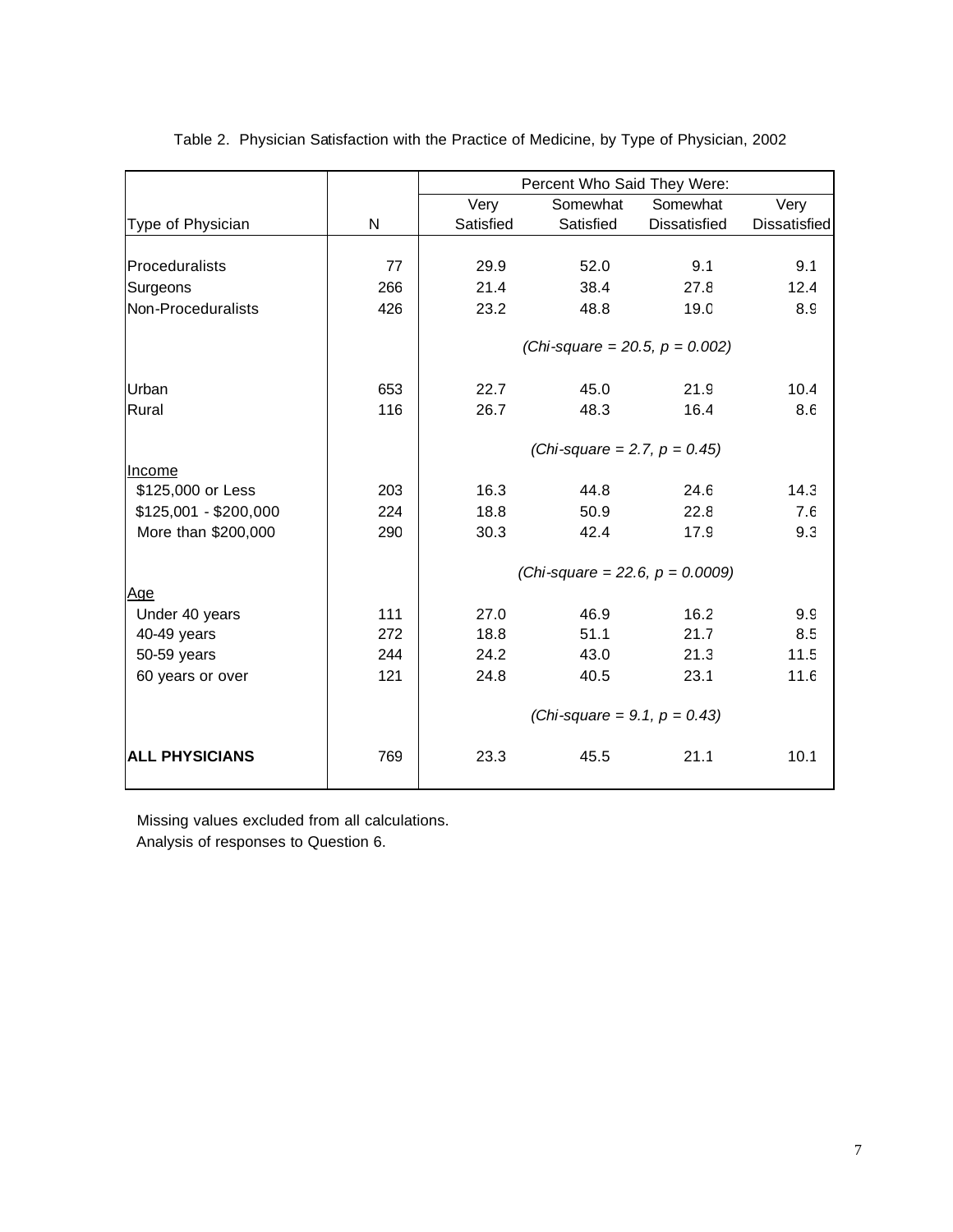|                       | Percentage Point Change in Percent Who Said They Were: |           |                     |                     |  |  |  |
|-----------------------|--------------------------------------------------------|-----------|---------------------|---------------------|--|--|--|
|                       | Very<br>Somewhat                                       |           | Somewhat            | Verv                |  |  |  |
| Type of Physician     | Satisfied                                              | Satisfied | <b>Dissatisfied</b> | <b>Dissatisfied</b> |  |  |  |
|                       |                                                        |           |                     |                     |  |  |  |
| Proceduralists        | 11.0                                                   | 0.4       | $-8.4$              | $-2.9$              |  |  |  |
| Surgeons              | $-0.5$                                                 | $-2.0$    | 0.2                 | 2.3                 |  |  |  |
| Non-Proceduralists    | 4.4                                                    | 3.5       | $-6.7*$             | $-1.2$              |  |  |  |
| Urban                 | 3.5                                                    | 0.0       | $-3.1$              | $-0.5$              |  |  |  |
| Rural                 | 6.1                                                    | 2.8       | $-9.3$              | 0.4                 |  |  |  |
| <b>ALL PHYSICIANS</b> | 3.5                                                    | 0.7       | $-3.9*$             | $-0.3$              |  |  |  |

#### Table 3. Change in Physician Satisfaction Since 1999, by Type of Physician

\* Change since 1999 is significantly different from zero at the 95 percent confidence level. Missing values excluded from all calculations.

Analysis of responses to Question 6 (2002) and Question 5 (1999).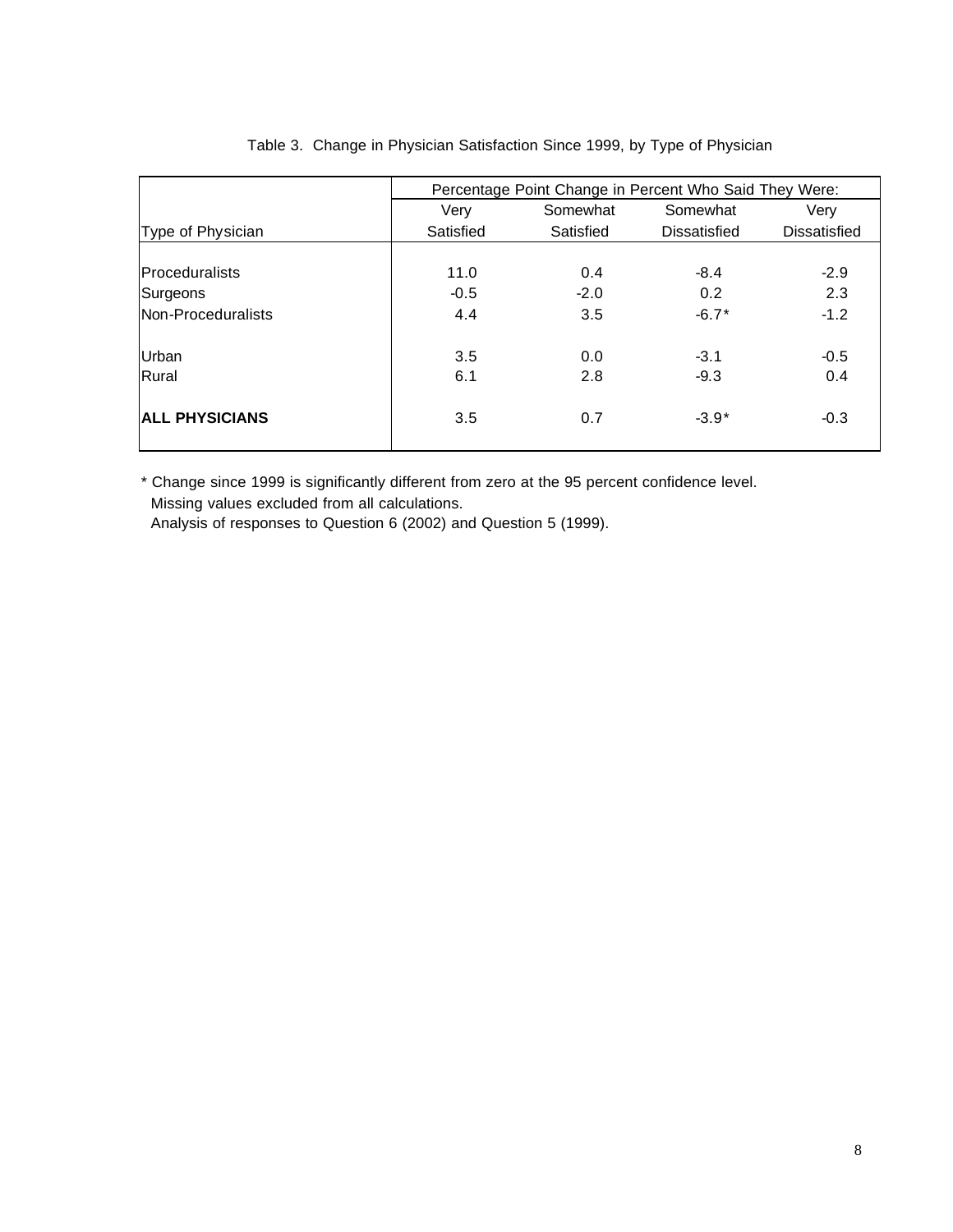ratings given at the two points in time. Half of these physicians gave the same rating in both years, and nearly all of those who changed their rating changed it only marginally (e.g., from very satisfied to somewhat satisfied). Furthermore, physicians who changed their assessment of overall satisfaction were almost evenly split between those who thought satisfaction had increased slightly and those who thought it had decreased slightly.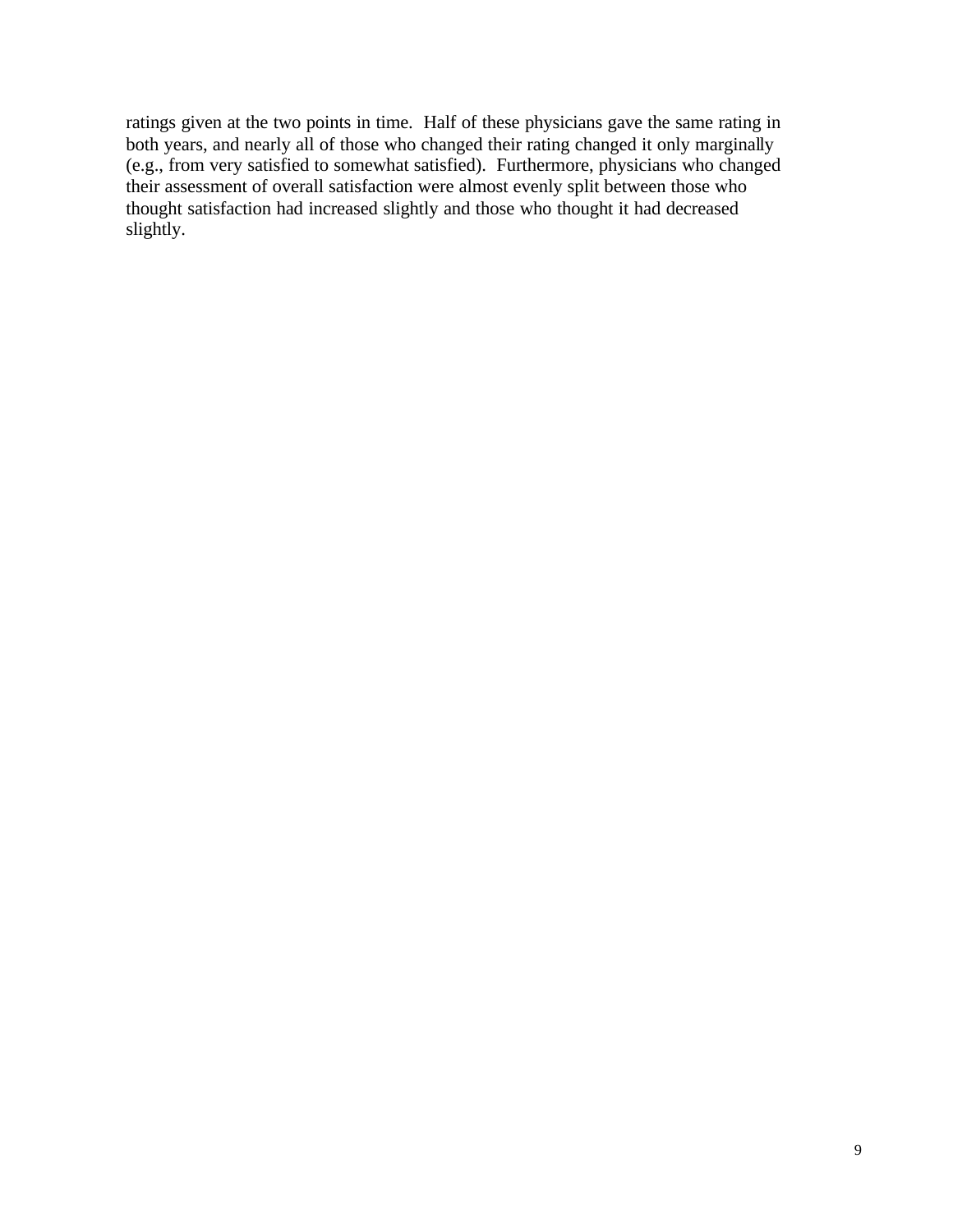## **Section 3**

## **Concerns About Aspects of Practice**

- <sup>q</sup> Overall, physicians were least concerned about external review of their clinical decisions and timeliness of claims payment, and most concerned about reimbursement, billing paperwork, and malpractice issues.
- $\Box$  Physicians were more concerned about billing paperwork and timeliness of claims payments for their HMO patients than for their FFS Medicare patients.
- □ Conversely, they were more concerned about reimbursement and external review of clinical decisions for their FFS Medicare patients than for their private FFS/PPO patients.
- $\Box$  Physicians who were aware of the January 2002 changes to the Medicare physician fee schedule were more concerned about FFS Medicare reimbursement than were physicians who were unaware of the payment changes.
- $\Box$  Physicians reported that it was easier to get billing and coverage information from Medicare than from Medicaid or HMOs.
- $\Box$  One-quarter of all physicians said they are extremely concerned about Medicare fraud and abuse investigations.
- $\Box$  Only a relatively small proportion of physicians said they have restricted their acceptance of new FFS Medicare patients due to concerns about fraud and abuse investigations, but more than two-thirds reported that they have billed more conservatively than they felt was merited in order to minimize the possibility of being investigated by the Medicare program.
- $\Box$  Limiting acceptance of new patients and frequent downcoding when billing were more common among physicians expressing the highest levels of concern about fraud and abuse investigations.

 We asked a series of questions to assess physicians' concerns about various aspects of practice, including:

- the level of effort required for paperwork and administration related to billing and coverage issues,
- reimbursement levels.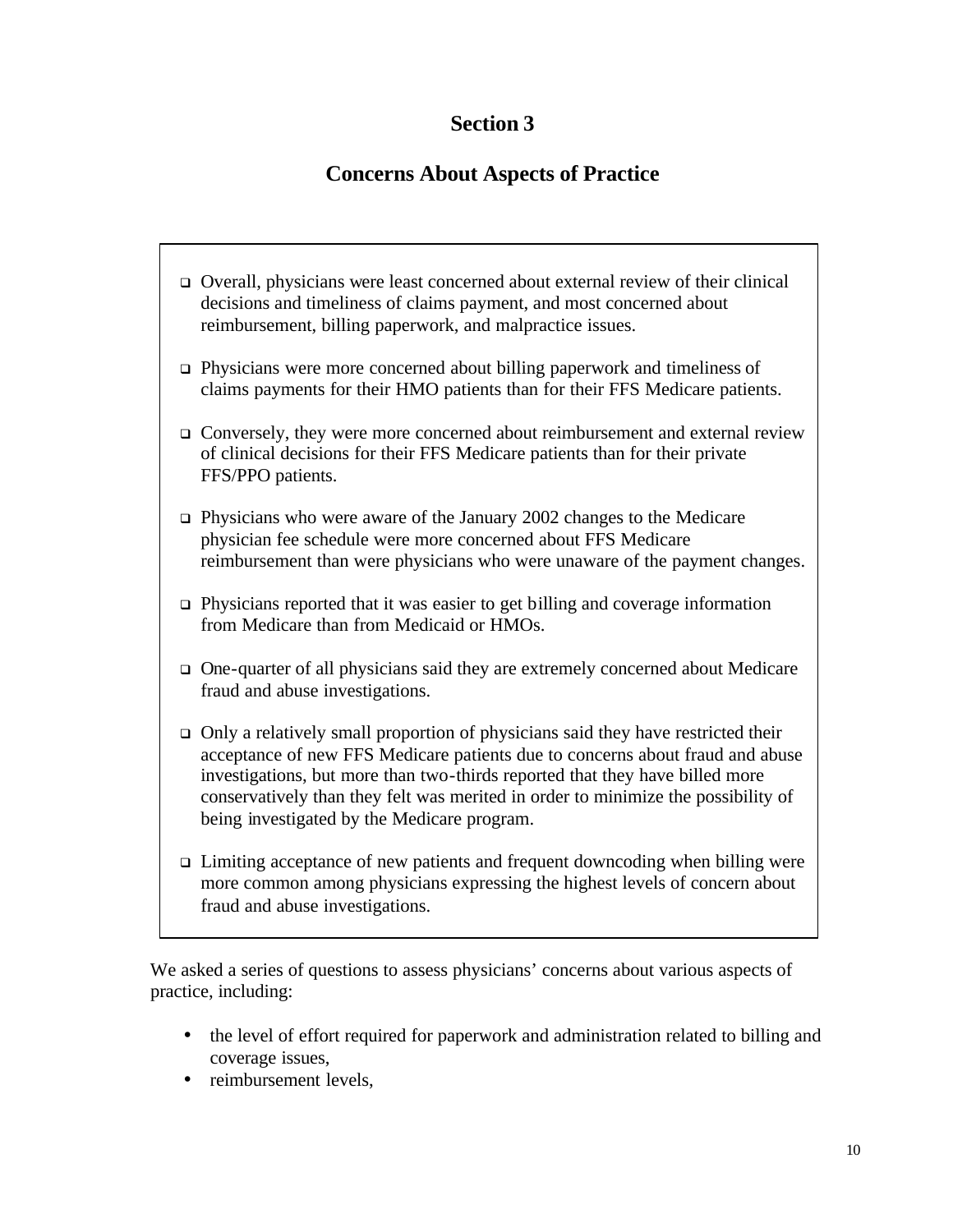- external review and oversight of clinical decisions,
- the timeliness of claims payment,
- malpractice issues and insurance, and
- the cost of practice.

The wording used to identify these factors was similar, but not always identical, to wording used on the 1999 survey (Form A),<sup>3</sup> and the timeliness of claims payment was a new factor in 2002. Additionally, the response categories were changed to allow a five-point scale ranging from 'extremely concerned' to 'not concerned at all' rather than the four-point scale used in 1999, where the highest level of concern possible was 'very concerned.' This change in response categories was made in order to permit more differentiation in the intensity of concern registered by physicians who were concerned about a given factor. Because of these changes to the questions, comparisons with 1999 are not possible.

Depending on the practice aspect considered, approximately one-half (48.7 percent) to two-thirds (63.8 percent) of all physicians indicated that they were either 'very concerned' or 'extremely concerned' about the factor (**Table 4**). Physicians were least likely to be extremely concerned about external review of their clinical decisions and the timeliness of claims payment, and most concerned about reimbursement, billing paperwork, and malpractice issues.

**Table 5** examines variation by type of physician in the percent of physicians who were extremely concerned about each of these practice factors. Within each type-of-physician grouping (e.g., specialty, age), we used t-tests to test for the significance of differences relative to the selected reference category (denoted by an R). Differences found to be significant at the 95 percent confidence level or above are marked with an asterisk (\*). These tests show that surgeons were significantly more likely than non-proceduralists to report being extremely concerned about reimbursement and the timeliness of claims payment. There was also evidence that physicians over age 50 were more likely than their youngest colleagues to be extremely concerned about external review, and that those between the ages of 50 and 59 were more concerned about reimbursement and practice costs. No other significant differences were observed.

For the first four practice factors listed above, we also asked physicians to rate their level of concern for specific groups of patients defined by type of insurance. These patient groupings were:

- private fee-for-service (FFS) and PPO patients (including those in commercial and Blue Cross/Blue Shield plans),
- FFS Medicare patients,

l

 $3$  In 1999, there were two versions of the questionnaire, each administered randomly to approximately half of the sample. Form B contained questions comparable to the 1994 survey conducted for PPRC, and asked physicians to assess the 'seriousness of problems' with various aspects of practice. Form A asked physicians to rate their 'level of concern' with these same aspects of practice, and was the model used to develop the 2002 survey instrument.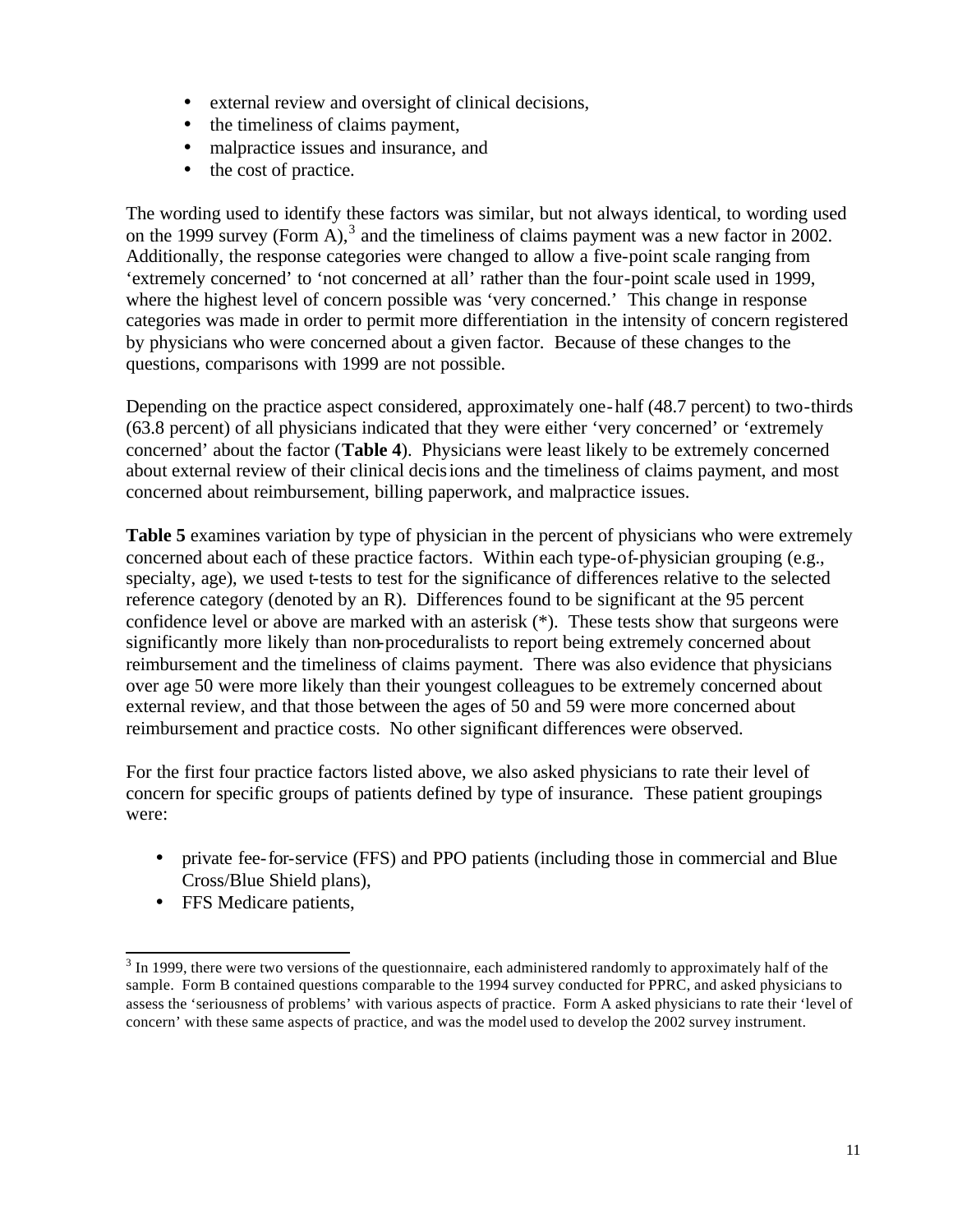|                                                                        |              | Percent Who Said They Were: |           |           |           |            |
|------------------------------------------------------------------------|--------------|-----------------------------|-----------|-----------|-----------|------------|
|                                                                        |              | Extremely                   | Very      |           | Not Very  | Not at All |
|                                                                        | $\mathsf{N}$ | Concerned                   | Concerned | Concerned | Concerned | Concerned  |
| Level of effort for paperwork and<br>Administration related to billing | 781          | 37.5                        | 26.3      | 10.0      | 9.6       | 16.7       |
| Level of reimbursement                                                 | 779          | 40.7                        | 21.8      | 13.4      | 9.2       | 14.9       |
| External review and oversight<br>of clinical decisions                 | 782          | 22.4                        | 26.3      | 27.4      | 16.1      | 7.8        |
| Timeliness of claims payment                                           | 769          | 23.9                        | 26.4      | 28.5      | 12.6      | 8.6        |
| Malpractice issues and insurance                                       | 780          | 36.7                        | 22.4      | 16.9      | 11.0      | 13.0       |
| Cost of practice                                                       | 778          | 33.4                        | 25.6      | 14.9      | 14.5      | 11.6       |

#### Table 4. Overall Levels of Concern About Various Aspects of Practice, 2002

 Missing values excluded from all calculations. Analysis of responses to Question 7.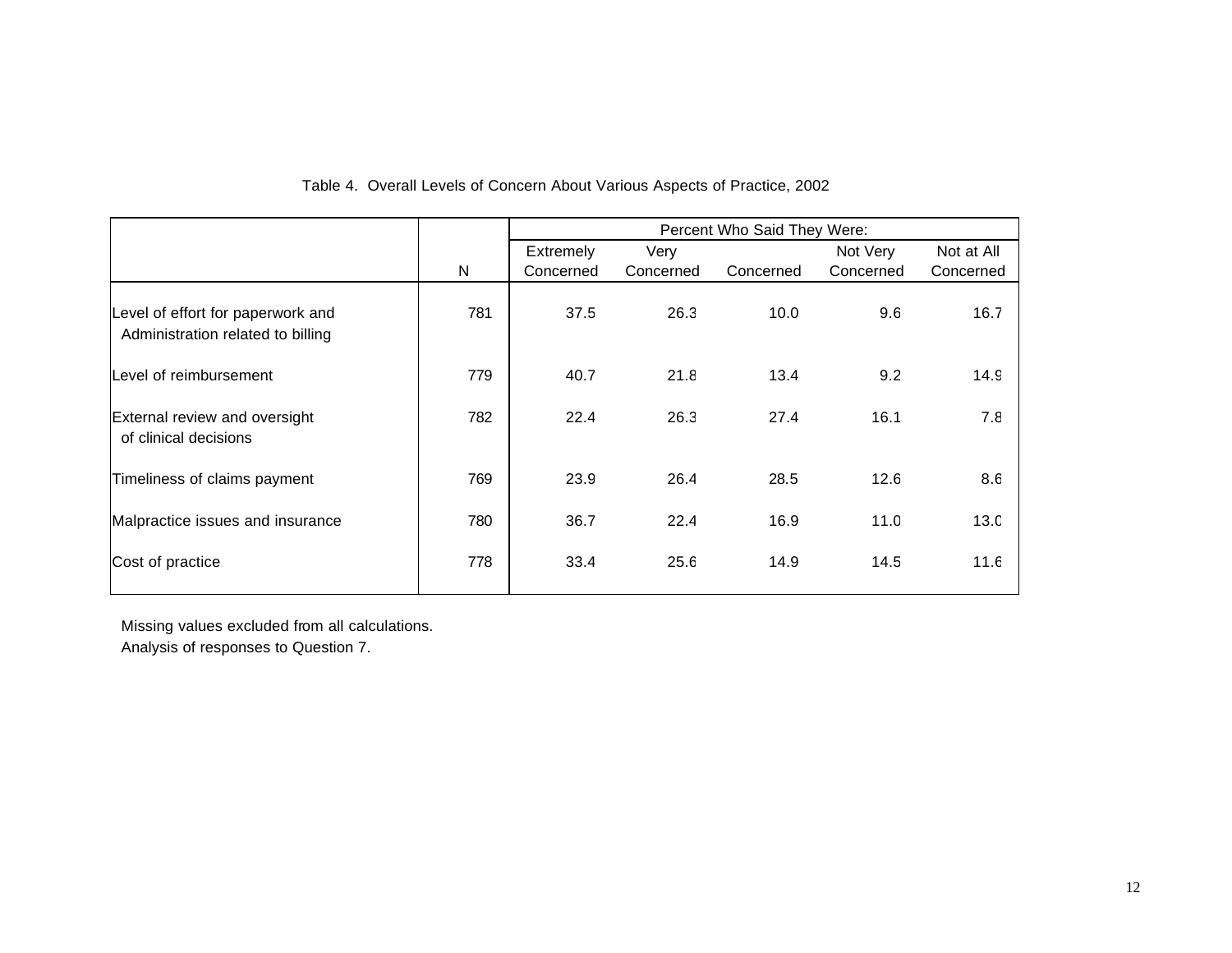|                        |             | Percent Who Said They Were 'Extremely Concerned' About: |               |                        |                   |             |             |
|------------------------|-------------|---------------------------------------------------------|---------------|------------------------|-------------------|-------------|-------------|
|                        |             | <b>Billing</b>                                          |               | <b>External Review</b> | <b>Timeliness</b> | Malpractice |             |
|                        | <b>Base</b> | Paperwork                                               | Level of      | of Clinical            | of Claims         | Issues &    | Cost        |
| Type of Physician      | N           | & Admin.                                                | Reimbursement | Decisions              | Payment           | Insurance   | of Practice |
| Proceduralists         | 78          | 39.7                                                    | 46.2          | 20.5                   | 25.6              | 33.3        | 30.8        |
| Surgeons               | 270         | 38.3                                                    | 45.7*         | 19.3                   | $28.0*$           | 40.4        | 37.0        |
| Non-Proceduralists (R) | 434         | 36.6                                                    | 36.6          | 24.7                   | 21.0              | 35.0        | 31.6        |
| Urban (R)              | 664         | 37.3                                                    | 41.1          | 21.8                   | 23.1              | 35.9        | 32.8        |
| Rural                  | 118         | 39.0                                                    | 38.5          | 25.4                   | 28.5              | 41.0        | 36.8        |
| Income                 |             |                                                         |               |                        |                   |             |             |
| \$125,000 or Less (R)  | 206         | 39.8                                                    | 42.2          | 26.2                   | 23.7              | 35.8        | 37.9        |
| $$125,001 - $200,000$  | 228         | 34.7                                                    | 40.5          | 21.9                   | 22.5              | 38.2        | 34.1        |
| More than \$200,000    | 294         | 38.8                                                    | 42.2          | 20.8                   | 27.1              | 37.4        | 31.4        |
| <u>Age</u>             |             |                                                         |               |                        |                   |             |             |
| Under 40 years (R)     | 112         | 33.0                                                    | 33.0          | 16.1                   | 18.8              | 33.9        | 27.7        |
| 40-49 years            | 277         | 36.5                                                    | 40.8          | 18.4                   | 22.8              | 37.9        | 33.9        |
| 50-59 years            | 245         | 42.2                                                    | 45.7*         | $27.8*$                | 27.7              | 37.7        | $38.4*$     |
| 60 years or over       | 127         | 36.2                                                    | 40.2          | $27.6*$                | 24.2              | 38.1        | 29.9        |
| <b>ALL PHYSICIANS</b>  | 782         | 37.5                                                    | 40.7          | 22.4                   | 23.9              | 36.7        | 33.4        |

#### Table 5. Overall Levels of Concern About Various Aspects of Practice, by Type of Physician, 2002

\* Percent is significantly different from percent for reference group (R) at 0.95 confidence level.

Missing values excluded from all calculations.

Analysis of responses to Question 7.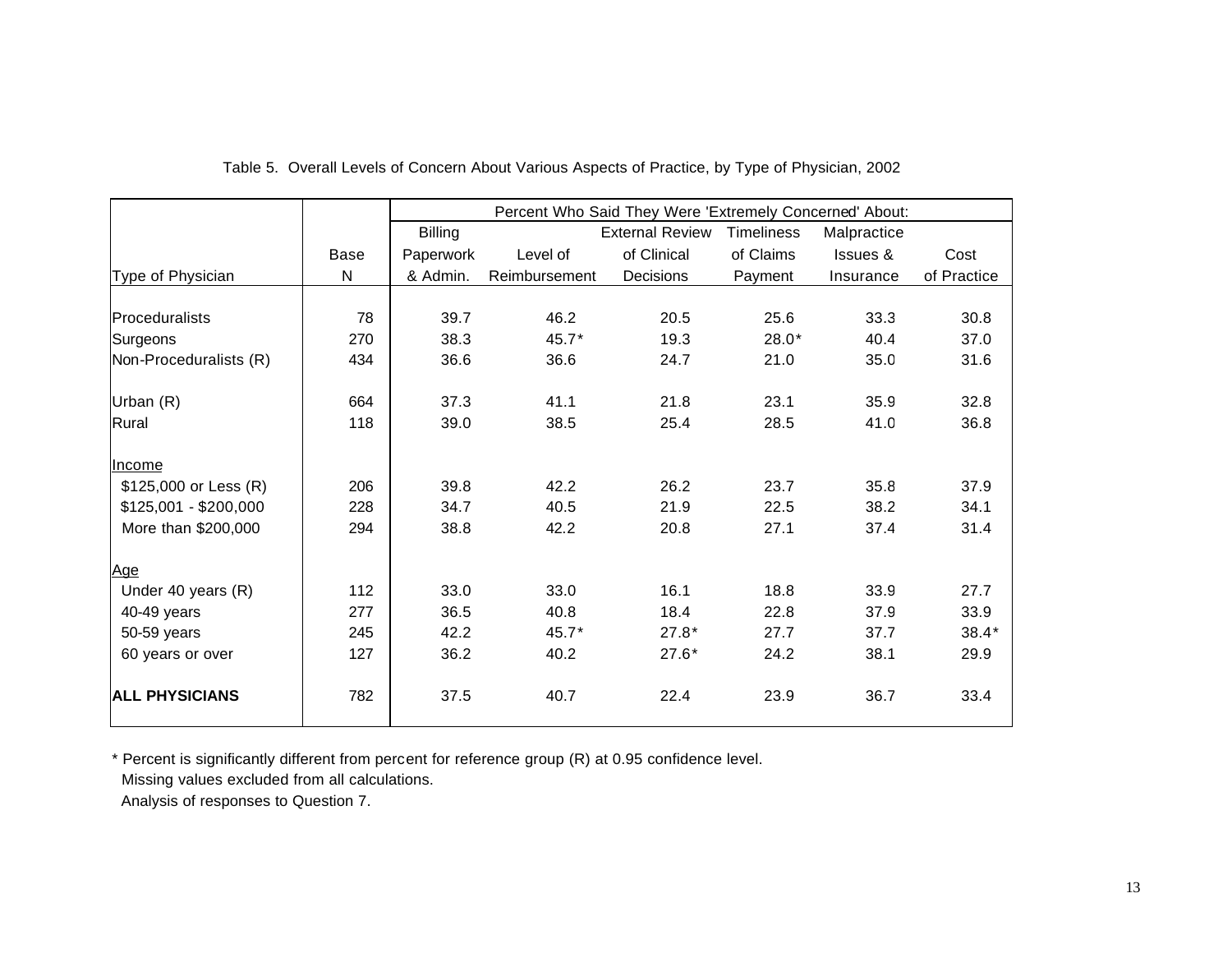- Medicaid patients (including those in Medicaid HMOs), and
- all other HMO patients (including those in Medicare HMOs and delegated risk plans).

Responses to the follow-up questions were analyzed only for physicians spending at least 10 percent of their patient care time with the given type of patient. This screen was implemented so respondents would have sufficient experience with the patient type to make meaningful assessments of their levels of concern.

Across all payers, physicians were generally more concerned about reimbursement levels and billing paperwork, and less concerned about external review of their clinical decisions and the timeliness of claims payment (**Table 6**). To determine how FFS Medicare was rated relative to other payors, we compared the concern ratings provided by each physician for FFS Medicare to the ratings given by that physician for each of the other payor types. If the factor was rated as being of lower concern under FFS Medicare than for another payor, FFS Medicare was said to be rated 'better.' A higher relative concern rating meant that FFS Medicare was 'worse' than the other payor. We then used a Chi-square test of marginal homogeneity to determine whether the relative rankings were significantly different.<sup>4</sup>

As shown in **Table 7**, results of these tests indicate that FFS Medicare was viewed as being better than HMOs for two factors related to administrative hassles: billing paperwork and the timeliness of claims payment. That is, these factors were consistently given a higher concern rating for HMOs than for FFS Medicare. Conversely, physicians registered higher levels of concern about external review of their clinical decisions by FFS Medicare than they did about external review by Medicaid or private FFS and PPO plans. This finding may be related to actions taken by the Medicare program to protect against fraud and abuse. Physicians were also more concerned about FFS Medicare reimbursement than they were about reimbursement under private FFS and PPO plans. That FFS Medicare reimbursement was not viewed as being significantly better than Medicaid reimbursement may be due to the smaller number of physicians reporting data for Medicaid. More than half of the respondents spent less than 10 percent of their time with Medicaid patients and were, thus, excluded from this analysis.

Tables 8 through 11 examine variations by type of physician in the percent of physicians saying they were extremely concerned about each of the four factors. Across these tables we see that the physician specialty groups differ significantly in their concern ratings only with regard to reimbursement. Proceduralists were less likely to be extremely concerned about Medicaid reimbursement, while proceduralists and surgeons registered more concern about HMO reimbursement, relative to non-proceduralists (**Table 9**). The only variation by practice location was that rural physicians were less likely than urban physicians to be extremely concerned about billing paperwork for HMO patients, possibly reflecting the lower HMO penetration rates in rural areas (**Table 8**). There was also little significant variation by physician income, except that reimbursement for HMO

 4 Bishop YMM, Feinberg SE, and Holland PW. *Discrete Multivariate Analysis: Theory and Practice.* (Cambridge, MA: The MIT Press) 1975.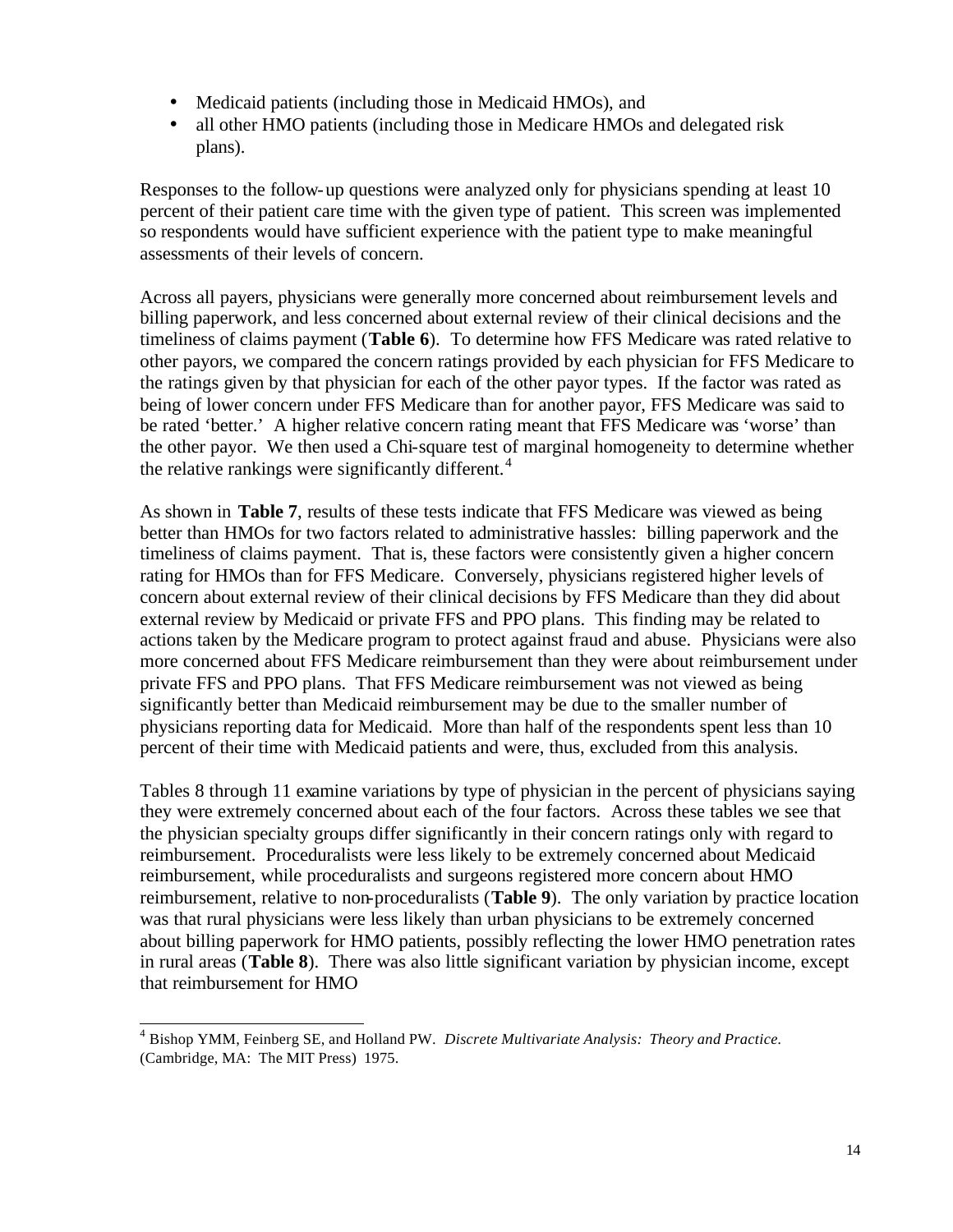|                                              |     | Percent Who Said They Were: |           |           |           |            |
|----------------------------------------------|-----|-----------------------------|-----------|-----------|-----------|------------|
|                                              |     | Extremely                   | Very      |           | Not Very  | Not at All |
| Factor and Type of Patient                   | N   | Concerned                   | Concerned | Concerned | Concerned | Concerned  |
|                                              |     |                             |           |           |           |            |
| <b>Billing Paperwork and Administration</b>  |     |                             |           |           |           |            |
| Private FFS and PPO patients                 | 700 | 19.9                        | 24.4      | 29.0      | 18.0      | 8.7        |
| FFS Medicare patients                        | 728 | 22.8                        | 26.0      | 25.0      | 16.5      | 9.8        |
| Medicaid patients (incl. HMO)                | 360 | 28.1                        | 24.4      | 19.4      | 15.8      | 12.2       |
| All other HMO patients                       | 494 | 28.3                        | 25.5      | 22.5      | 12.6      | 11.1       |
|                                              |     |                             |           |           |           |            |
| Level of Reimbursement                       |     |                             |           |           |           |            |
| Private FFS and PPO patients                 | 698 | 23.1                        | 27.1      | 26.2      | 15.0      | 8.6        |
| FFS Medicare patients                        | 729 | 34.0                        | 24.0      | 17.6      | 12.1      | 12.4       |
| Medicaid patients (incl. HMO)                | 362 | 38.4                        | 21.6      | 15.8      | 9.9       | 14.4       |
| All other HMO patients                       | 496 | 31.5                        | 24.6      | 19.8      | 12.1      | 12.1       |
|                                              |     |                             |           |           |           |            |
| <b>External Review of Clinical Decisions</b> |     |                             |           |           |           |            |
| Private FFS and PPO patients                 | 709 | 14.3                        | 25.3      | 33.7      | 18.2      | 8.6        |
| FFS Medicare patientS                        | 735 | 19.3                        | 21.9      | 30.9      | 19.5      | 8.4        |
| Medicaid patients (incl. HMO)                | 367 | 14.7                        | 21.5      | 34.3      | 21.0      | 8.5        |
| All other HMO patients                       | 502 | 18.5                        | 24.1      | 30.5      | 17.5      | 9.4        |
|                                              |     |                             |           |           |           |            |
| <b>Timeliness of Claims Payment</b>          |     |                             |           |           |           |            |
| Private FFS and PPO patients                 | 688 | 19.8                        | 25.3      | 31.3      | 16.1      | 7.6        |
| FFS Medicare patients                        | 712 | 17.6                        | 24.7      | 33.9      | 16.6      | 7.3        |
| Medicaid patients (incl. HMO)                | 355 | 22.0                        | 24.8      | 31.0      | 13.8      | 8.5        |
| All other HMO patients                       | 483 | 22.8                        | 24.0      | 28.6      | 16.8      | 7.9        |
|                                              |     |                             |           |           |           |            |

#### Table 6. Levels of Concern About Various Aspects of Practice, by Type of Patient, 2002

Missing values excluded from all calculations.

 Analysis limited to physicians spending at least 10 percent of their patient care time with the given type of patient. Analysis of responses to Questions 9-12.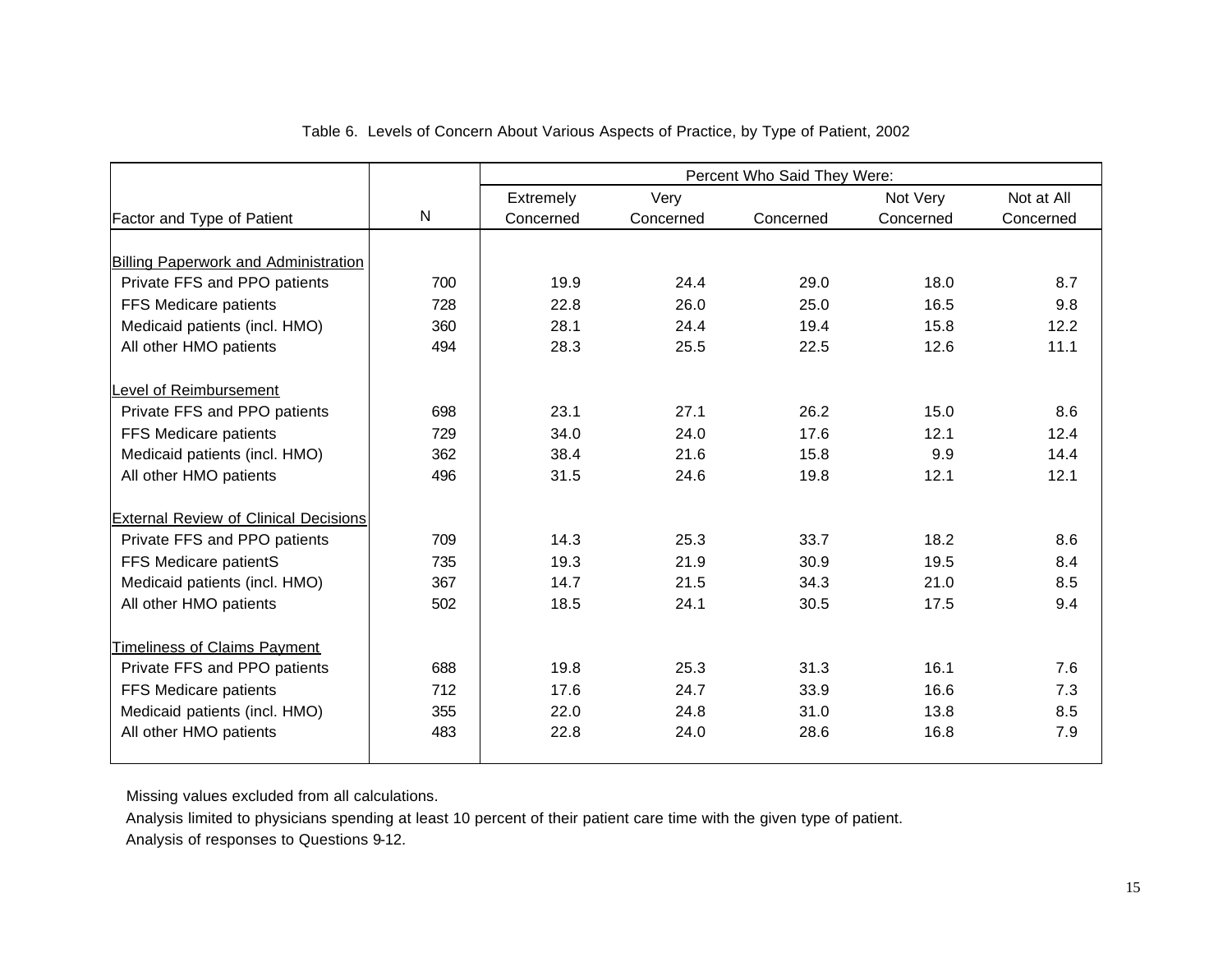|                                              |     | Percent Who Rated FFS Medicare: |         |          |
|----------------------------------------------|-----|---------------------------------|---------|----------|
| Factor and Payor                             | N   | <b>Better</b>                   | Worse   | The Same |
|                                              |     |                                 |         |          |
| <b>Billing Paperwork and Administration</b>  |     |                                 |         |          |
| Private FFS and PPO patients                 | 684 | 19.9 <sub>1</sub>               | 24.6    | 55.6     |
| Medicaid patients (incl. HMO)                | 350 | 21.4                            | 17.1    | 61.4     |
| All other HMO patients                       | 480 | $29.2*$                         | 18.8    | 52.1     |
|                                              |     |                                 |         |          |
| <b>Level of Reimbursement</b>                |     |                                 |         |          |
| Private FFS and PPO patients                 | 684 | 15.2                            | $26.6*$ | 58.2     |
| Medicaid patients (incl. HMO)                | 353 | 18.4                            | 14.2    | 67.4     |
| All other HMO patients                       | 484 | 18.4                            | 21.1    | 60.5     |
| <b>External Review of Clinical Decisions</b> |     |                                 |         |          |
| Private FFS and PPO patients                 | 692 | 13.7                            | $17.9*$ | 68.4     |
| Medicaid patients (incl. HMO)                | 358 | 8.7                             | $14.5*$ | 76.8     |
| All other HMO patients                       | 487 | 17.9                            | 15.6    | 66.5     |
|                                              |     |                                 |         |          |
| <b>Timeliness of Claims Payment</b>          |     |                                 |         |          |
| Private FFS and PPO patients                 | 672 | 18.5                            | 14.3    | 67.3     |
| Medicaid patients (incl. HMO)                | 346 | 15.3                            | 11.3    | 73.4     |
| All other HMO patients                       | 471 | $22.7*$                         | 15.1    | 62.2     |
|                                              |     |                                 |         |          |

#### Table 7. Ratings for Practice Concerns for FFS Medicare Relative to Other Payors

\* Chi-square test of marginal homogeneity significant at 0.05 percent level.

Missing values excluded from all calculations.

 Analysis limited to physicians spending at least 10 percent of their patient care time with the given type of patient.

Analysis of responses to Questions 9-12.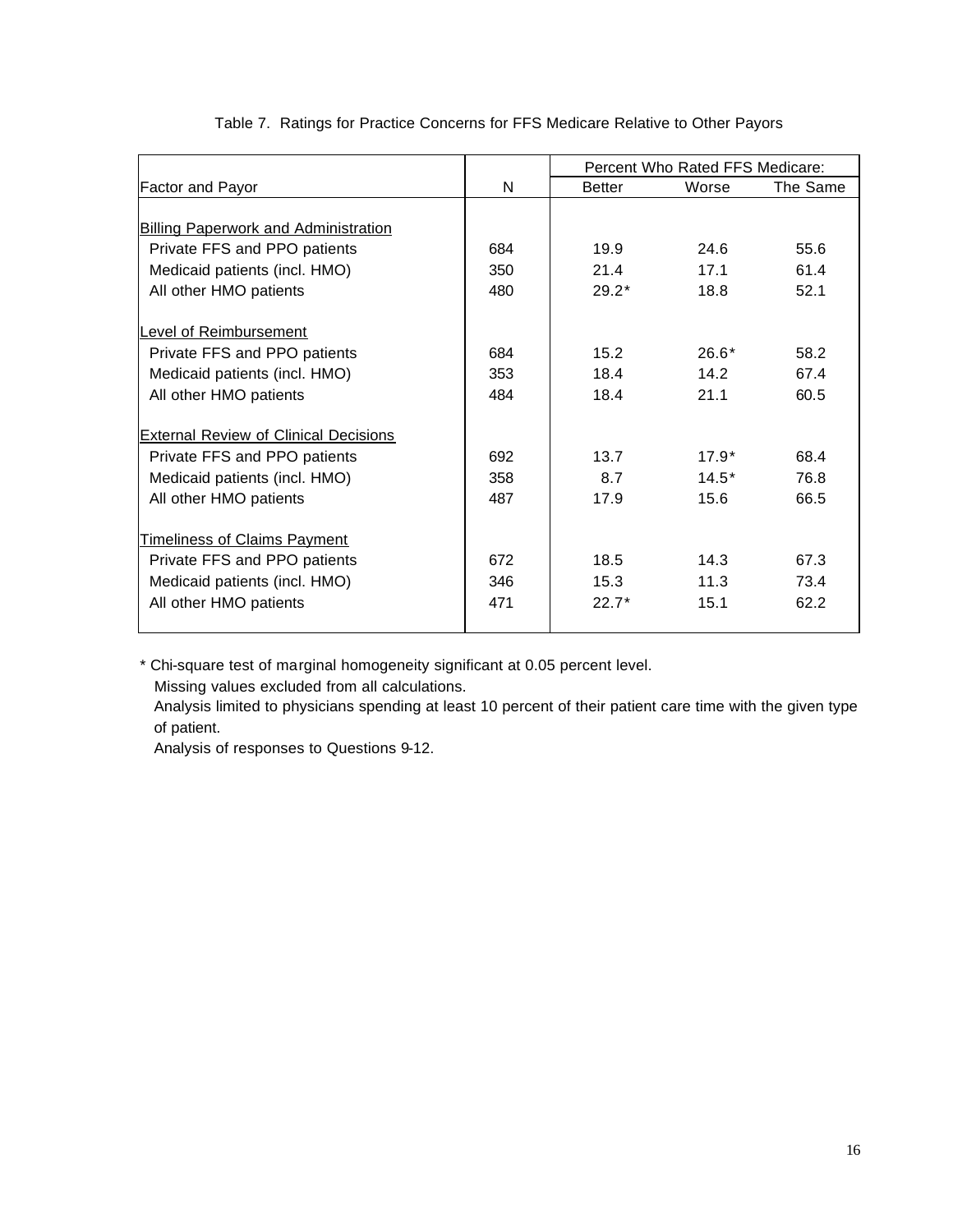|                                 | Percent Who Said They Were 'Extremely Concerned' for Their: |                     |          |                 |  |  |  |
|---------------------------------|-------------------------------------------------------------|---------------------|----------|-----------------|--|--|--|
|                                 | <b>Private FFS</b>                                          | <b>FFS Medicare</b> | Medicaid | <b>HMO</b>      |  |  |  |
| Type of Physician               | & PPO Patients                                              | Patients            | Patients | <b>Patients</b> |  |  |  |
|                                 |                                                             |                     |          |                 |  |  |  |
| Proceduralists                  | 21.7                                                        | 23.0                | 15.4     | 32.1            |  |  |  |
| Surgeons                        | 19.3                                                        | 20.2                | 28.7     | 31.9            |  |  |  |
| Non-Proceduralists (R)          | 19.9                                                        | 24.4                | 29.2     | 25.5            |  |  |  |
|                                 |                                                             |                     |          |                 |  |  |  |
| Urban (R)                       | 20.1                                                        | 22.3                | 27.8     | 29.7            |  |  |  |
| Rural                           | 18.7                                                        | 25.7                | 29.0     | $14.3*$         |  |  |  |
|                                 |                                                             |                     |          |                 |  |  |  |
| Income                          |                                                             |                     |          |                 |  |  |  |
| \$125,000 or Less (R)           | 23.0                                                        | 21.2                | 27.3     | 25.8            |  |  |  |
| $$125,001 - $200,000$           | 18.4                                                        | 26.1                | 30.7     | 25.8            |  |  |  |
| More than \$200,000             | 18.8                                                        | 22.0                | 27.1     | 32.8            |  |  |  |
|                                 |                                                             |                     |          |                 |  |  |  |
| <u>Age</u>                      |                                                             |                     |          |                 |  |  |  |
| Under 40 years (R)              | 16.3                                                        | 21.8                | 25.8     | 23.4            |  |  |  |
| 40-49 years                     | 16.6                                                        | 21.7                | 24.8     | 26.0            |  |  |  |
| 50-59 years                     | 25.5                                                        | 27.4                | 31.0     | $38.6*$         |  |  |  |
| 60 years or over                | 20.9                                                        | 20.0                | 34.6     | 24.0            |  |  |  |
|                                 |                                                             |                     |          |                 |  |  |  |
| Time with Given Type of Patient |                                                             |                     |          |                 |  |  |  |
| 10-19 Percent (R)               | 15.6                                                        | 25.2                | 27.1     | 22.4            |  |  |  |
| 20-29 Percent                   | 20.5                                                        | 23.4                | 26.0     | 30.9            |  |  |  |
| 30-39 Percent                   | 17.7                                                        | 23.3                |          |                 |  |  |  |
| More than 30 Percent            | --                                                          | --                  | 33.3     | $32.1*$         |  |  |  |
| More than 40 Percent            | 23.3                                                        | 20.6                |          |                 |  |  |  |
|                                 |                                                             |                     |          |                 |  |  |  |
| <b>ALL PHYSICIANS</b>           | 19.9                                                        | 22.8                | 28.1     | 28.3            |  |  |  |
|                                 |                                                             |                     |          |                 |  |  |  |

Table 8. Concern About Billing Paperwork, by Type of Patient and by Type of Physician, 2002

\* Percent is significantly different from percent for reference group (R) at 0.95 confidence level.

Analysis limited to physicians spending at least 10 percent of their patient care time with the given type of patient.

Missing values excluded from all calculations.

Analysis of responses to Question 9.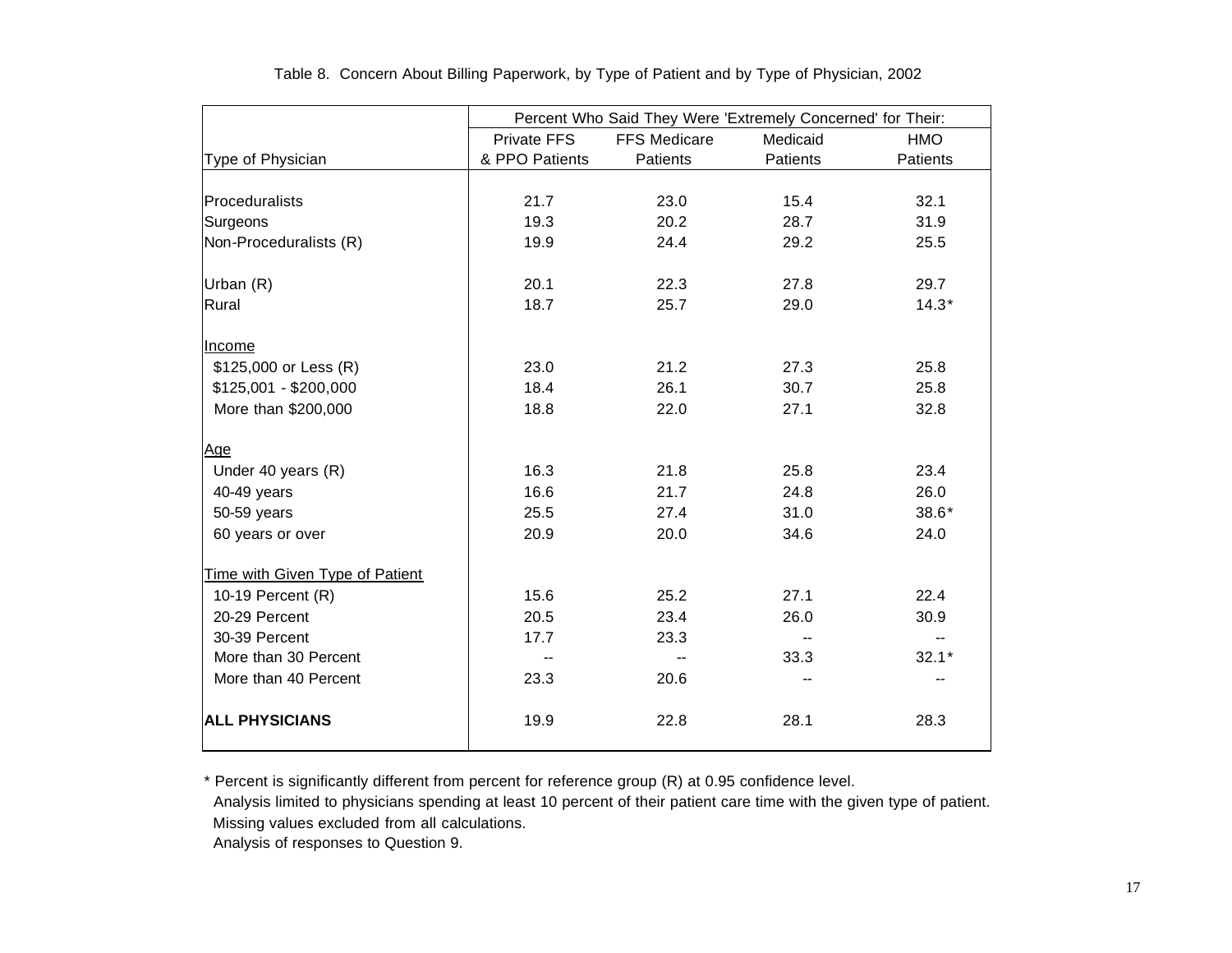|                                 |                    |                     | Percent Who Said They Were 'Extremely Concerned' for Their: |                 |  |  |
|---------------------------------|--------------------|---------------------|-------------------------------------------------------------|-----------------|--|--|
|                                 | <b>Private FFS</b> | <b>FFS Medicare</b> | Medicaid                                                    | <b>HMO</b>      |  |  |
| Type of Physician               | & PPO Patients     | Patients            | Patients                                                    | <b>Patients</b> |  |  |
|                                 |                    |                     |                                                             |                 |  |  |
| Proceduralists                  | 28.6               | 33.3                | 18.5 *                                                      | 45.3 *          |  |  |
| Surgeons                        | 25.0               | 37.2                | 40.5                                                        | 37.9 *          |  |  |
| Non-Proceduralists (R)          | 20.8               | 32.2<br>39.7        |                                                             | 25.2            |  |  |
| Urban (R)                       | 23.2               | 33.3                | 38.1                                                        | 32.3            |  |  |
| Rural                           | 22.4               | 38.2                | 39.5                                                        | 22.0            |  |  |
| Income                          |                    |                     |                                                             |                 |  |  |
| \$125,000 or Less (R)           | 24.7               | 31.6                | 38.2                                                        | 26.7            |  |  |
| \$125,001 - \$200,000           | 23.4               | 35.9                | 44.0                                                        | 29.2            |  |  |
| More than \$200,000             | 22.5               | 36.5                | 35.0                                                        | 38.6 *          |  |  |
| Age                             |                    |                     |                                                             |                 |  |  |
| Under 40 years (R)              | 18.2               | 29.8                | 25.0                                                        | 28.6            |  |  |
| 40-49 years                     | 19.0               | 31.8                | 38.4                                                        | 29.0            |  |  |
| 50-59 years                     | $30.3*$            | 40.6                | 43.9 *                                                      | 41.0            |  |  |
| 60 years or over                | 24.6               | 31.6                | 46.2 *                                                      | 27.3            |  |  |
| Time with Given Type of Patient |                    |                     |                                                             |                 |  |  |
| 10-19 Percent (R)               | 22.7               | 29.4                | 37.4                                                        | 25.3            |  |  |
| 20-29 Percent                   | 21.0               | 34.9                | 36.3                                                        | 32.1            |  |  |
| 30-39 Percent                   | 20.4               | 36.7                | $\sim$                                                      |                 |  |  |
| More than 30 Percent            | $\sim$             |                     | 44.3                                                        | 36.8 *          |  |  |
| More than 40 Percent            | 26.8               | 34.5                |                                                             |                 |  |  |
| Medicare FFS Payment Change     |                    |                     |                                                             |                 |  |  |
| Not Aware of Change (R)         | --                 | 25.5                |                                                             |                 |  |  |
| Aware of Change                 | --                 | 38.8 *              |                                                             |                 |  |  |
| Medicare Revenue Not Down (R)   |                    | 29.3                |                                                             |                 |  |  |
| Medicare Revenue Down           |                    | 40.5                |                                                             |                 |  |  |
| <b>ALL PHYSICIANS</b>           | 23.1               | 34.0                | 38.4                                                        | 31.5            |  |  |

Table 9. Concern About Reimbursement Levels, by Type of Patient and by Type of Physician, 2002

\* Percent is significantly different from percent for reference group (R) at 0.95 confidence level.

 Analysis limited to physicians spending at least 10 percent of their patient care time with the given type of patient. Missing values excluded from all calculations.

Analysis of responses to Question 10.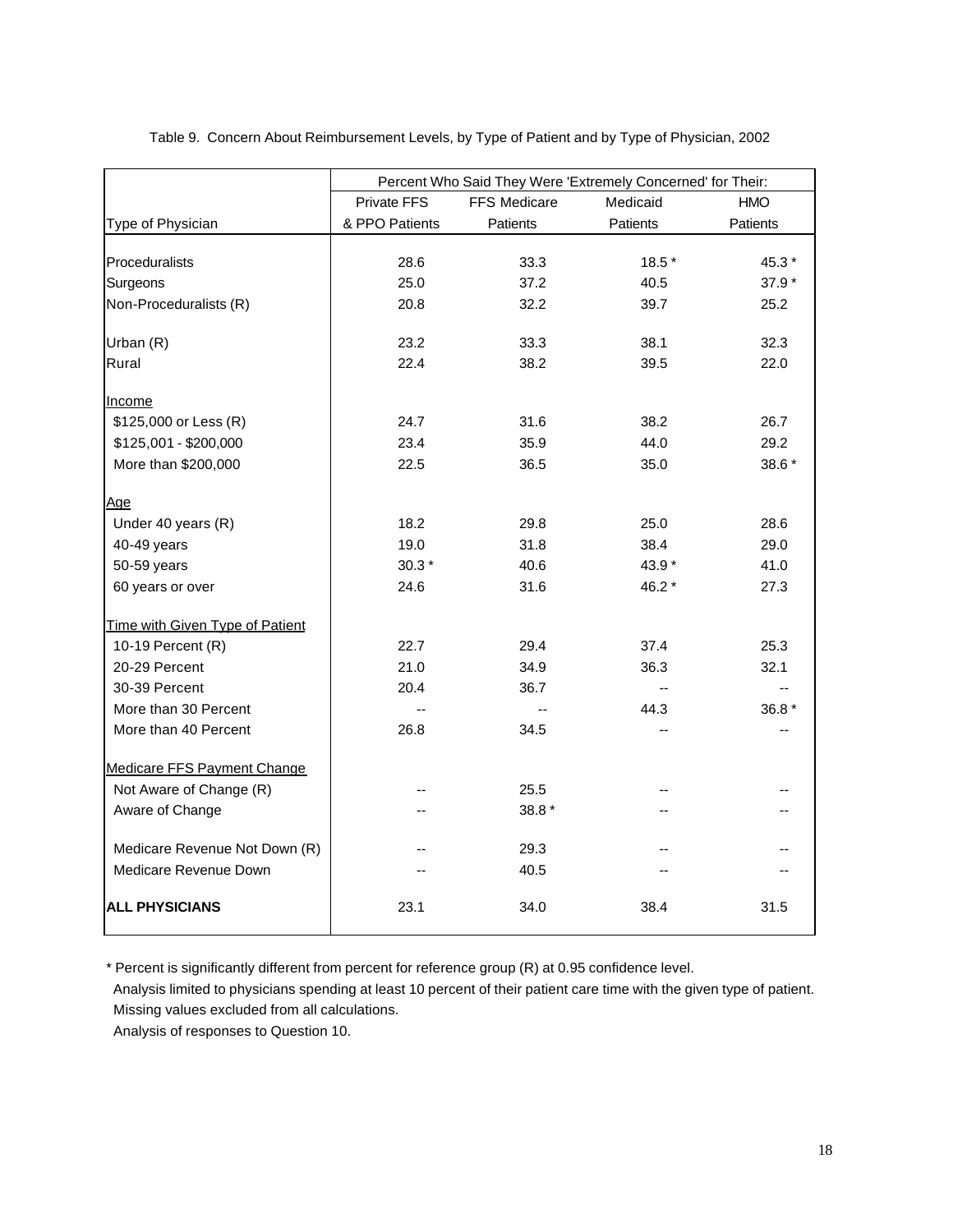Table 10. Concern About External Review of Clinical Decisions, by Type of Patient and by Type of Physician, 2002

|                                 | Percent Who Said They Were 'Extremely Concerned' for Their: |                                 |                          |          |  |
|---------------------------------|-------------------------------------------------------------|---------------------------------|--------------------------|----------|--|
|                                 | Private FFS                                                 | <b>FFS Medicare</b><br>Medicaid |                          | HMO      |  |
| Type of Physician               | & PPO Patients                                              | Patients                        | Patients                 | Patients |  |
|                                 |                                                             |                                 |                          |          |  |
| Proceduralists                  | 11.3                                                        | 20.0                            | 11.5                     | 20.8     |  |
| Surgeons                        | 11.4                                                        | 18.3                            | 14.7                     | 16.6     |  |
| Non-Proceduralists (R)          | 16.6                                                        | 19.8                            | 15.1                     | 19.2     |  |
|                                 |                                                             |                                 |                          |          |  |
| Urban (R)                       | 15.0                                                        | 20.0                            | 16.0                     | 19.0     |  |
| Rural                           | 10.0                                                        | 15.8                            | 10.0                     | 14.0     |  |
|                                 |                                                             |                                 |                          |          |  |
| Income                          |                                                             |                                 |                          |          |  |
| \$125,000 or Less (R)           | 15.8                                                        | 19.6                            | 18.7                     | 18.8     |  |
| $$125,001 - $200,000$           | 12.0                                                        | 16.7                            | 13.6                     | 15.6     |  |
| More than \$200,000             | 15.9                                                        | 22.1                            | 13.7                     | 20.7     |  |
|                                 |                                                             |                                 |                          |          |  |
| Age                             |                                                             |                                 |                          |          |  |
| Under 40 years (R)              | 12.9                                                        | 15.2                            | 9.4                      | 15.2     |  |
| 40-49 years                     | 12.9                                                        | 19.4                            | 14.4                     | 19.2     |  |
| 50-59 years                     | 17.0                                                        | 22.8                            | 14.5                     | 21.2     |  |
| 60 years or over                | 13.6                                                        | 18.4                            | $25.0*$                  | 18.4     |  |
| Time with Given Type of Patient |                                                             |                                 |                          |          |  |
| 10-19 Percent (R)               | 11.7                                                        | 20.0                            | 12.1                     | 13.6     |  |
| 20-29 Percent                   | 18.3                                                        | 18.7                            | 17.1                     | 18.7     |  |
| 30-39 Percent                   | 12.7                                                        | 19.2                            | $\overline{\phantom{a}}$ | --       |  |
| More than 30 Percent            | --                                                          | $\overline{\phantom{a}}$        | 18.1                     | $23.1*$  |  |
| More than 40 Percent            | 13.3                                                        | 19.5                            |                          |          |  |
|                                 |                                                             |                                 |                          |          |  |
| <b>ALL PHYSICIANS</b>           | 14.3                                                        | 19.3                            | 14.7                     | 18.5     |  |
|                                 |                                                             |                                 |                          |          |  |

\* Percent is significantly different from percent for reference group (R) at 0.95 confidence level.

 Analysis limited to physicians spending at least 10 percent of their patient care time with the given type of patient. Missing values excluded from all calculations.

Analysis of responses to Question 11.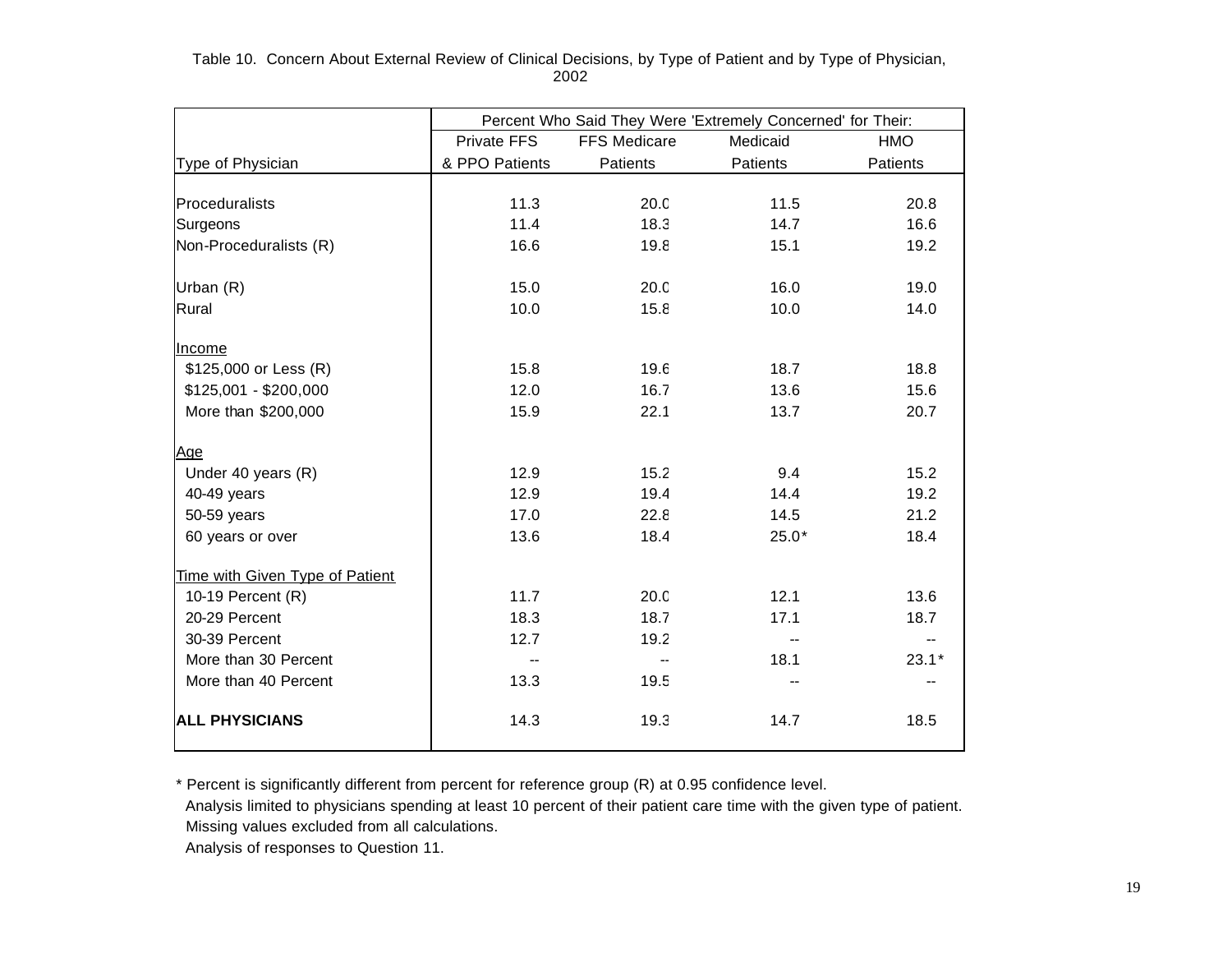|                                 | Percent Who Said They Were 'Extremely Concerned' for Their: |                     |          |            |  |  |
|---------------------------------|-------------------------------------------------------------|---------------------|----------|------------|--|--|
|                                 | <b>Private FFS</b>                                          | <b>FFS Medicare</b> | Medicaid | <b>HMO</b> |  |  |
| Type of Physician               | & PPO Patients                                              | Patients            | Patients | Patients   |  |  |
|                                 |                                                             |                     |          |            |  |  |
| Proceduralists                  | 22.5                                                        | 17.6                | 11.1     | 25.5       |  |  |
| Surgeons                        | 19.3                                                        | 18.6                | 28.1     | 26.5       |  |  |
| Non-Proceduralists (R)          | 19.5                                                        | 16.9                | 20.1     | 20.0       |  |  |
| Urban (R)                       | 18.9                                                        | 16.9                | 22.1     | 23.0       |  |  |
| Rural                           | 24.5                                                        | 21.3                | 21.3     | 20.0       |  |  |
| Income                          |                                                             |                     |          |            |  |  |
| \$125,000 or Less (R)           | 20.4                                                        | 15.1                | 21.4     | 18.8       |  |  |
| $$125,001 - $200,000$           | 19.5                                                        | 21.2                | 23.1     | 23.5       |  |  |
| More than \$200,000             | 20.9                                                        | 17.9                | 22.3     | 27.3       |  |  |
| Age                             |                                                             |                     |          |            |  |  |
| Under 40 years (R)              | 12.1                                                        | 13.6                | 7.9      | 18.4       |  |  |
| 40-49 years                     | 18.5                                                        | 15.8                | $24.2*$  | 20.2       |  |  |
| 50-59 years                     | $22.8*$                                                     | 20.8                | $24.6*$  | 27.5       |  |  |
| 60 years or over                | 23.9*                                                       | 19.6                | $29.4*$  | 25.3       |  |  |
| Time with Given Type of Patient |                                                             |                     |          |            |  |  |
| 10-19 Percent (R)               | 14.4                                                        | 16.1                | 21.2     | 19.8       |  |  |
| 20-29 Percent                   | 20.9                                                        | 21.2                | 22.3     | 28.4       |  |  |
| 30-39 Percent                   | 15.2                                                        | 16.2                |          |            |  |  |
| More than 30 Percent            |                                                             |                     | 23.5     | 21.5       |  |  |
| More than 40 Percent            | $25.0*$                                                     | 16.2                |          |            |  |  |
| <b>ALL PHYSICIANS</b>           | 19.8                                                        | 17.6                | 22.0     | 22.8       |  |  |

Table 11. Concern About Timeliness of Claims Payment, by Type of Patient and by Type of Physician, 2002

\* Percent is significantly different from percent for reference group (R) at 0.95 confidence level.

 Analysis limited to physicians spending at least 10 percent of their patient care time with the given type of patient. Missing values excluded from all calculations.

Analysis of responses to Question 12.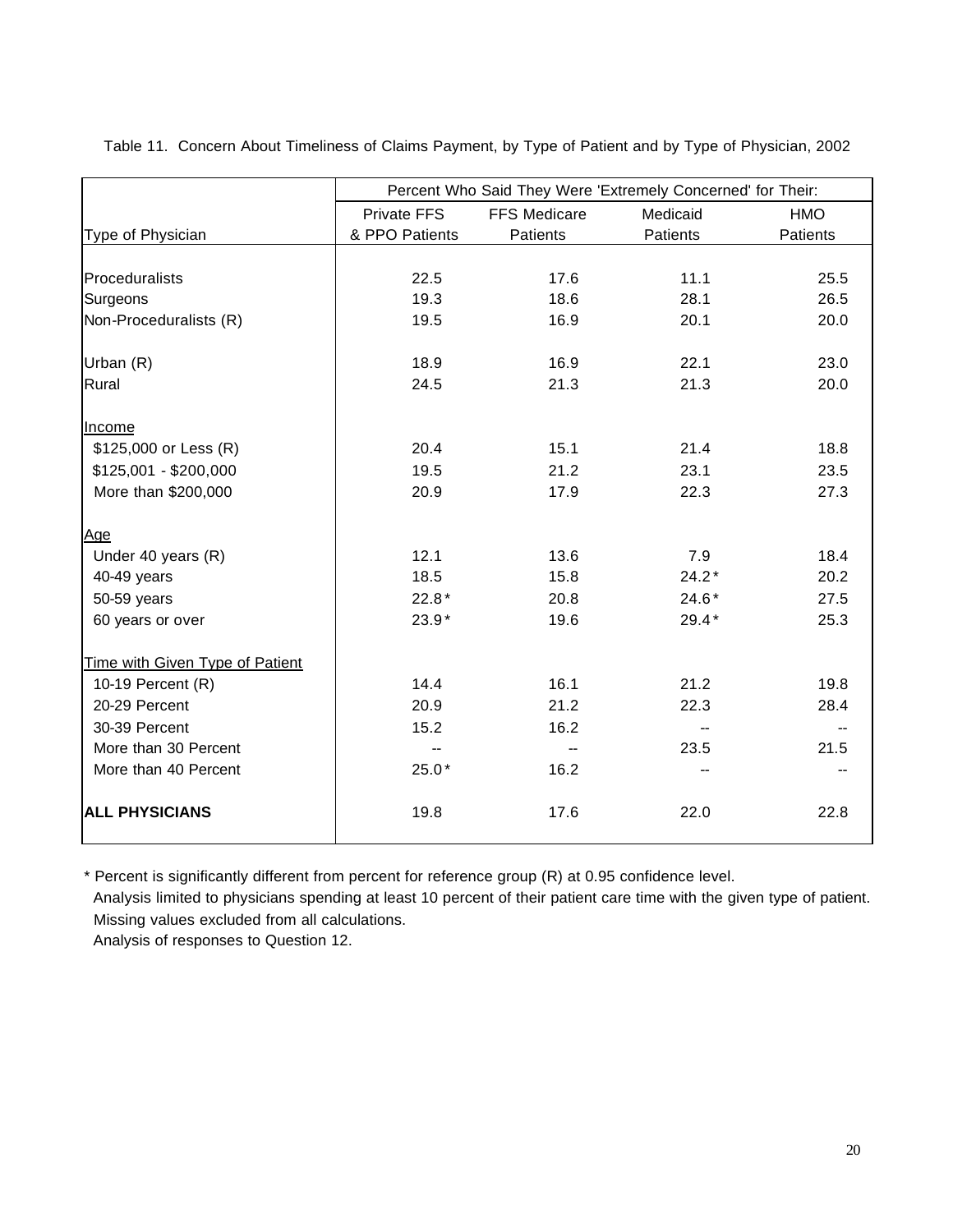patients was of greater concern among the highest income physicians (**Table 9**). When concern varied by physician age, it was generally true that older physicians were more likely to be extremely concerned about the factor (**Tables 8, 9, 10** and **11**). The amount of time spent with HMO patients was also related to the likelihood of being extremely concerned about these factors, with physicians who spent the most time with HMO patients reporting higher concern about billing paperwork, reimbursement, and external review for these patients (**Tables 8, 9,** and **10**). Finally, it is of interest to note that—with one exception—concern about FFS Medicare reimbursement did not vary significantly by type of physician. Physicians who were aware of the January 2002 changes to the Medicare physician fee schedule were more likely to be extremely concerned about FFS Medicare reimbursement than those who were not aware of the changes (**Table 9**).

The above questions on billing paperwork, external review of clinical decisions, and the timeliness of claims payment deal with various facets of regulatory burden that may be felt by physicians. Regulatory burden may also occur if insurance regulations are so complex, or if insurers are so difficult to deal with, that physicians find it difficult to obtain accurate billing and coverage information for their patients in a timely manner. To assess the extent of this burden for different payors, physicians were asked to rate the difficulty of getting timely and accurate billing and coverage information for each of the four types of patients considered earlier.

**Table 12** shows that 24 percent of all physicians find it very difficult to get this type of information for their Medicaid and HMO patients, compared to 18 and 13 percent, respectively, for FFS Medicare and private indemnity patients. When we ranked the ratings given by individual physicians for each payor we found that physicians were significantly more likely to indicate a higher level of difficulty for their Medicaid and HMO patients than for their FFS Medicare patients. Thus, FFS Medicare was rated 'better' than Medicaid and HMOs regarding the ease of obtaining billing and coverage information (**Table 13**). This finding is consistent with the earlier finding from Table 7 that FFS Medicare is viewed as better than HMOs with regard to other aspects of administrative hassle, namely the timeliness of claims payments and billing paperwork.

There was little significant variation by type of physician in the percent of respondents who felt it was very difficult to obtain insurance information for a given type of patient (**Table 14**). Perhaps reflecting the lower penetration of HMOs in rural areas, rural physicians were less likely than their urban counterparts to report difficulty in getting this information for their HMO patients.

Yet another aspect of regulatory burden, which is specific to the Medicare program, is the worry of violating the complex Medicare billing regulations and facing scrutiny and possible prosecution for fraudulent billing. Physicians were asked to rate their level of concern about Medicare's actions in pursuing fraud and abuse investigations. **Table 15** shows that about one-quarter of all physicians (24.8 percent) said they were 'extremely concerned' about the fraud and abuse investigations, and another 45.6 percent said they were either 'very concerned' or 'concerned.' These patterns did not vary significantly by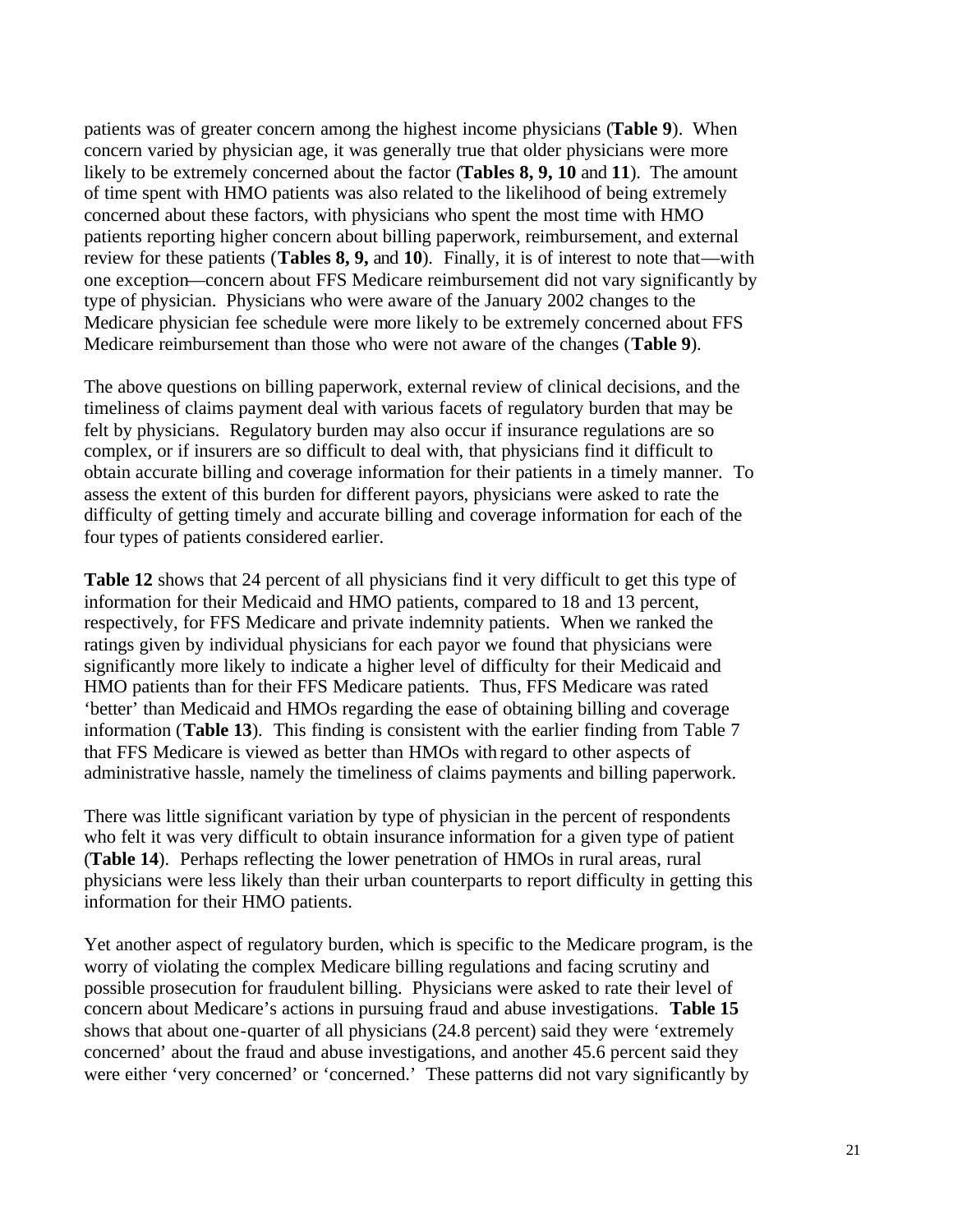|                                     |     | Percent Rating the Difficulty as: |                  |                  |                  |  |
|-------------------------------------|-----|-----------------------------------|------------------|------------------|------------------|--|
|                                     |     | Verv                              | Somewhat         | Not Very         | Not at All       |  |
| Type of Patient                     | N   | <b>Difficult</b>                  | <b>Difficult</b> | <b>Difficult</b> | <b>Difficult</b> |  |
|                                     |     |                                   |                  |                  |                  |  |
| <b>Private FFS and PPO Patients</b> | 669 | 13.3                              | 43.8             | 32.0             | 10.9             |  |
| <b>FFS Medicare Patients</b>        | 663 | 17.7                              | 38.3             | 33.2             | 10.9             |  |
| Medicaid Patients (incl. HMO)       | 555 | 24.0                              | 37.7             | 26.3             | 12.1             |  |
| All Other HMO Patients              | 583 | 23.8                              | 37.7             | 27.4             | 11.0             |  |
|                                     |     |                                   |                  |                  |                  |  |

Table 12. Level of Difficulty Obtaining Accurate and Timely Billing Information, by Type of Patient, 2002

Missing values excluded from all calculations.

Analysis of responses to Question 17.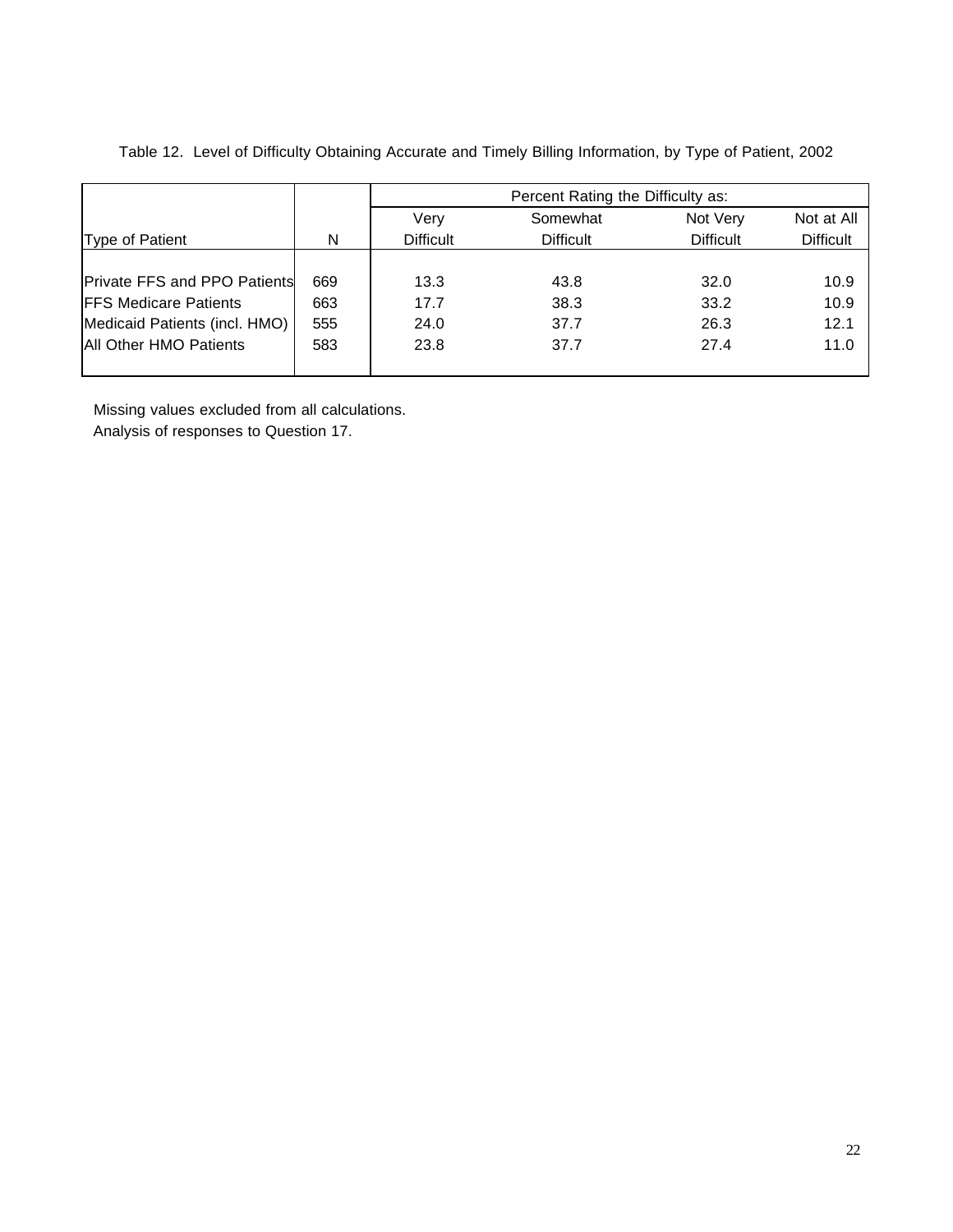| Table 13. Rating for Difficulty of Obtaining Information from FFS Medicare Relative to Other |
|----------------------------------------------------------------------------------------------|
| Pavors                                                                                       |

|                           |     | Percent Who Rated FFS Medicare: |       |          |  |
|---------------------------|-----|---------------------------------|-------|----------|--|
| Relative to:              | N   | <b>Better</b>                   | Worse | The Same |  |
|                           |     |                                 |       |          |  |
| Private FFS and PPO plans | 657 | 17.8                            | 19.9  | 62.3     |  |
| Medicaid                  | 551 | $17.4*$                         | 10.3  | 72.2     |  |
| All other HMOs            | 575 | $24.3*$                         | 17.6  | 58.1     |  |
|                           |     |                                 |       |          |  |

\* Chi-square test of marginal homogeneity significant at 0.05 percent level. Missing values excluded from all calculations.

Analysis of responses to Question 17.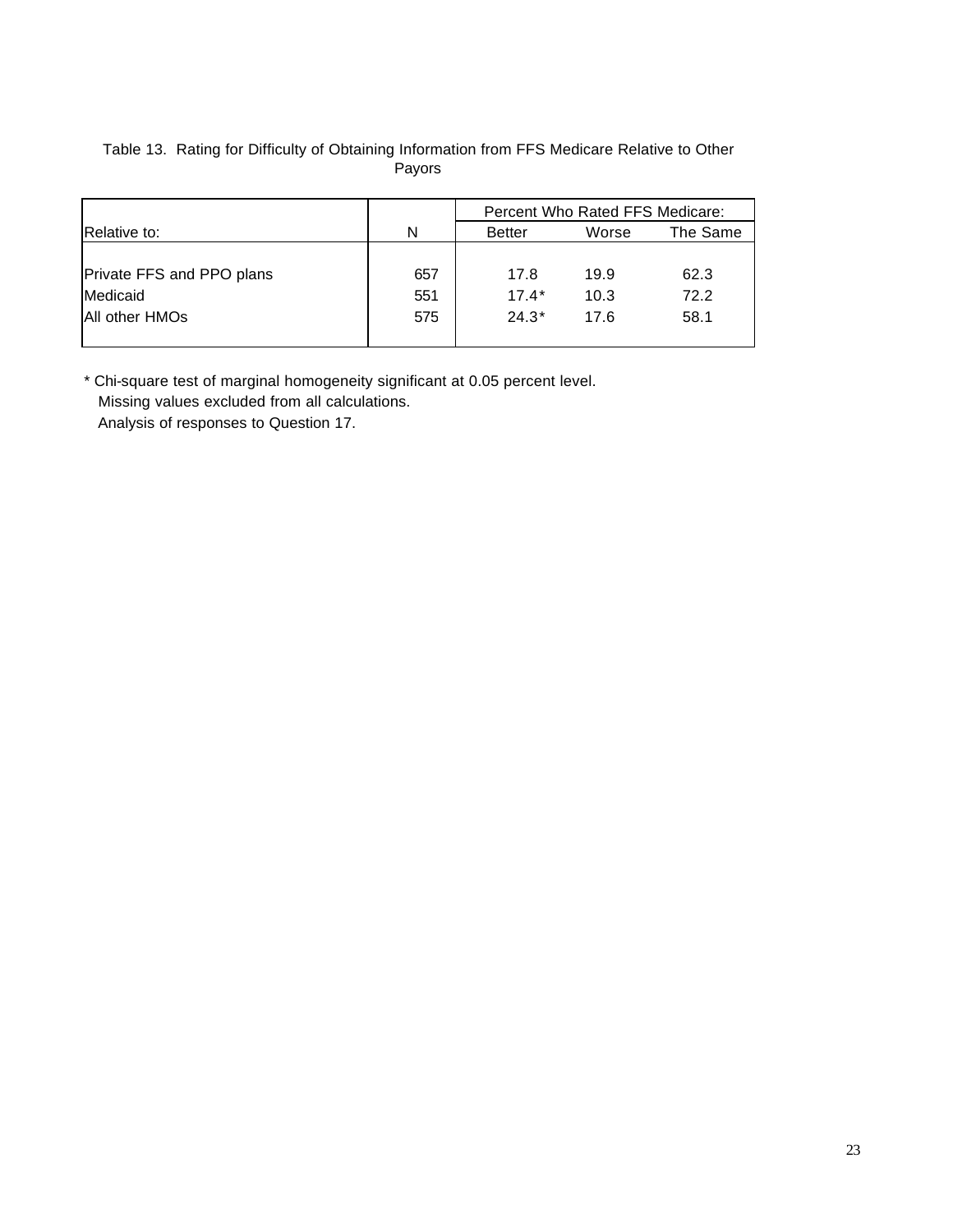|                                 | Percent Who Said it was 'Very Difficult' for Their: |                     |                 |                 |  |
|---------------------------------|-----------------------------------------------------|---------------------|-----------------|-----------------|--|
|                                 | Private FFS                                         | <b>FFS Medicare</b> | Medicaid        | <b>HMO</b>      |  |
| Type of Physician               | & PPO Patients                                      | <b>Patients</b>     | <b>Patients</b> | <b>Patients</b> |  |
|                                 |                                                     |                     |                 |                 |  |
| Proceduralists                  | 16.2                                                | 20.9                | 21.1            | 28.8            |  |
| Surgeons                        | 16.2                                                | 18.1                | 27.2            | $28.7*$         |  |
| Non-Proceduralists (R)          | 10.8                                                | 16.8                | 22.3            | 19.7            |  |
| Urban (R)                       | 13.7                                                | 17.8                | 23.7            | 25.5            |  |
| Rural                           | 10.9                                                | 16.7                | 25.3            | $12.3*$         |  |
| Time with Given Type of Patient |                                                     |                     |                 |                 |  |
| Less than 10 Percent            | 12.1                                                |                     | $29.8*$         | 22.5            |  |
| 10-19 Percent (R)               | 12.7                                                | 21.3                | 17.4            | 23.2            |  |
| 20-29 Percent                   | 16.1                                                | 20.6                | 22.6            | 27.2            |  |
| 30-39 Percent                   | 13.7                                                | 12.6                |                 |                 |  |
| More than 30 Percent            |                                                     |                     | 18.6            | 23.8            |  |
| More than 40 Percent            | 12.1                                                | 16.2                |                 |                 |  |
| <b>ALL PHYSICIANS</b>           | 13.3                                                | 17.7                | 24.0            | 23.8            |  |

Table 14. Difficulty Obtaining Billing Information, by Type of Patient and by Type of Physician, 2002

\* Percent is significantly different from percent for reference group (R) at 0.95 confidence level. Missing values excluded from all calculations.

Analysis of responses to Question 17.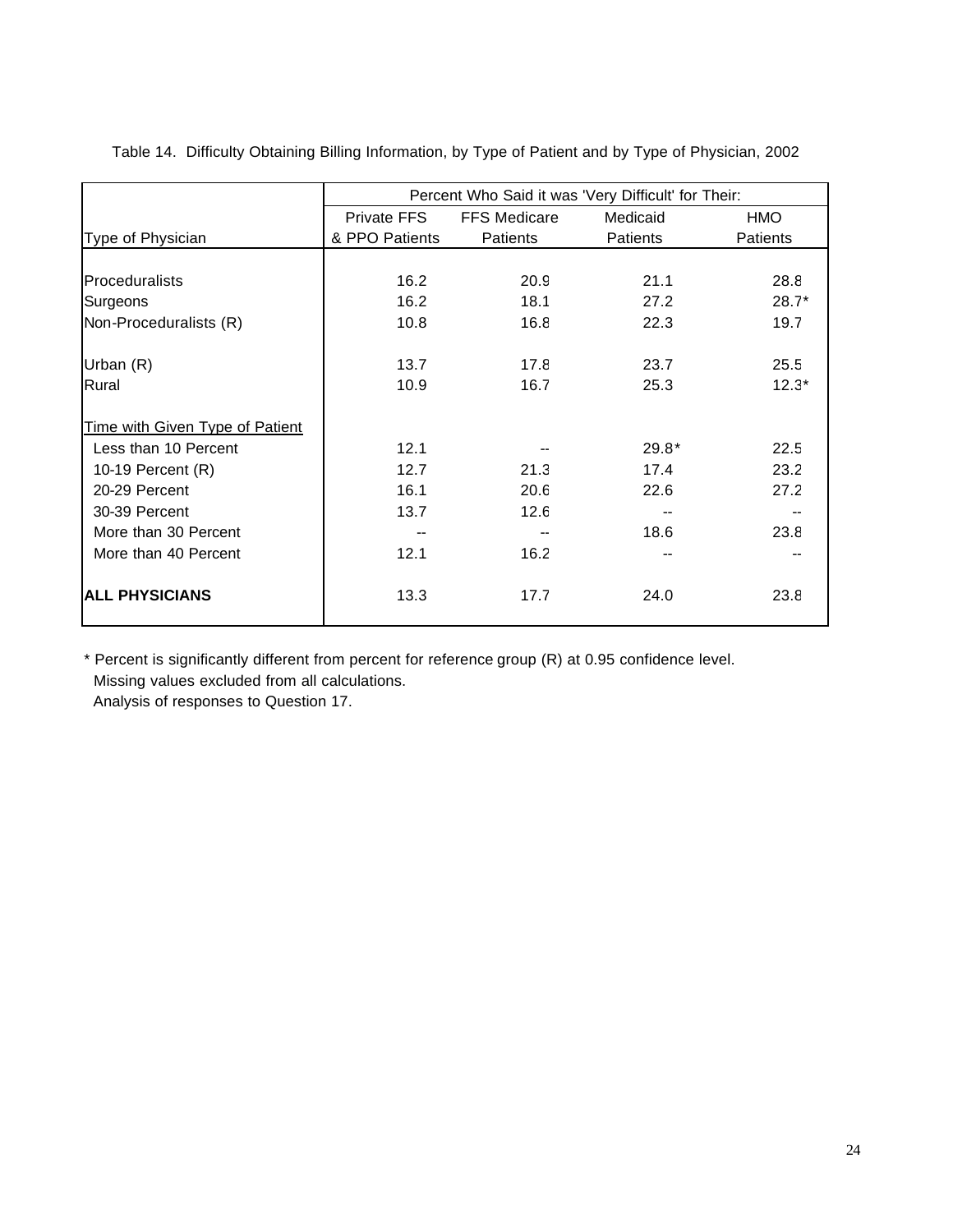|                                 |     | Percent Who Said They Were:      |           |                                  |           |            |
|---------------------------------|-----|----------------------------------|-----------|----------------------------------|-----------|------------|
|                                 |     | Extremely                        | Very      |                                  | Not Very  | Not at All |
| Type of Physician               | N   | Concerned                        | Concerned | Concerned                        | Concerned | Concerned  |
| Proceduralists                  | 78  | 30.8                             | 21.8      | 25.6                             | 11.5      | 10.3       |
| Surgeons                        | 270 | 22.6                             | 23.3      | 24.4                             | 18.5      | 11.1       |
| Non-Proceduralists              | 427 | 25.1                             | 21.3      | 22.5                             | 19.2      | 11.9       |
|                                 |     |                                  |           | (Chi-square = 4.8, $p = 0.78$ )  |           |            |
| Urban                           | 659 | 24.6                             | 22.3      | 22.8                             | 18.4      | 12.0       |
| Rural                           | 116 | 25.9                             | 20.7      | 27.6                             | 17.2      | 8.6        |
|                                 |     |                                  |           | (Chi-square = 2.2, $p = 0.70$ )  |           |            |
| Income                          |     |                                  |           |                                  |           |            |
| \$125,000 or Less               | 203 | 22.2                             | 19.2      | 27.1                             | 18.2      | 13.3       |
| \$125,001 - \$200,000           | 226 | 24.8                             | 24.3      | 25.2                             | 19.0      | 6.6        |
| More than \$200,000             | 293 | 28.0                             | 22.2      | 21.2                             | 16.4      | 12.3       |
|                                 |     |                                  |           | (Chi-square = 10.8, $p = 0.22$ ) |           |            |
| Age                             |     |                                  |           |                                  |           |            |
| Under 40 years                  | 111 | 18.9                             | 23.4      | 22.5                             | 23.4      | 11.7       |
| 40-49 years                     | 276 | 23.6                             | 22.1      | 25.7                             | 17.4      | 11.2       |
| 50-59 years                     | 241 | 32.4                             | 22.0      | 22.4                             | 14.5      | 8.7        |
| 60 years or over                | 126 | 19.8                             | 20.6      | 22.2                             | 21.4      | 15.9       |
|                                 |     |                                  |           | (Chi-square = 17.5, $p = 0.13$ ) |           |            |
| Time with FFS Medicare Patients |     |                                  |           |                                  |           |            |
| 10-19 Percent                   | 146 | 18.5                             | 23.3      | 27.4                             | 19.9      | 11.0       |
| 20-29 Percent                   | 198 | 27.3                             | 20.2      | 22.2                             | 19.2      | 11.1       |
| 30-39 Percent                   | 149 | 28.9                             | 28.2      | 18.8                             | 15.4      | 8.7        |
| More than 40 Percent            | 241 | 23.7                             | 19.5      | 24.5                             | 18.3      | 14.1       |
|                                 |     | (Chi-square = 13.6, $p = 0.33$ ) |           |                                  |           |            |
| <b>ALL PHYSICIANS</b>           | 775 | 24.8                             | 22.1      | 23.5                             | 18.2      | 11.5       |

Missing values excluded from all calculations.

Analysis of responses to Question 13.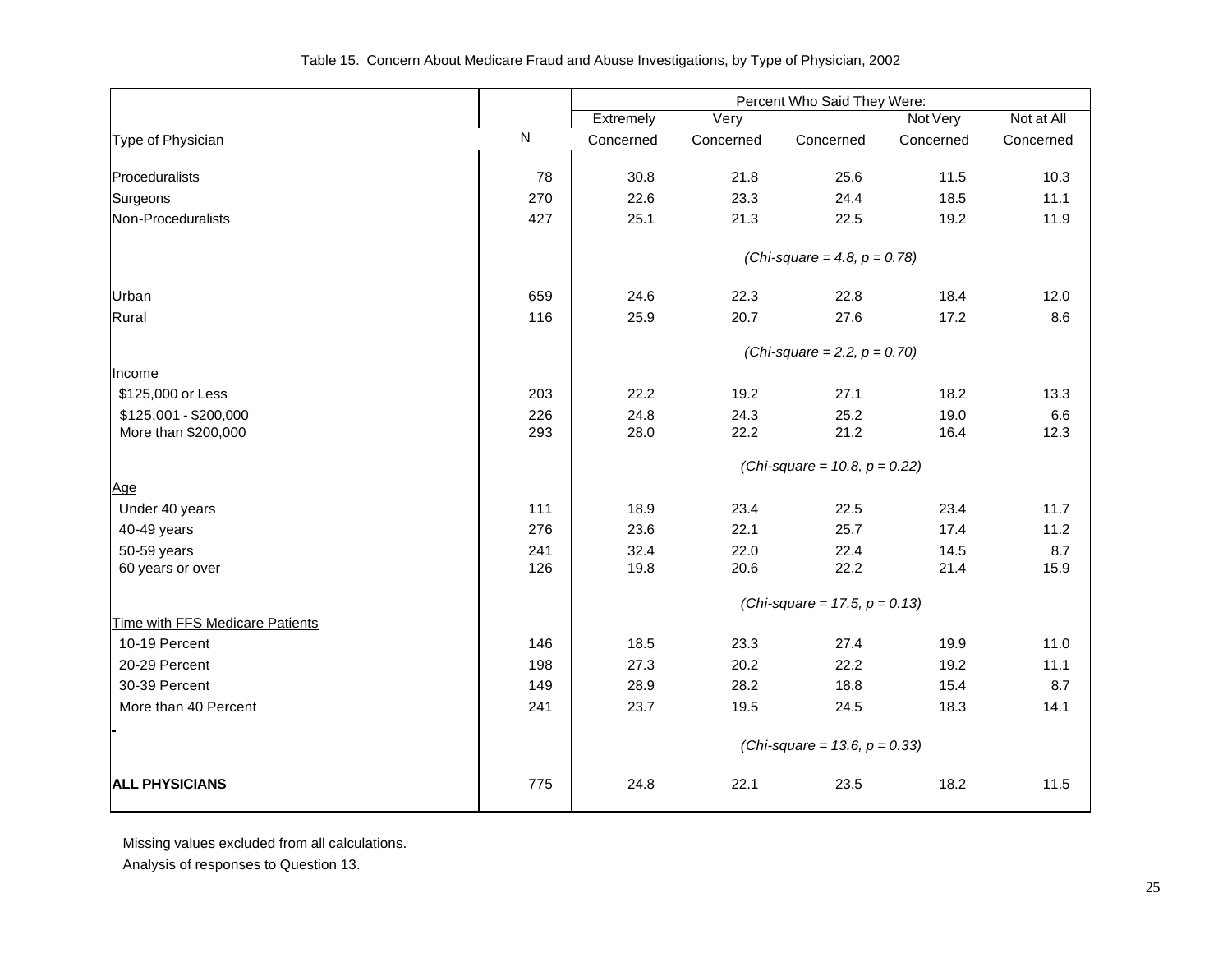| Table 16. Actions Taken in Response to Concern About Medicare Fraud and Abuse Investigations, |  |
|-----------------------------------------------------------------------------------------------|--|
| by Type of Physician, 2002                                                                    |  |

|                                          |                       | Percent Who Said They Have: |                        |            |
|------------------------------------------|-----------------------|-----------------------------|------------------------|------------|
|                                          | Limited Acceptance of |                             | Downcoded When Billing |            |
|                                          | Base N                | New Medicare Pts.           | Occasionally           | Frequently |
|                                          |                       |                             |                        |            |
| Proceduralists                           | 78                    | 5.3                         | 33.8                   | 42.3       |
| Surgeons                                 | 270                   | 5.7                         | 36.9                   | 29.6       |
| Non-Proceduralists (R)                   | 434                   | 10.1                        | 39.1                   | 30.7       |
| Urban (R)                                | 664                   | 7.5                         | 37.8                   | 31.0       |
| Rural                                    | 118                   | 10.9                        | 37.6                   | 34.7       |
| <b>Income</b>                            |                       |                             |                        |            |
| \$125,000 or Less (R)                    | 206                   | 10.3                        | 36.7                   | 30.2       |
| \$125,001 - \$200,000                    | 228                   | 6.2                         | 40.9                   | 29.3       |
| More than \$200,000                      | 294                   | 7.8                         | 37.5                   | 33.2       |
| Age                                      |                       |                             |                        |            |
| Under 40 years (R)                       | 112                   | 3.9                         | 33.0                   | 31.8       |
| 40-49 years                              | 277                   | 10.5                        | 41.5                   | 28.2       |
| 50-59 years                              | 245                   | 7.5                         | 40.9                   | 33.6       |
| 60 years or over                         | 127                   | 8.3                         | 27.9                   | 33.7       |
| Time with FFS Medicare Patients          |                       |                             |                        |            |
| 10-19 Percent (R)                        | 148                   | 12.4                        | 36.6                   | 30.1       |
| 20-29 Percent                            | 200                   | $5.7 *$                     | 38.2                   | 33.3       |
| 30-39 Percent                            | 151                   | 9.0                         | 36.6                   | 35.8       |
| More than 40 Percent                     | 241                   | $5.2*$                      | 39.3                   | 28.3       |
| Concern about Fraud/Abuse Investigations |                       |                             |                        |            |
| Extremely Concerned (R)                  | 192                   | 14.7                        | 36.1                   | 50.3       |
| Very Concerned                           | 171                   | $5.6*$                      | 41.6                   | 35.7 *     |
| Concerned                                | 182                   | $2.4 *$                     | 39.2                   | $23.7*$    |
| Not Very Concerned                       | 141                   | $3.1 *$                     | 41.8                   | $14.8*$    |
| Not at All Concerned                     | 89                    | 17.9                        | 27.0                   | $24.3*$    |
| <b>ALL PHYSICIANS</b>                    | 782                   | 8.0                         | 37.8                   | 31.6       |

\* Percent is significantly different from percent for reference group (R) at 0.95 confidence level.

Missing values excluded from all calculations.

Analysis of responses to Questions 14 and 15.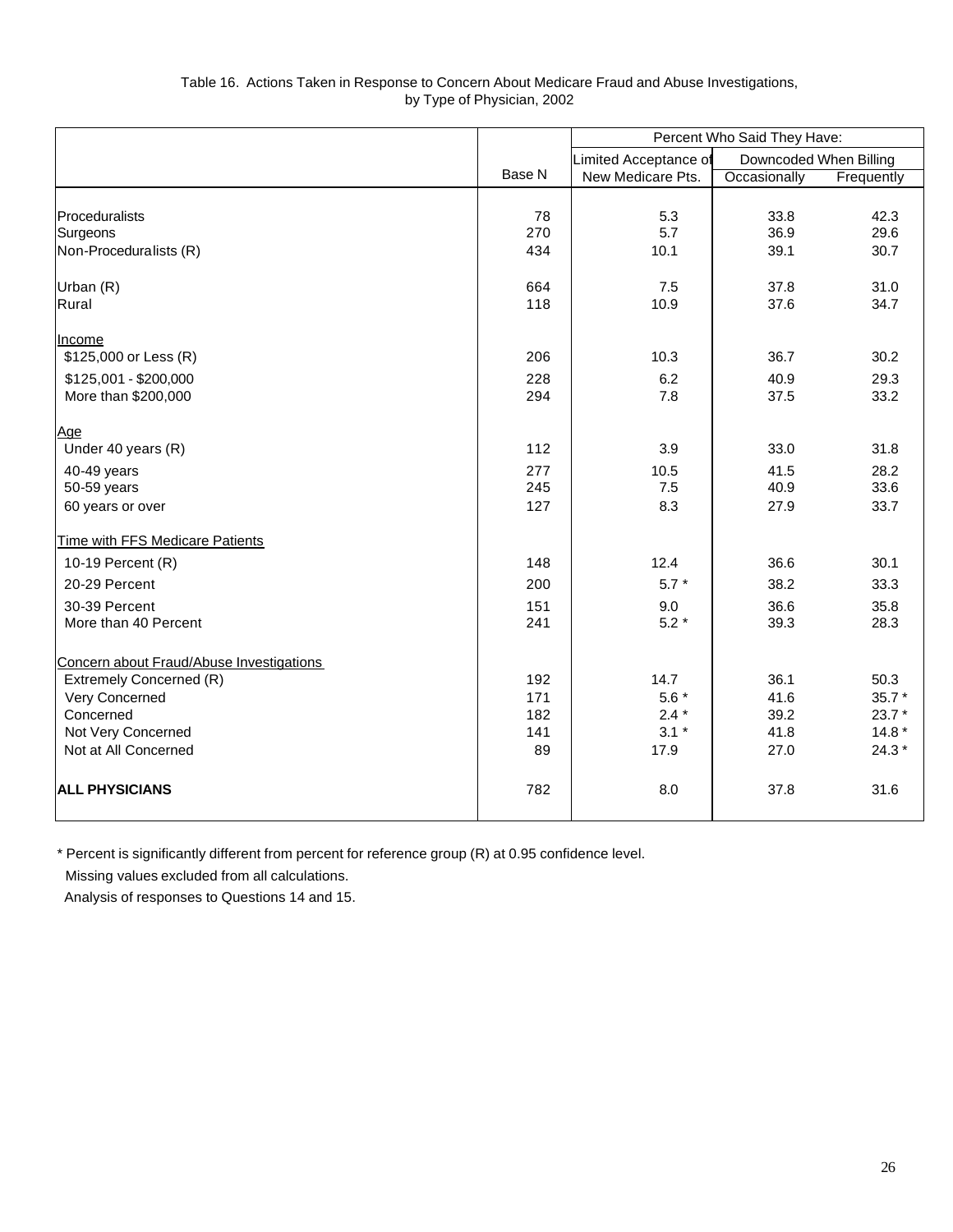physician specialty, urban/rural location, income, age, or the amount of time spent with FFS Medicare patients.

MedPAC was also interested in whether the possibility of being investigated for fraud and abuse had caused physicians to limit the number of new Medicare patients they accept, or to bill for a lower level of services than they felt they had provided ('downcode'). As seen in **Table 16**, only a relatively small number of physicians (8.0 percent) reported limiting acceptance of new Medicare patients due to their concerns about fraud and abuse investigations. Although the results were not entirely consistent across all categories, there was evidence that physicians who were extremely concerned about fraud and abuse investigations and those who currently spend relatively less time caring for FFS Medicare patients were more likely to have restricted access for new Medicare patients.

More than two-thirds of all physicians said they had billed more conservatively than they felt was warranted in order to minimize the possibility of being investigated for fraud or abuse. Nearly four of every ten physicians reported occasional downcoding, while three in ten said this was a frequent practice. Frequent downcoding was significantly more likely among physicians who said they were the most concerned about fraud and abuse investigations, relative to physicians reporting lower levels of concern.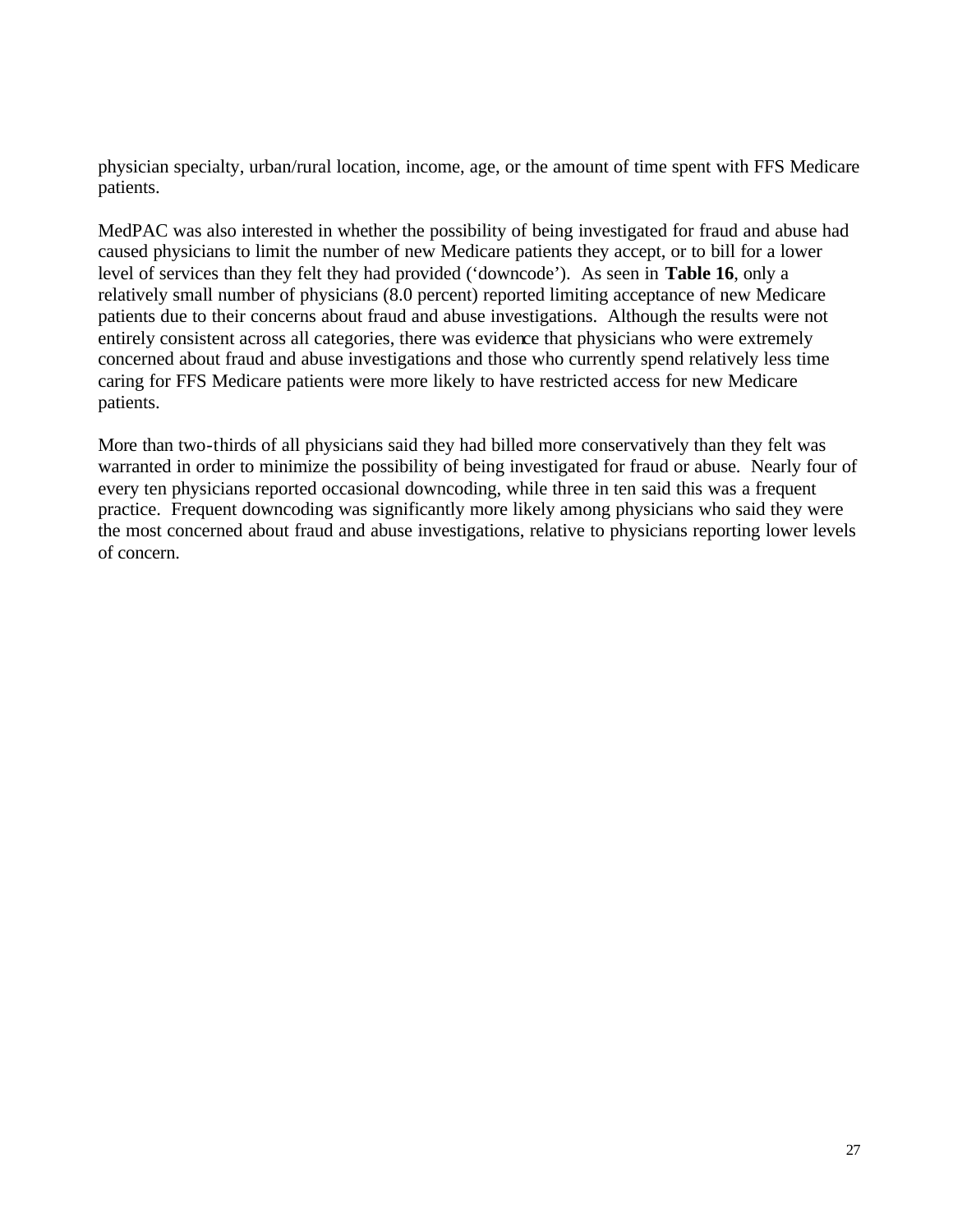## **Section 4**

# **Practice Changes**

- $\Box$  More than one-third of physicians reported that their practice had increased the number of non-physician clinical staff in the past year.
- $\Box$  One of every two physicians reported increases in billing and administrative staff, and more than 80 percent said their practice had increased training regarding billing and insurance matters for their office staff.
- $\Box$  Two-thirds of physicians said their practice had delayed or reduced planned capital expenditures in an effort to cut costs.
- $\Box$  Three-quarters of physicians said they had increased the number of patients seen in an effort to increase revenue, and one-third reported expanding the range of services offered.
- $\Box$  Physicians in solo practice were less likely than physicians in other types of practices to report changes in the number of staff employed, the training provided to office staff, the number of patients seen, or the range of services offered.
- $\Box$  Overall, physicians appear to be spending more time with patients and families in telephone consultations and less time during visits, and to be referring more patients to other sources of care after hours. These practice style changes did not occur differentially for FFS Medicare patients compared to other types of patients.

The survey included several questions designed to explore changes made in physicians' practices in the past year. We began with two questions asking about staffing changes in the practice. These questions replaced a single question from the 1999 survey, which asked whether the practice had taken any actions in the past year in an effort to reduce staff costs. The new questions explore staff expansions as well as staff reductions, and they focus specifically on the number of staff, rather than cost of these staff. In the 1999 survey, reductions in staff costs could have been achieved by reducing the number of staff, or reducing salaries and benefits—distinct actions that would have had different impacts on the availability of and type of care provided to patients. The new questions also differentiate between types of staff—non-physician clinical staff vs. billing and administrative staff because changes along these dimensions may affect patients differently. Additionally, increases in billing and administrative staff may signal an effort to deal with increases in regulatory burden.

**Table 17** shows that more than one-third of physicians (35.7 percent) said that the number of nonphysician clinical staff in their practice had increased in the past year, and one-half (50.0 percent) reported increases in billing and administrative staff. Physicians with an ownership interest in their practice were more likely to say the non-physician clinical staff had increased, while those who were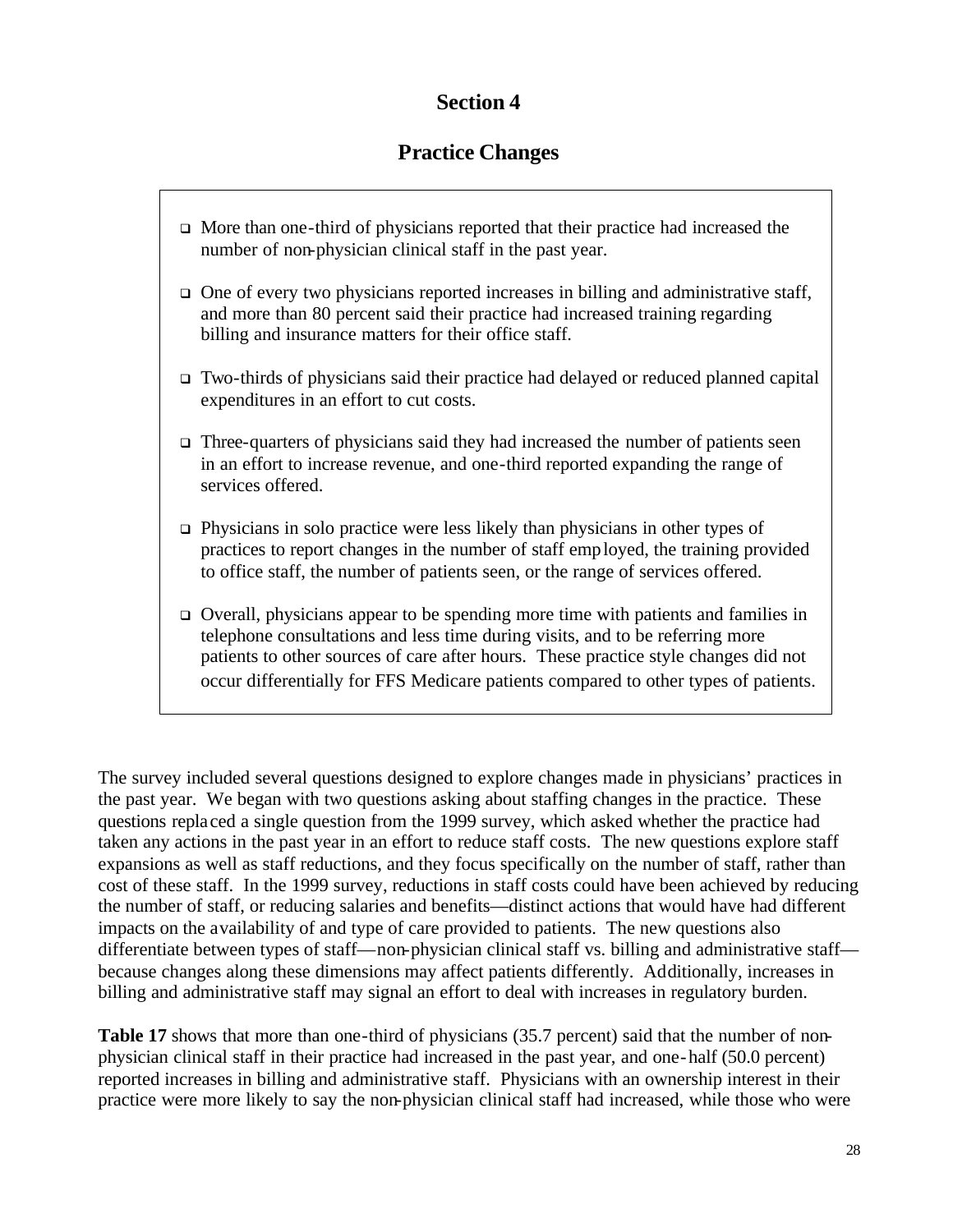employees were more likely to say there had been a decrease in both types of staff. Physicians in solo practice were much less likely than others to say there had been change in either type of staff, while rural physicians were more likely to report an increase in non-physician clinical staff. It also appears that physicians who spend the most time with FFS Medicare patients are most likely to report an increase in staff. In contrast, those spending a large share of their time caring for HMO patients were more likely to say their staffing levels had decreased in the past year. The probability of having made staffing changes did not vary significantly according to the physician specialty groups.

The next question about recent practice changes asked whether the practice had increased the amount of training provided to office staff regarding insurance regulations and billing issues. This question was also designed to investigate how practices are dealing with regulatory burden. As seen in **Table 18**, more than four in five physicians (81.7 percent) said their practice had increased training for their staff regarding billing and insurance regulations in the past year. Physicians in both single- and multi-specialty group practices were more likely than solo practitioners to have increased the insurance/billing training for their office staff. This percent did not vary significantly according to ownership status, specialty, or urban/rural location, nor did it vary systematically as the percent of time spent with specific types of patients increased (not shown in Table 18).

Physicians were also asked about other changes their practice may have made in an effort to reduce costs or increase revenue. These questions were also asked in the 1999 survey. More than two-thirds of physicians (67.5 percent) said their practice had tried to reduce costs by delaying or reducing planned investments in equipment or facilities (**Table 19**). Three of every four physicians (75.3 percent) said their practice had increased the number of patients seen in an effort to increase revenue, and one-third (34.3 percent) said their practice had expanded the range of services offered. These figures are fairly comparable to the percents reported in the 1999 survey, where 65.8 percent had delayed capital expenditures, 68.7 percent had increased the number of patients seen, and 39.5 percent had expanded the range of services. Solo practitioners were less likely than all other types of physicians to have increased the number of patients seen by the practice. Solo practitioners were also significantly less likely than physicians in group practice to have tried to increase revenue by expanding the range of services offered, whereas both proceduralists and surgeons were more likely than non-proceduralists to have expanded services.

The final set of questions in this section asked about changes in practice style for patients with different types of insurance. Three aspects of practice style were considered: time spent with patients and families on telephone consultations, referral of patients to other sources of care after hours, and time spent with patients and families during visits. Depending on the type of patient, approximately 32 to 37 percent of respondents reported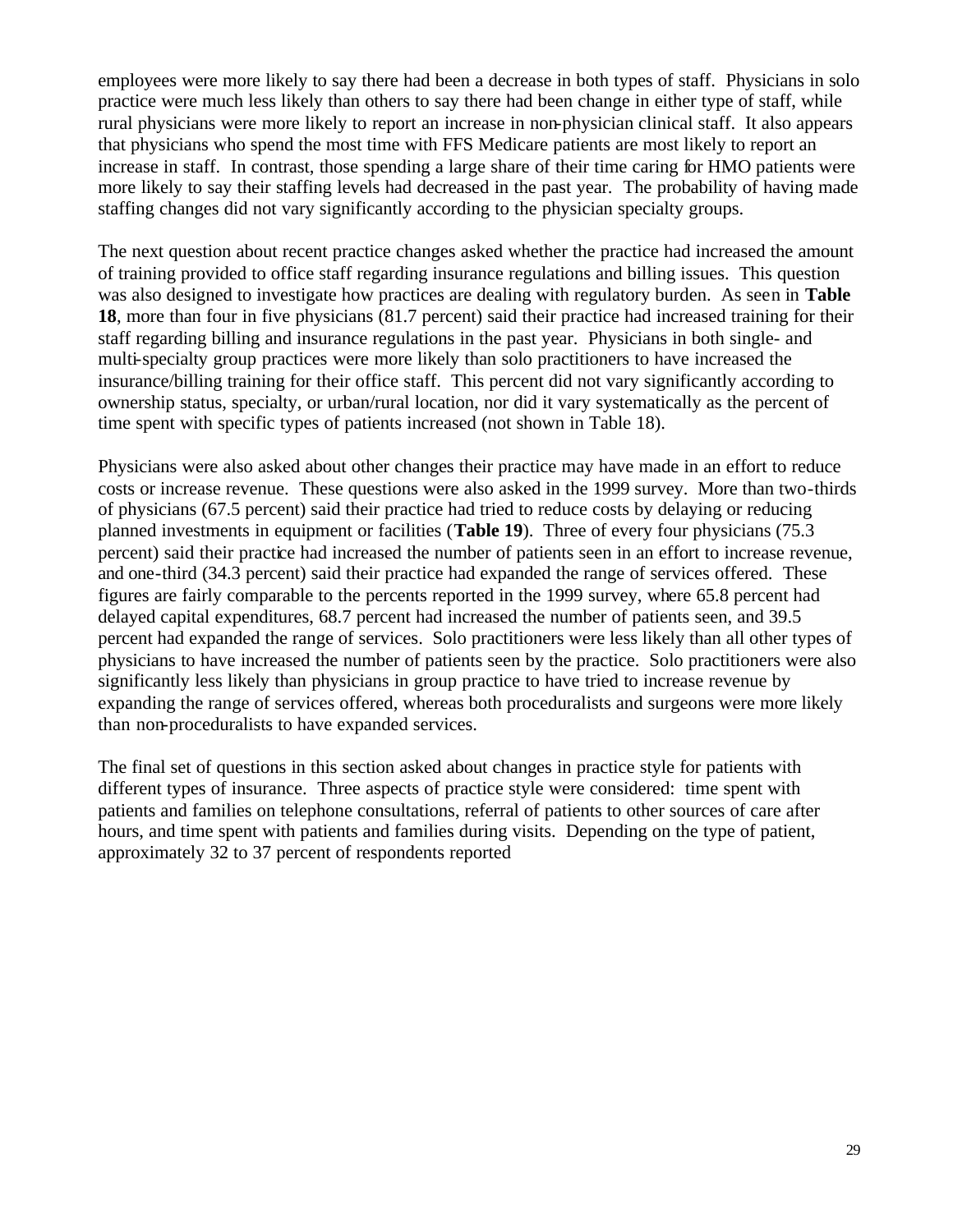|  | Table 17. Practice Staffing Changes Made in the Past Year, by Type of Physician |  |
|--|---------------------------------------------------------------------------------|--|
|  |                                                                                 |  |

|                                        |              | Changes for  |                                    |              | Changes for  |                                         |              |
|----------------------------------------|--------------|--------------|------------------------------------|--------------|--------------|-----------------------------------------|--------------|
|                                        | Base         |              | Non-Physician Clinical Staff       |              |              | <b>Billing and Administrative Staff</b> |              |
| Type of Physician                      | $\mathsf{N}$ | Increased    | Decreased                          | No Change    | Increased    | Decreased                               | No Change    |
|                                        |              |              |                                    |              |              |                                         |              |
| Proceduralists                         | 75           | 48.0         | 10.7                               | 41.3         | 56.9         | 6.9                                     | 36.1         |
| Surgeons                               | 263          | 36.3         | 15.3                               | 48.5         | 52.1         | 8.5                                     | 39.4         |
| Non-Proceduralists                     | 397          | 33.0         | 12.1                               | 54.9         | 47.1         | 6.8                                     | 46.1         |
|                                        |              |              | (Chi-square = 8.4, $p = 0.08$ )    |              |              | (Chi-square = 4.5, $p = 0.34$ )         |              |
| Urban                                  | 625          | 33.3         | 13.9                               | 52.8         | 48.3         | 7.9                                     | 43.8         |
| Rural                                  | 110          | 49.5         | 8.4                                | 42.1         | 59.4         | 4.7                                     | 35.9         |
|                                        |              |              | (Chi-square = 10.8, $p = 0.004$ )  |              |              | (Chi-square = 4.8, $p = 0.09$ )         |              |
| <b>Full/Part Owner of Practice</b>     | 512          | 38.3         | 9.8                                | 51.9         | 49.2         | 5.7                                     | 45.1         |
| <b>Employee of Practice</b>            | 219          | 29.8         | 20.9                               | 49.3         | 52.4         | 12.0                                    | 35.6         |
|                                        |              |              | (Chi-square = 17.5, $p = 0.0002$ ) |              |              | (Chi-square = 10.6, $p = 0.005$ )       |              |
| Practice Type                          |              |              |                                    |              |              |                                         |              |
| Solo Practice                          | 213          | 18.7         | 12.4                               | 68.9         | 32.9         | 4.8                                     | 62.4         |
| <b>Single Specialty Group</b>          | 326          | 45.2         | 8.9                                | 45.9         | 56.7         | 6.4                                     | 36.9         |
| Multispecialty Group<br>Other          | 121<br>68    | 40.8<br>35.4 | 20.8<br>20.0                       | 38.3<br>44.6 | 60.0<br>56.9 | 14.6<br>10.3                            | 25.5<br>32.8 |
|                                        |              |              |                                    |              |              |                                         |              |
|                                        |              |              | (Chi-square = 57.4, $p < 0.0001$ ) |              |              | (Chi-square = 59.1, $p < 0.0001$ )      |              |
| <b>Time with FFS Medicare Patients</b> |              |              |                                    |              |              |                                         |              |
| 10-19 Percent                          | 135          | 28.6         | 18.1                               | 53.4         | 40.9         | 11.0                                    | 48.0         |
| 20-29 Percent                          | 187          | 37.1<br>31.5 | 12.4                               | 50.5<br>57.3 | 53.4         | 4.6                                     | 42.1         |
| 30-39 Percent<br>More than 40 Percent  | 145<br>229   | 43.1         | 11.2<br>9.8                        | 47.1         | 45.7<br>56.3 | 7.3<br>6.8                              | 47.1<br>36.9 |
|                                        |              |              |                                    |              |              |                                         |              |
|                                        |              |              | (Chi-square = 12.8, $p = 0.05$ )   |              |              | (Chi-square = 12.4, $p = 0.05$ )        |              |
| Time with HMO Patients                 |              |              |                                    |              |              |                                         |              |
| Less than 10 Percent                   | 243          | 37.6         | 11.4                               | 51.1         | 53.7         | 4.7                                     | 41.6         |
| 10-19 Percent                          | 163          | 36.8         | 12.3                               | 50.9         | 53.9         | 4.5                                     | 41.7         |
| 20-29 Percent                          | 133          | 40.2         | 7.6                                | 52.3         | 48.4         | 7.1                                     | 44.4         |
| More than 30 Percent                   | 176          | 29.3         | 20.1                               | 50.6         | 43.3         | 14.0                                    | 42.7         |
|                                        |              |              | (Chi-square = 13.3, $p = 0.04$ )   |              |              | (Chi-square = 16.6, $p = 0.01$ )        |              |
| <b>ALL PHYSICIANS</b>                  | 735          | 35.7         | 13.1                               | 51.2         | 50.0         | 7.5                                     | 42.6         |

 Missing values excluded from all calculations, as well as physicians who were independent contractors. Analysis of responses to Questions 19 and 20.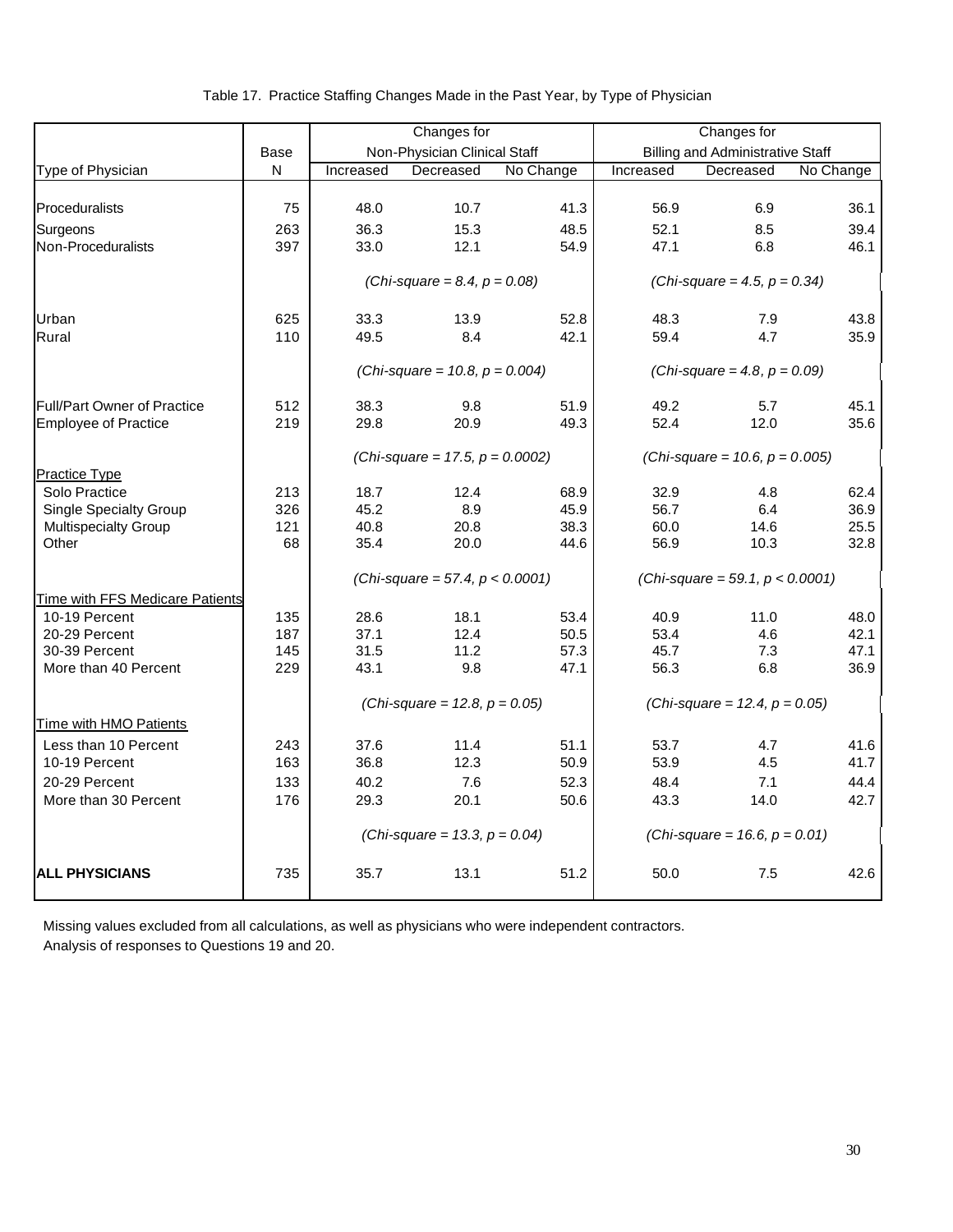|                                 |     | Percent Saying Their Practice                   |
|---------------------------------|-----|-------------------------------------------------|
| Type of Physician               | N   | Had Increased Training for Office Billing Staff |
|                                 |     |                                                 |
| Proceduralists                  | 67  | 86.6                                            |
| Surgeons                        | 248 | 83.1                                            |
| Non-Proceduralists (R)          | 346 | 79.8                                            |
|                                 |     |                                                 |
| Urban (R)                       | 561 | 81.5                                            |
| Rural                           | 100 | 83.0                                            |
|                                 |     |                                                 |
| Full/Part Owner of Practice (R) | 484 | 81.0                                            |
| Employee of Practice            | 177 | 83.6                                            |
|                                 |     |                                                 |
| <b>Practice Type</b>            |     |                                                 |
| Solo Practice (R)               | 200 | 73.0                                            |
| Single Specialty Group          | 303 | 83.5*                                           |
| Multispecialty Group            | 99  | $91.9*$                                         |
| Other                           | 54  | 83.3                                            |
| <b>ALL PHYSICIANS</b>           | 661 | 81.7                                            |

#### Table 18. Increases in Training for Office Billing Staff, by Type of Physician

\* Percent is significantly different from percent for reference group (R) at 0.95 confidence level. Missing values excluded from all calculations, as well as physicians who were independent contractors.

Analysis of responses to Question 21.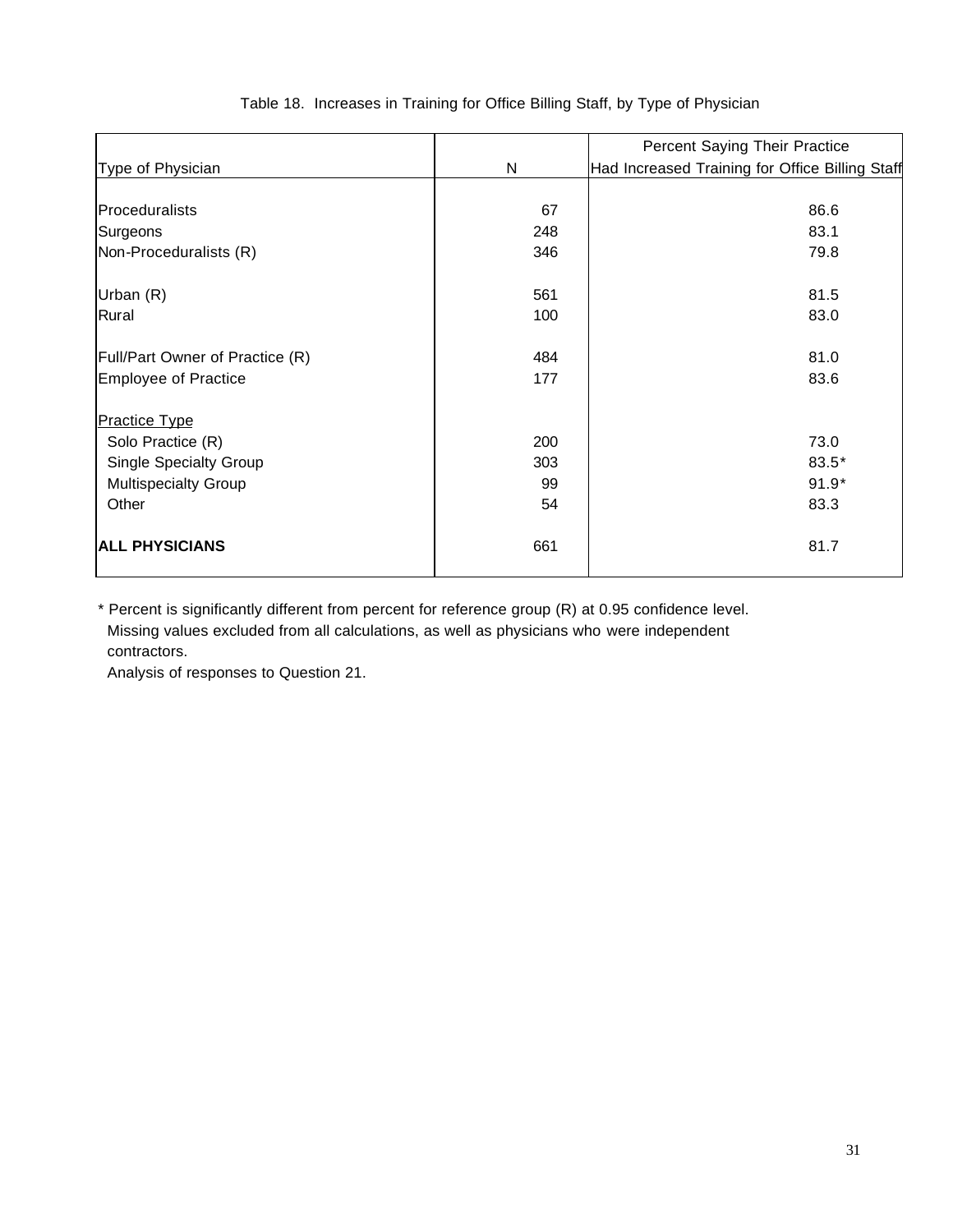|                                 |      | Percent Saying Their Practice Had:      |           |                       |  |
|---------------------------------|------|-----------------------------------------|-----------|-----------------------|--|
|                                 | Base | Delayed/Reduced                         | Increased | <b>Expanded Range</b> |  |
| Type of Physician               | N    | Capital Expenditures Number of Patients |           | of Services           |  |
|                                 |      |                                         |           |                       |  |
| <b>Proceduralists</b>           | 75   | 60.8                                    | 76.4      | 49.3*                 |  |
| Surgeons                        | 263  | $72.8*$                                 | 75.7      | $38.4*$               |  |
| Non-Proceduralists (R)          | 397  | 65.3                                    | 74.9      | 28.7                  |  |
|                                 |      |                                         |           |                       |  |
| Urban (R)                       | 625  | 69.0                                    | 75.2      | 34.6                  |  |
| Rural                           | 110  | 59.4                                    | 76.0      | 33.0                  |  |
|                                 |      |                                         |           |                       |  |
| Full/Part Owner of Practice (R) | 512  | 65.6                                    | 70.4      | 33.8                  |  |
| <b>Employee of Practice</b>     | 219  | 72.4                                    | 86.7*     | 35.3                  |  |
|                                 |      |                                         |           |                       |  |
| <b>Practice Type</b>            |      |                                         |           |                       |  |
| Solo Practice (R)               | 213  | 70.4                                    | 58.3      | 26.0                  |  |
| <b>Single Specialty Group</b>   | 326  | 63.8                                    | $82.0*$   | $37.1*$               |  |
| <b>Multispecialty Group</b>     | 121  | 68.8                                    | $81.0*$   | $41.4*$               |  |
| Other                           | 68   | 76.4                                    | $81.3*$   | 33.9                  |  |
|                                 |      |                                         |           |                       |  |
| <b>ALL PHYSICIANS</b>           | 735  | 67.5                                    | 75.3      | 34.3                  |  |
|                                 |      |                                         |           |                       |  |

Table 19. Practice Changes Made to Reduce Costs or Increase Revenue, by Type of Physician

\* Percent is significantly different from percent for reference group (R) at 0.95 confidence level. Missing values excluded from all calculations, as well as physicians who were independent contractors. Analysis of responses to Questions 22 and 23.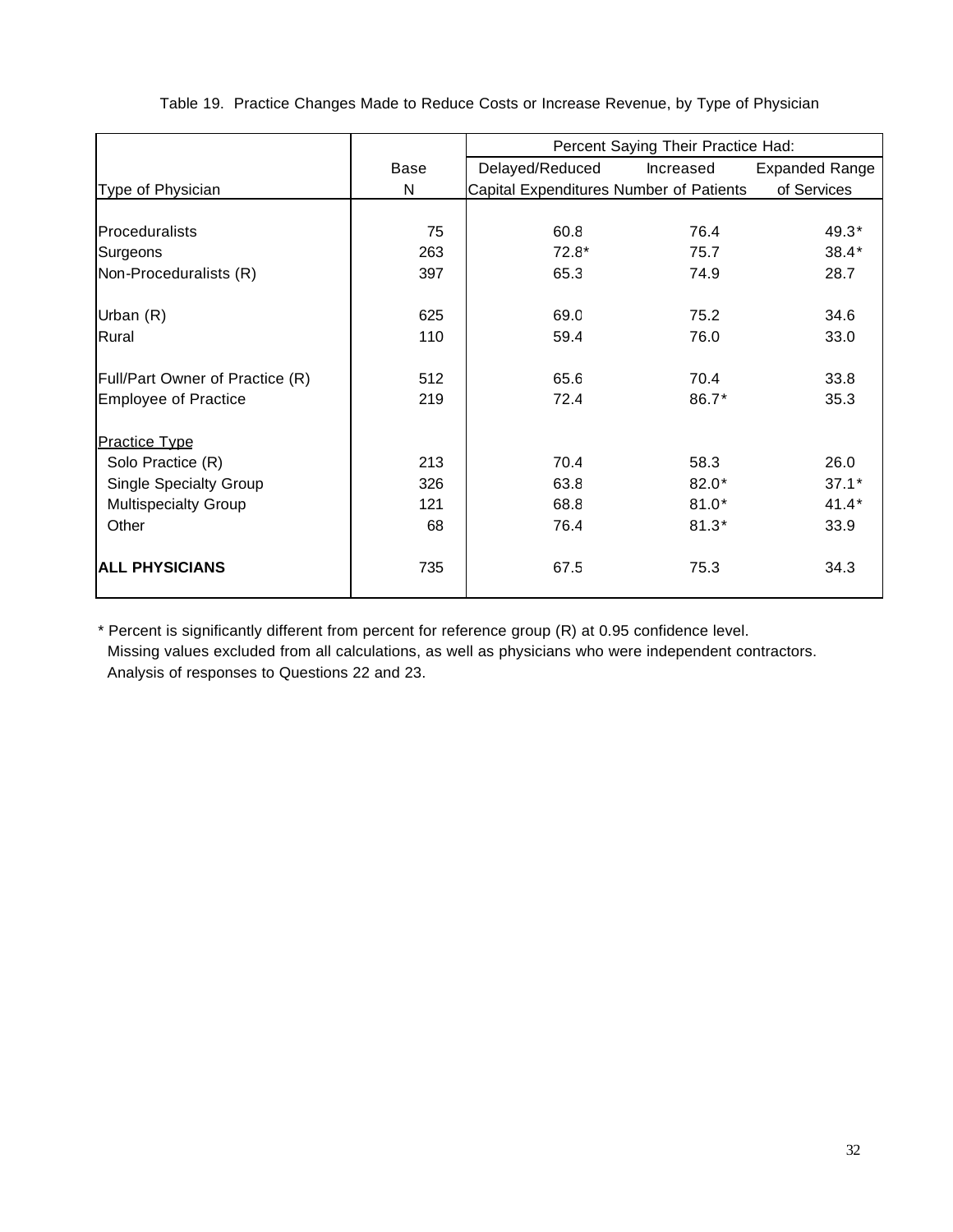|                                                                      |     | Percent Saying the Time or Proportion | Had:      |              |
|----------------------------------------------------------------------|-----|---------------------------------------|-----------|--------------|
|                                                                      |     |                                       |           | Stayed About |
|                                                                      | N   | Decreased                             | Increased | the Same     |
|                                                                      |     |                                       |           |              |
| Time Spent with Patients on Telephone Consultations                  |     |                                       |           |              |
| Private FFS and PPO patients                                         | 740 | 10.5                                  | 35.7      | 53.8         |
| FFS Medicare patients                                                | 741 | 11.1                                  | 34.1      | 54.8         |
| Medicaid patients (incl. HMO)                                        | 631 | 11.4                                  | 31.5      | 57.1         |
| All other HMO patients                                               | 655 | 11.9                                  | 37.1      | 51.0         |
| Proportion of Patients Referred to Other Sources of Care After Hours |     |                                       |           |              |
| Private FFS and PPO patients                                         | 687 | 4.5                                   | 13.7      | 81.8         |
| FFS Medicare patients                                                | 691 | 3.8                                   | 14.8      | 81.5         |
| Medicaid patients (incl. HMO)                                        | 596 | 3.9                                   | 16.6      | 79.5         |
| All other HMO patients                                               | 616 | 4.9                                   | 14.3      | 80.8         |
| <b>Time Spent with Patients during Visits</b>                        |     |                                       |           |              |
| Private FFS and PPO patients                                         | 753 | 21.4                                  | 15.8      | 62.8         |
| FFS Medicare patients                                                | 755 | 22.7                                  | 16.2      | 61.2         |
| Medicaid patients (incl. HMO)                                        | 657 | 25.4                                  | 13.9      | 60.7         |
| All other HMO patients                                               | 673 | 24.5                                  | 15.0      | 60.5         |
|                                                                      |     |                                       |           |              |

 Missing values excluded from all calculations. Analysis of responses to Questions 24, 25, and 26.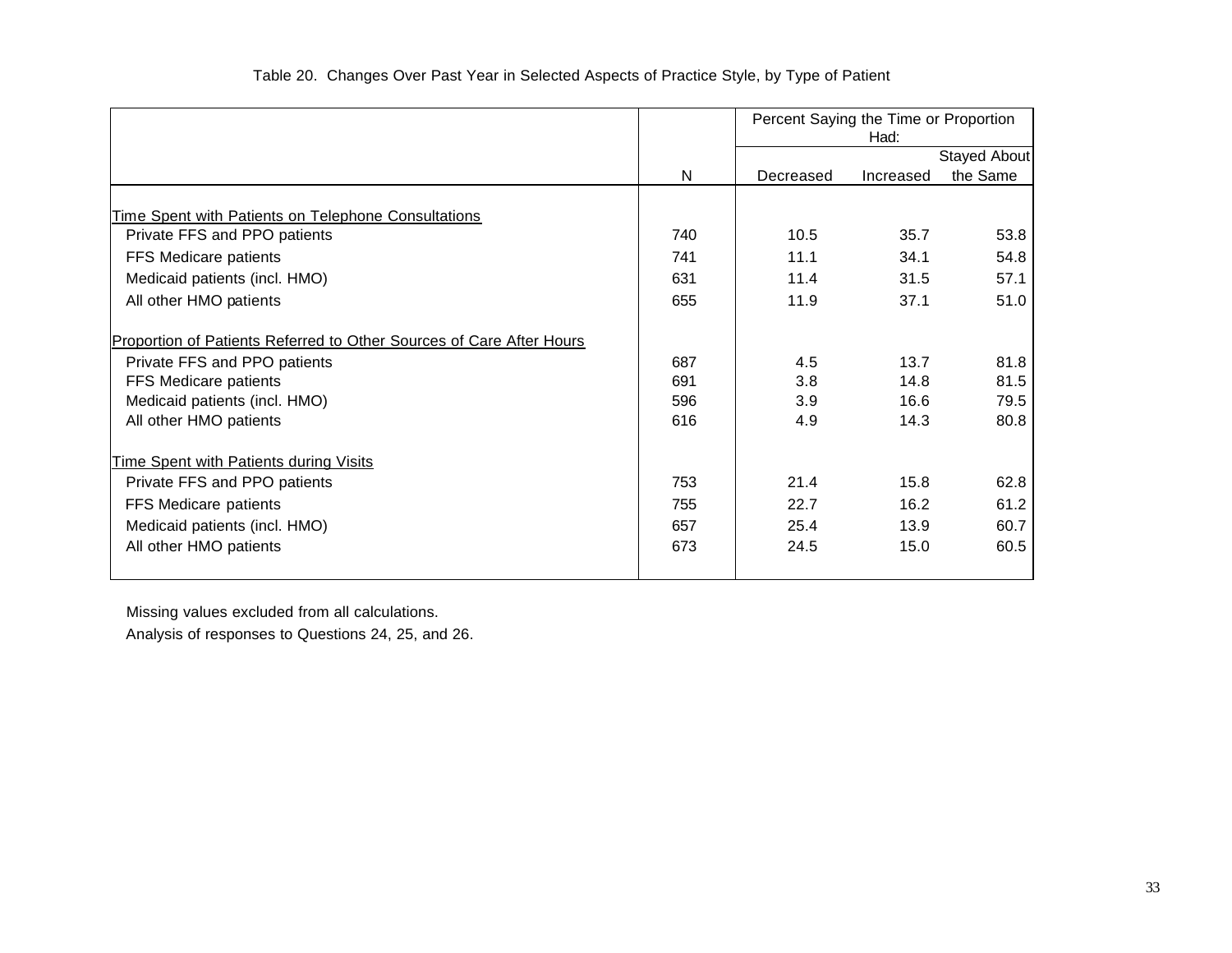spending more time in telephone consultations compared to a year ago, 14 to 17 percent are now referring more patients to other sources of care after hours, and 21 to 25 percent have reduced the amount of time spent with patients during visits (**Table 20**). Most importantly, however, these changes in practice style did not appear to occur differentially for FFS Medicare patients compared to other types of patients.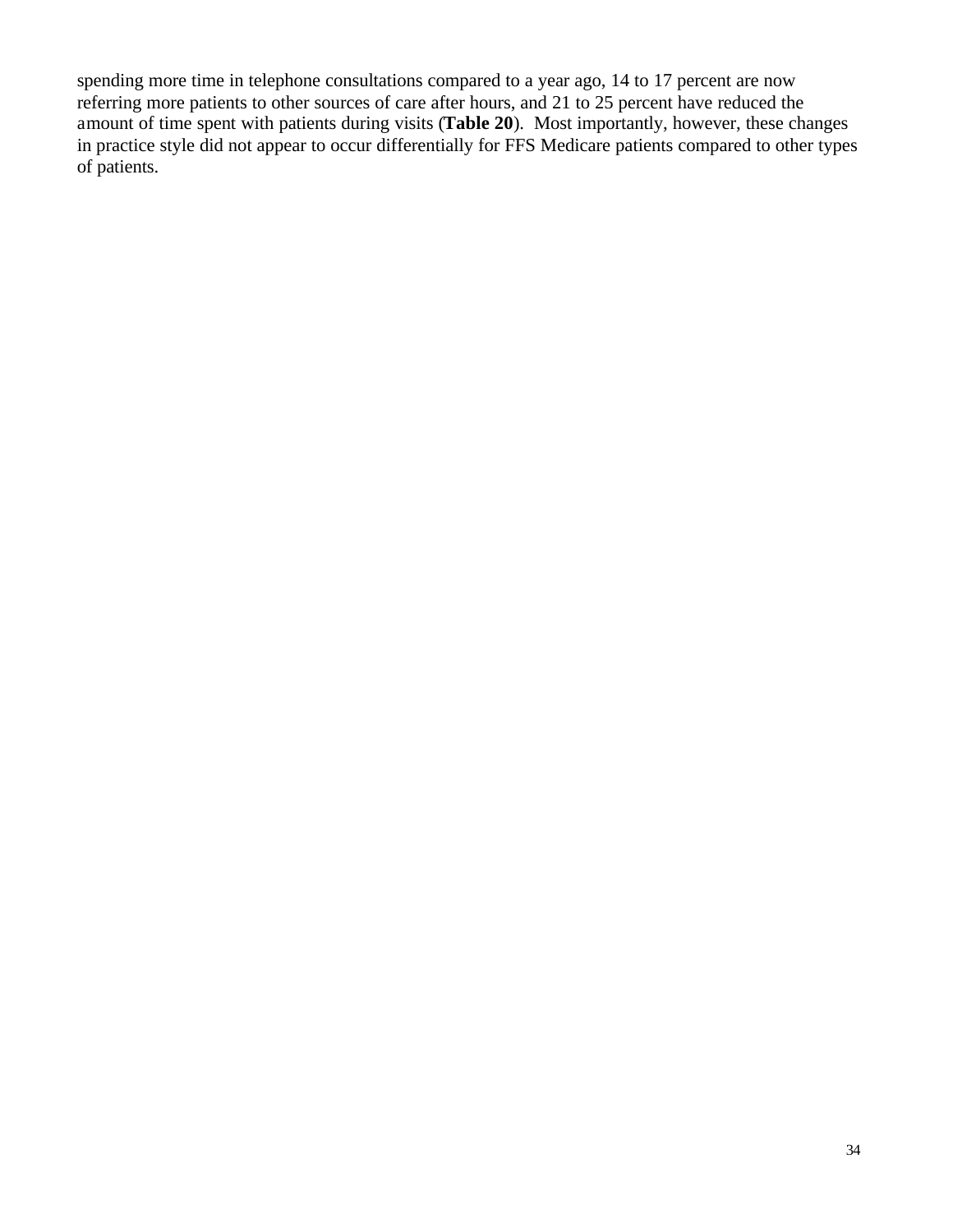# **Section 5**

## **Access to Care**

Access to care for different types of patients was assessed through three lines of questioning:

- 1. the acceptance of new patients;
- 2. the level of difficulty encountered when attempting to refer patients to other physicians; and
- 3. changes in appointment priority (for Medicare beneficiaries only).

Findings for each topic area are presented below.

#### *Acceptance of New Patients*

- $\Box$  More than 92 percent of physicians said their practice was open to new patients in 2002.
- $\Box$  Of these physicians, virtually all were accepting at least some new patients insured by private FFS and PPO plans. This represents a small but significant increase relative to 1999 levels, with the largest increases occurring for non-proceduralists and urban physicians.
- $\Box$  FFS Medicare patients were the next most widely accepted type of patient, with 95.9 percent of physicians with open practices accepting at least some of these new patients. This percent represents a very slight, but insignificant, decline relative to 1999 levels.
- $\Box$  Despite the fact that acceptance of new FFS Medicare patients remains high, there has been a retrenchment away from blanket acceptance of all new FFS Medicare patients. Since 1999, the percent of physicians saying they accept all new FFS Medicare patients has declined significantly by 6.3 percentage points. Most of these physicians continue to accept new FFS Medicare patients, but on a more selective basis.
- $\Box$  This pattern of retrenchment is very similar to the pattern observed for HMO patients, and less pronounced than the pattern seen for Medicaid patients.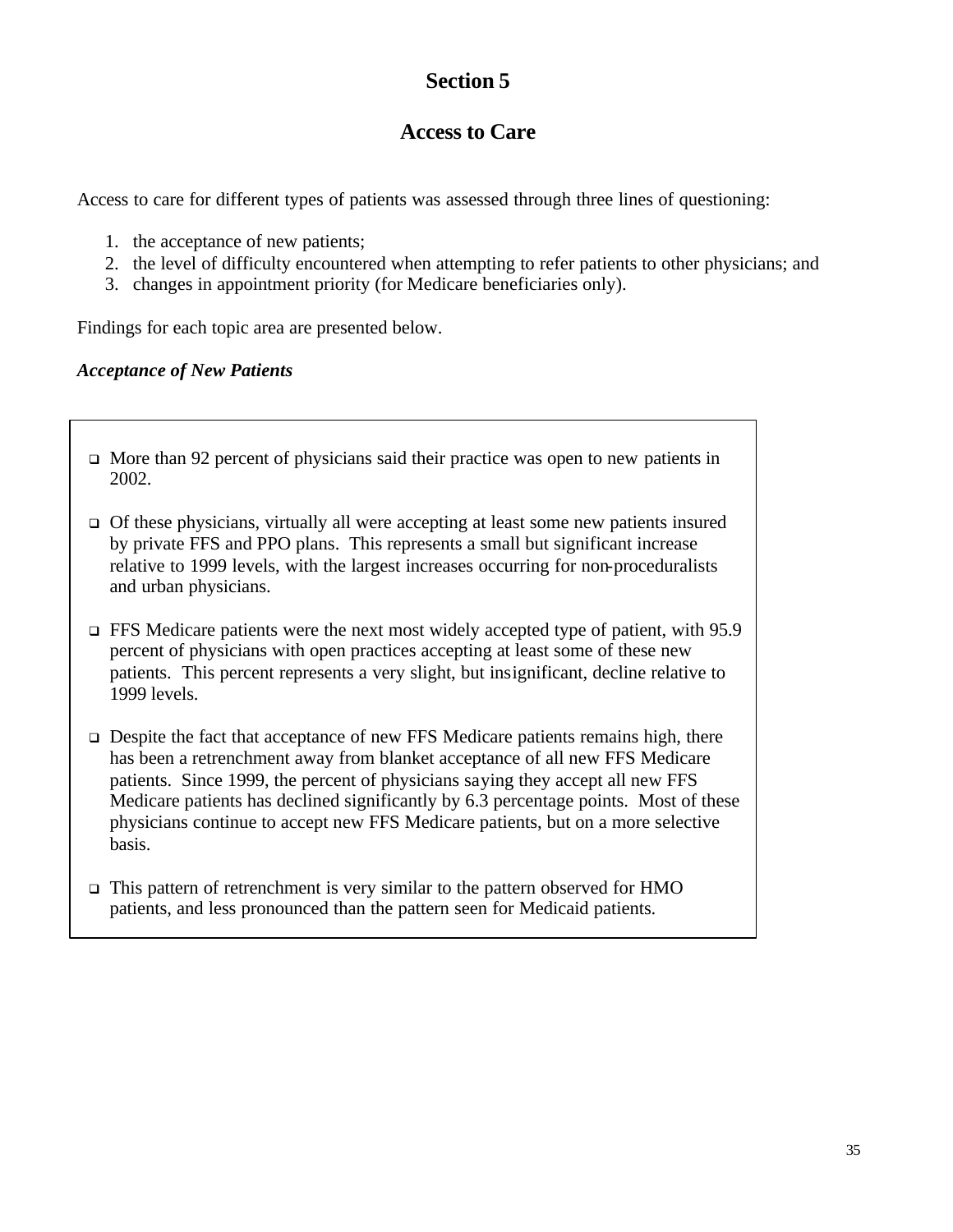- $\Box$  Access for Medicaid patients has fallen significantly since 1999, with very large declines observed among rural physicians. Despite that large decline, acceptance of new Medicaid patients is still significantly higher among rural physicians than among urban physicians. Overall, more than three in ten physicians now refuse to accept any new Medicaid patients.
- $\Box$  Decisions regarding the acceptance of new patients appear to be strongly correlated to levels of concern about aspects of medical practice. Physicians expressing the gravest concerns about the Medicare program overall were the least likely to accept all new FFS Medicare patients. Likewise, physic ians with the highest levels of concern about billing paperwork and reimbursement for a given payor were the most likely to limit their acceptance of new patients from the payor due to this concern.
- <sup>q</sup> At the same time, overall concerns about FFS Medicare reimbursement led to approximately the same access restrictions as did concerns about billing paperwork under the FFS Medicare program. While the intensity of concern registered about reimbursement was greater than the intensity reported for billing paperwork, approximately three-quarters of all physicians reported some level of concern about each of these factors, and about 15 percent of those expressing concern about the factor said they had limited their acceptance of new FFS Medicare patients as a result.
- □ Very similar patterns were observed for private FFS/PPO patients. However, approximately 40 percent of physicians restricted access for Medicaid patients due to concerns about reimbursement and billing paperwork, and about one-third did the same for HMO patients.

To explore acceptance of new patients, we began by asking whether the physician was currently accepting new patients of any type. Physicians who were accepting new patients into their practice, were then asked—for specific categories of patients—whether they were accepting 'all,' 'some,' or 'no' new patients of this type. These patient groupings were:

- private fee-for-service (FFS) and PPO patients (including those in commercial and Blue Cross/Blue Shield plans),
- FFS Medicare patients,
- Medicaid patients (including those in Medicaid HMOs),
- all other HMO patients (including those in Medicare HMOs and delegated risk plans), and
- all other patients (including uninsured, self-pay, and charity).

This categorization system differs from that used in the 1999 survey in several ways. First, in order to provide more emphasis to the FFS component of the first category, the wording was changed from 'PPO and other privately insured FFS patients (including commercial and Blue Cross/Blue Shield).' Second, Medicaid patients in HMOs were explicitly excluded from the third category in 1999 (and presumably classified in the fourth group), whereas they are now included in the Medicaid grouping. Third, wording for the HMO category has been changed from 'HMO and other capitated plan patients (including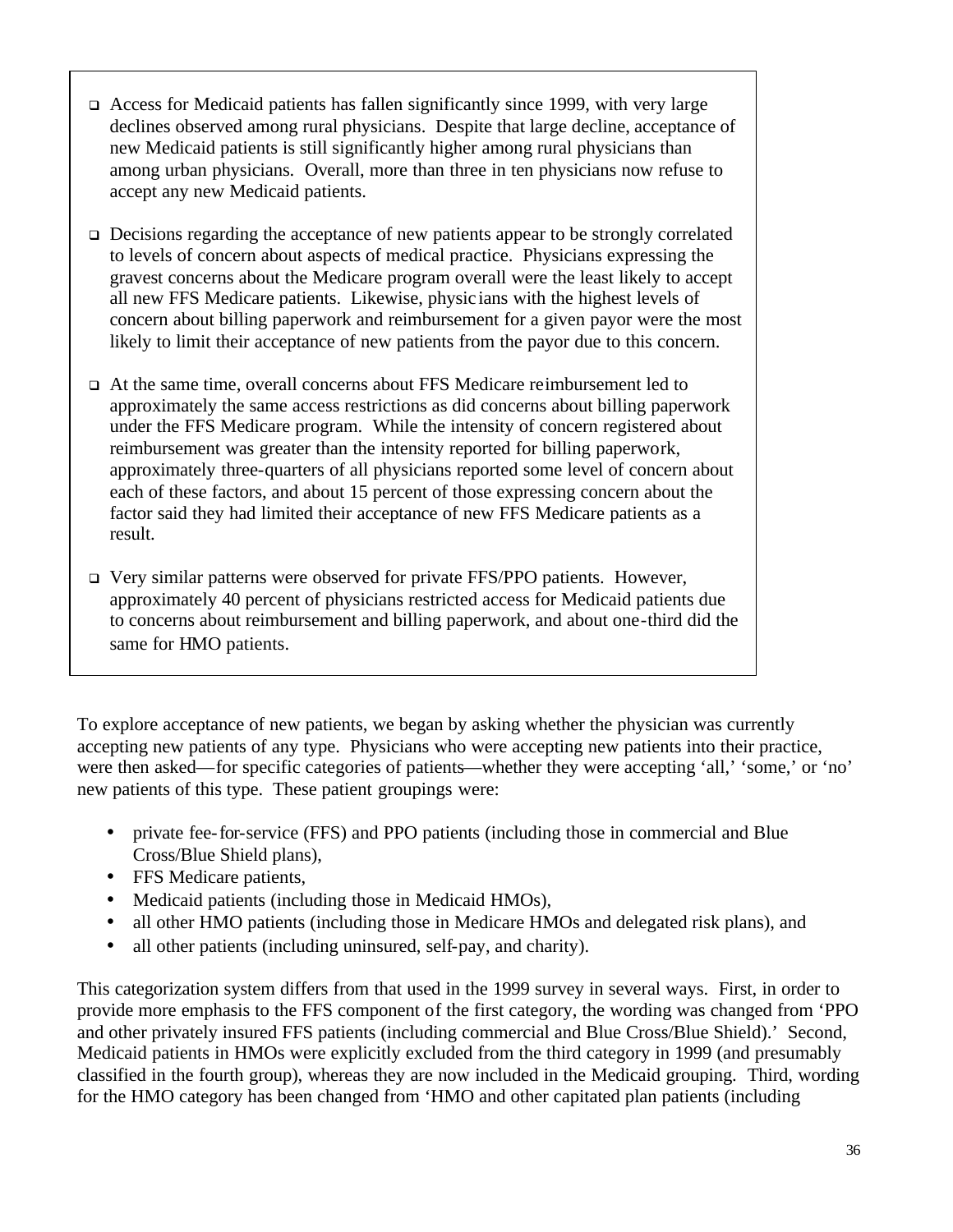Medicare, Medicaid, and private insurance).' This change was made in an attempt to clarify the types of patients that should fall into this group. In particular, physicians participating in HMOs are not necessarily paid on a capitated basis and may not be aware of whether the patient is enrolled in a capitated plan. Finally, the wording for the fifth patient category was changed from 'uninsured (including self-paying and charity patients)' so that it was focused less on the uninsured patients and more on all types of patients not captured by the four prior categories.

Because of these changes, comparisons of the 2002 survey results with the 1999 survey results by type of patient may be questionable. However, since no changes were made to the FFS Medicare category, trends over time for this group of patients should not be affected by the changes to the other categories.

In **Table 21**, we see that 92.4 percent of all physicians said their practice was open to new patients in 2002. This percent is slightly lower than the  $93.6$  percent computed for 1999,<sup>5</sup> but the difference is not statistically significant. (Likewise, a comparison of responses given by the subset of physicians who provided data in both 1999 and 2002, not shown, reveals no significant change in these physicians' acceptance of new patients.)

Non-proceduralists were the least likely of the specialty groups to be accepting new patients (87.2 percent), while nearly all proceduralists and surgeons were open to new patients. Perhaps unexpectedly, the likelihood of accepting new patients was inversely related to the physician's overall level of concern about various aspects of practice, with physicians expressing the highest levels of concern also the most likely to be accepting new patients. None of the changes from 1999 to 2002 was statistically different from zero.

**Table 22** shows the percent of physicians who were accepting all or some new patients of a given type, for 1999 and 2002. This analysis excludes physicians who had indicated in the previous question that they were not accepting new patients of any type. We see that in 2002, 99.3 percent of all physicians whose practices were not closed were accepting at least some of the new patients who came to them with private FFS or PPO insurance. This figure represents a statistically significant increase of 1.4 percentage points over the percent reported for 1999. The second most-widely-accepted patient type was FFS Medicare patients, with 95.9 percent of physicians with open practices accepting at least some of these types of patients. Although this percent has fallen by 0.9 percentage points relative to 1999, the decline was not statistically significant. Access for Medicaid

l

 $<sup>5</sup>$  The 1999 percents presented in this report may, in some cases, differ from the percents previously reported for 1999 due to</sup> the treatment of physicians who said that they did not know the answer to the question. In the prior report, the 'don't know' responses were included in the denominator when computing percents in order to replicate the method used by NORC to report results from the 1994 PPRC physician survey and permit trend analyses. In this report, all don't know responses have been excluded from the denominator for both the 1999 and 2002 figures.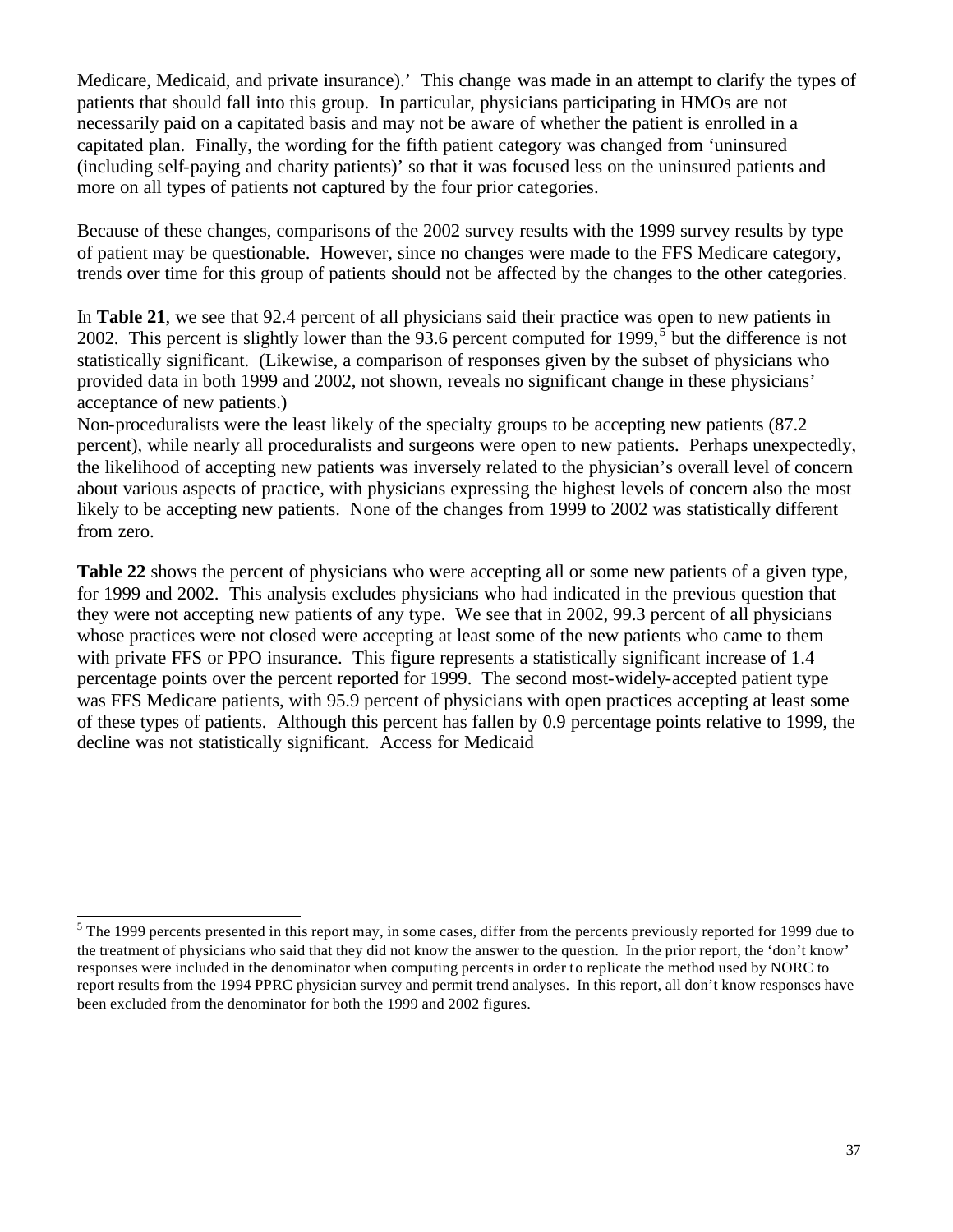|                              | 1999   |             |     | 2002        | Percentage Point Change |
|------------------------------|--------|-------------|-----|-------------|-------------------------|
| Type of Physician            | N      | % Accepting | N   | % Accepting | 1999 to 2002            |
|                              |        |             |     |             |                         |
| Proceduralists               | 75     | 93.0        | 78  | 98.7        | 5.7                     |
| Surgeons                     | 748    | 98.3        | 266 | 98.1        | $-0.2$                  |
| Non-Proceduralists           | 402    | 91.1        | 391 | 87.2        | $-3.9$                  |
| Urban                        | 1,071  | 93.1        | 624 | 92.0        | $-1.1$                  |
| Rural                        | 139    | 95.9        | 111 | 94.6        | $-1.3$                  |
| <b>Overall Concern Index</b> |        |             |     |             |                         |
| Quintile 1 (most concerned)  | $\sim$ | --          | 71  | 97.2        |                         |
| Quintile 2                   | $- -$  | $- -$       | 294 | 93.9        | $- -$                   |
| Quintile 3                   | $\sim$ | $- -$       | 148 | 92.6        |                         |
| Quintile 4                   | --     | $- -$       | 100 | 88.0        |                         |
| Quintile 5 (least concerned) | $- -$  | $- -$       | 109 | 90.8        |                         |
| <b>ALL PHYSICIANS</b>        | 1,225  | 93.6        | 735 | 92.4        | $-1.2$                  |

#### Table 21. Acceptance of New Patients (of Any Type), by Type of Physician, 1999 and 2002

\* Change since 1999 is significantly different from zero at the 95 percent confidence level.

The Overall Concern Index is the sum of the concern ratings from Questions 7A-7F.

1999 percents weighted to account for oversampling of selected surgical specialties.

Missing values excluded from all calculations.

Analysis of responses to Question 27A (2002) and Question 18 (1999).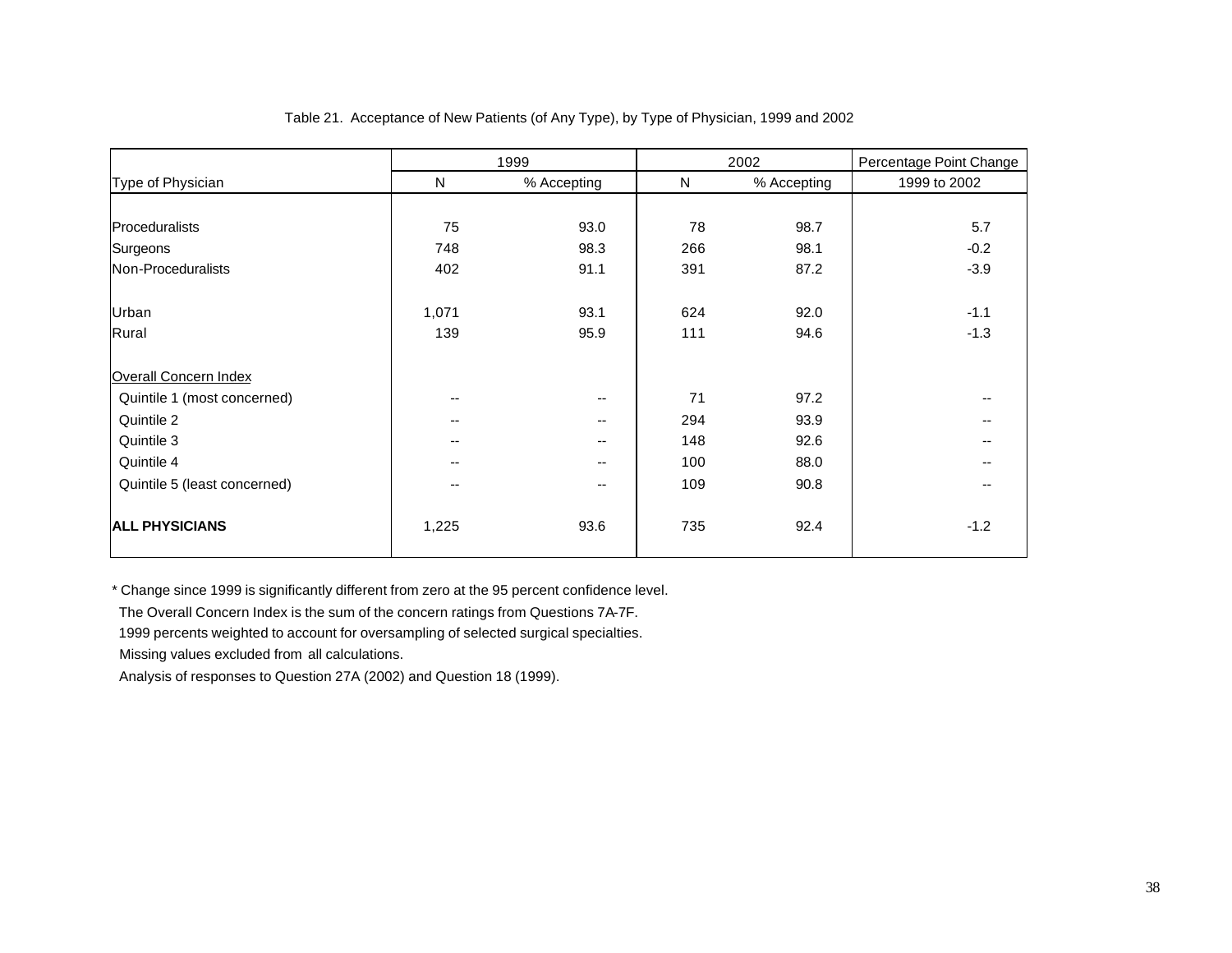#### Table 22. Acceptance of New Patients, by Type of Patient, 1999 and 2002\*\*

| Type of Patient                                   | N     | Percent Who Were Accepting All or Some New<br>Patients |
|---------------------------------------------------|-------|--------------------------------------------------------|
| $(Base N = 1,173)$<br>1999                        |       |                                                        |
| PPO and other private FFS patients                | 1,151 | 97.9                                                   |
| <b>FFS Medicare patients</b>                      | 1,152 | 96.8                                                   |
| FFS Medicaid patients (excluding HMO)             | 1,118 | 73.7                                                   |
| HMO and other capitated-plan patients             | 1,118 | 87.6                                                   |
| Uninsured patients                                | 1,140 | 90.5                                                   |
| (Base $N = 679$ )<br>2002                         |       |                                                        |
| <b>Private FFS and PPO patients</b>               | 666   | 99.3                                                   |
| <b>FFS Medicare patients</b>                      | 665   | 95.9                                                   |
| Medicaid patients (including HMO)                 | 643   | 69.5                                                   |
| All other HMO patients                            | 633   | 86.3                                                   |
| All other patients (uninsured, self-pay, charity) | 653   | 92.8                                                   |
| Percentage Point Change, 1999 to 2002 **          |       |                                                        |
| Private FFS and PPO patients                      |       | $1.4*$                                                 |
| <b>FFS Medicare patients</b>                      |       | $-0.9$                                                 |
| Medicaid patients (including HMO)                 |       | $-4.2*$                                                |
| All other HMO patients                            |       | $-1.3$                                                 |
| All other patients (uninsured, self-pay, charity) |       | 2.3                                                    |
|                                                   |       |                                                        |

\* Change since 1999 is significantly different from zero at the 95 percent confidence level.

\*\*Comparisons over time by type of patient may not be valid due to changes in patient classification system.

Missing values excluded from all calculations.

Analysis limited to physicians who were accepting new patients (regardless of type) in the year.

 <sup>1999</sup> percents weighted to account for oversampling of selected surgical specialties.

Analysis of responses to Question 27B (2002) and Question 19 (1999).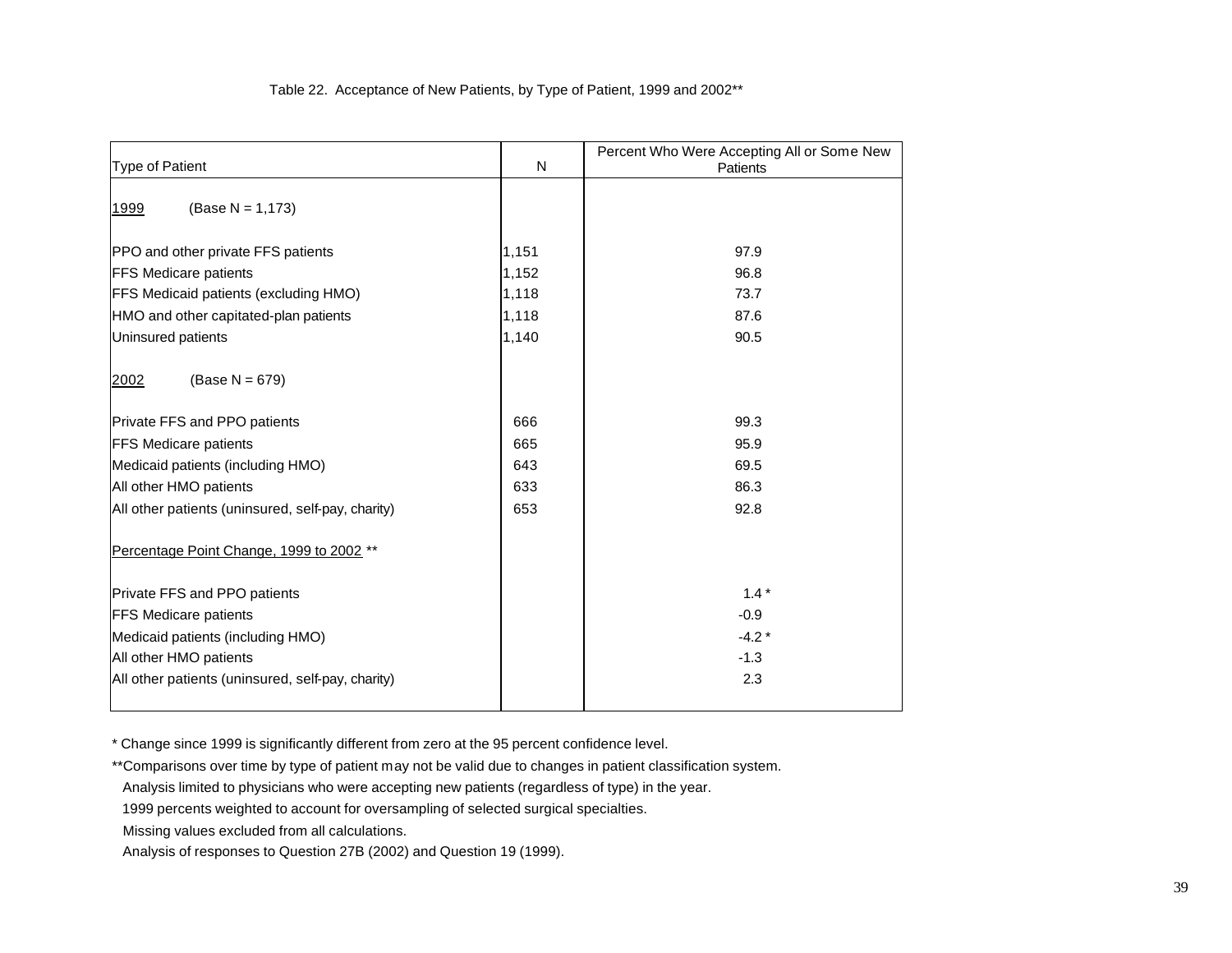patients, on the other hand, appears to be growing even worse, with the percent of physicians accepting these patients falling significantly from 73.7 percent to 69.5 percent. (These findings are confirmed by an analysis of cases that responded to both the 1999 and 2002 surveys. That analysis shows a small but statistically significant improvement in the acceptance of new private FFS/PPO patients, a dramatic decline in access for new Medicaid patients, and no significant change in the acceptance of new FFS Medicare patients.)

 In **Table 23** we examine how the acceptance of different types of patients has changed since 1999 for different types of physicians. The increased acceptance of private FFS/PPO patients appears to have been driven primarily by increases among non-proceduralists, while the decline in acceptance of Medicaid patients was largely a function of a significant decrease among rural physicians in their willingness to treat these patients. Importantly, the percent of physicians accepting at least some new FFS Medicare patients did not change significantly for any of the specialty groups considered, nor for urban or rural physicians.

**Table 24** presents additional detail on how the acceptance of different types of patients varies by type of physician. We see that non-proceduralists are significantly less likely than other types of physicians to accept new patients with either FFS Medicare or Medicaid coverage, or those enrolled in HMOs. And, despite the large decline since 1999 in the acceptance of Medicaid patients by rural physicians, these physicians are still significantly more likely than their urban counterparts to be accepting new Medicaid patients. There is also evidence that physicians with only a small proportion of their practice devoted to a given type of patient are less likely to be accepting new patients of that type.

The previous tables have focused on the acceptance of at least some new patients. That is, physicians who accept all new patients have been combined with physicians who accept only some new patients. Clearly, however, there is a difference between these two categories as it relates to access to care. Differentiating between these groups of physicians can further illuminate the question of whether patient access to care has changed over time. In **Table 25**, we present the distribution of physicians who said they accept 'all', 'some,' and 'no' new patients of each type, for 1999 and 2002. In this three-year span, the percent of physicians who are accepting all new FFS Medicare patients has fallen significantly by 6.3 percentage points, from 76.4 percent to 70.1 percent. While most of these physicians are still accepting some new FFS Medicare patients (an increase of 5.5 percentage points), some are no longer accepting any new FFS Medicare patients. Thus, while the overall decline in the percent of physicians accepting at least some new Medicare patients was small and statistically insignificant (Tables 22 and 23), this figure was masking a retrenchment away from blanket acceptance of all new FFS Medicare patients.

These changes in the acceptance of new FFS Medicare patients were very similar to the trends seen for HMO patients and, to a lesser extent, for all other types of patients. The declines for Medicaid patients were even more dramatic, with an 8.7 percentage point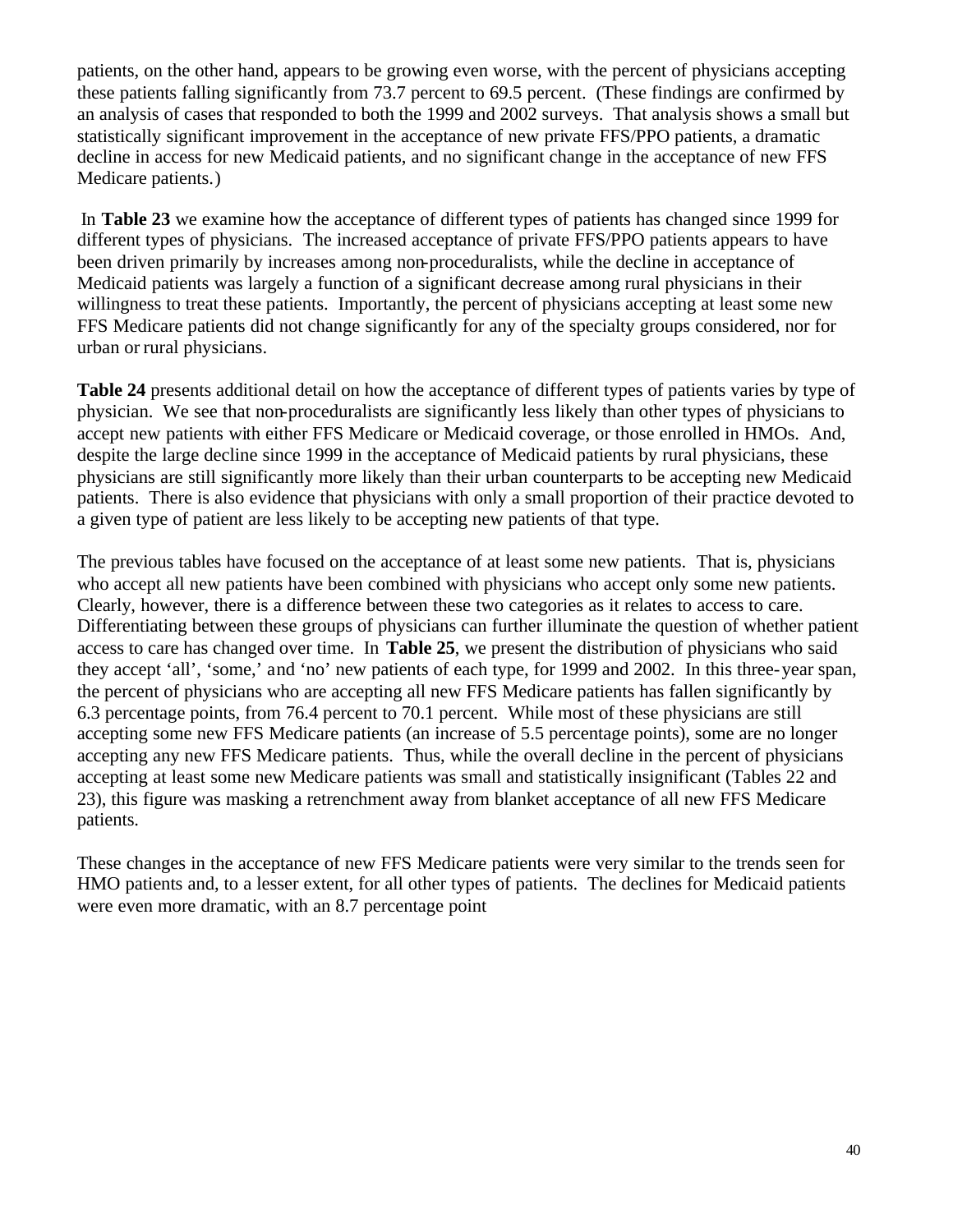Table 23. Change Since 1999 in Acceptance of New Patients, by Type of Patient and by Type of Physician\*\*

|                       | Percentage Point Change in Percent Who Were Accepting Patient Type:** |        |          |            |        |  |
|-----------------------|-----------------------------------------------------------------------|--------|----------|------------|--------|--|
| Type of Physician     | Private FFS/PPO FFS Medicare                                          |        | Medicaid | <b>HMO</b> | Other  |  |
|                       |                                                                       |        |          |            |        |  |
| <b>Proceduralists</b> | 0.3                                                                   | 1.6    | $-2.7$   | 5.6        | 5.6    |  |
| Surgeons              | 0.0                                                                   | 0.2    | $-5.1$   | 0.3        | $-0.4$ |  |
| Non-Proceduralists    | $2.5*$                                                                | $-2.1$ | $-3.9$   | $-4.5$     | 3.2    |  |
|                       |                                                                       |        |          |            |        |  |
| Urban                 | $1.4*$                                                                | $-0.9$ | $-3.8$   | $-0.2$     | 2.6    |  |
| Rural                 | 1.3                                                                   | $-1.6$ | $-10.5*$ | $-9.0$     | 0.6    |  |
|                       |                                                                       |        |          |            |        |  |
| <b>ALL PHYSICIANS</b> | $1.4*$                                                                | $-0.9$ | $-4.2*$  | $-1.3$     | 2.3    |  |
|                       |                                                                       |        |          |            |        |  |

\* Change since 1999 is significantly different from zero at the 95 percent confidence level.

\*\*Comparisons over time by type of patient may not be valid due to changes in patient classification system.

Analysis limited to physicians who were accepting new patients (regardless of type) in the year.

1999 percents weighted to account for oversampling of selected surgical specialties.

Missing values excluded from all calculations.

Analysis of responses to Question 27B (2002) and Question 19 (1999).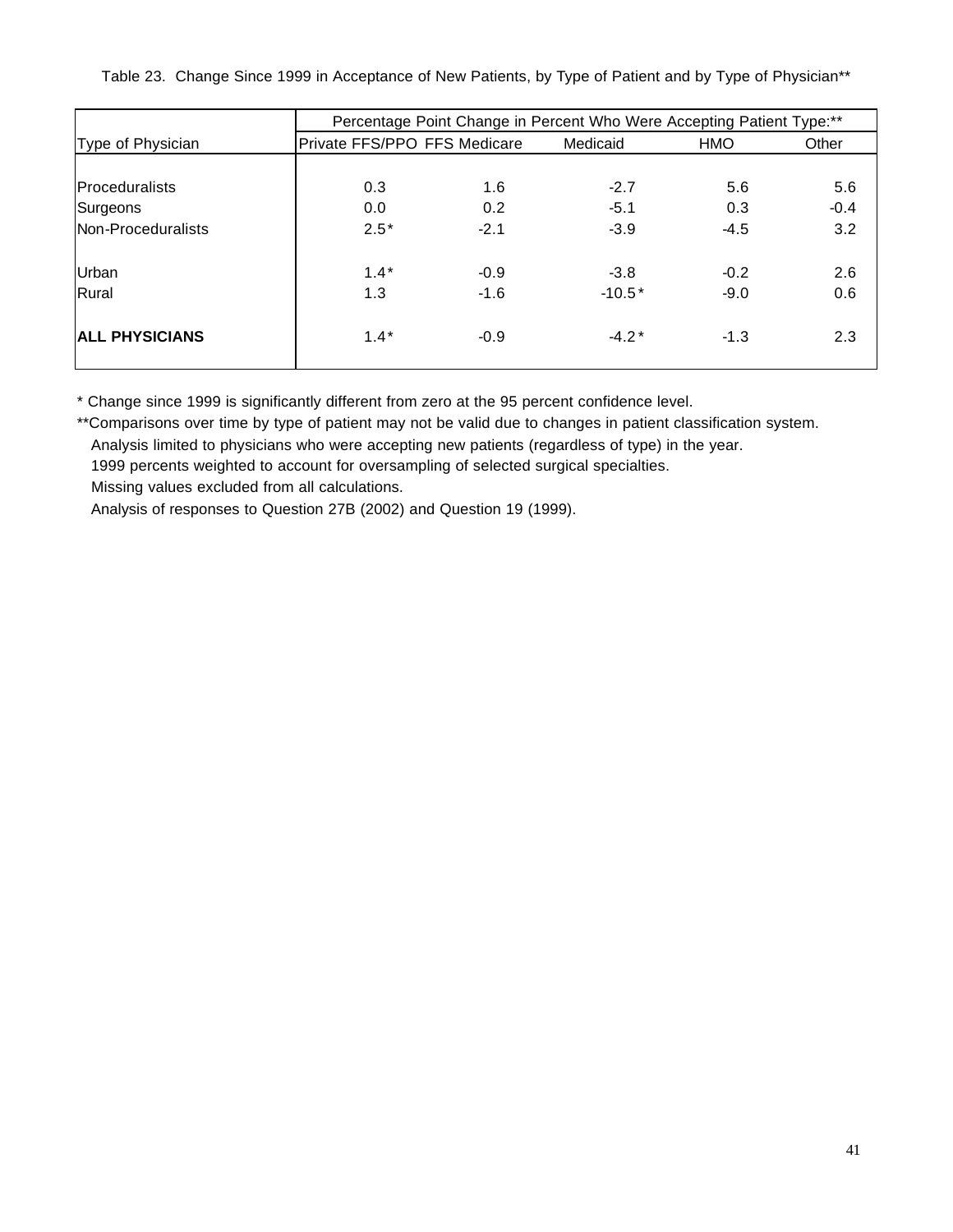|                                 |         | Private | <b>FFS</b> |          | All Other | All Other                |
|---------------------------------|---------|---------|------------|----------|-----------|--------------------------|
| Type of Physician               | Base N  | FFS/PPO | Medicare   | Medicaid | HMO       | Patients                 |
|                                 |         |         |            |          |           |                          |
| Proceduralists                  | 77      | 98.7    | $100.0*$   | $77.0*$  | $93.2*$   | 96.0                     |
| Surgeons                        | 261     | 98.8    | $98.1*$    | $74.5*$  | 89.8*     | 92.5                     |
| Non-Proceduralists (R)          | 341     | 99.7    | 93.4       | 64.0     | 81.9      | 92.3                     |
|                                 |         |         |            |          |           |                          |
| Urban (R)                       | 574     | 99.1    | 95.7       | 67.4     | 86.9      | 92.2                     |
| Rural                           | 105     | 100.0   | 97.1       | 80.6*    | 82.4      | 96.0                     |
|                                 |         |         |            |          |           |                          |
| <u>Age</u>                      |         |         |            |          |           |                          |
| Under 40 years (R)              | 95      | 98.9    | 97.9       | 71.4     | 92.1      | 94.6                     |
| 40-49 years                     | 240     | 100.0   | 94.9       | 68.6     | 85.5      | 92.4                     |
| 50-59 years                     | 217     | 99.1    | 95.2       | 69.9     | 84.5      | 92.7                     |
| 60 years or over                | 110     | 99.1    | 97.3       | 68.3     | 86.1      | 92.4                     |
|                                 |         |         |            |          |           |                          |
| Time with Given Type of Patient |         |         |            |          |           |                          |
| Less than 10 Percent            | 40-382  | 89.2*   |            | $51.8*$  | 68.8*     | 91.1                     |
| 10-19 Percent (R)               | 117-198 | 99.1    | 90.9       | 87.2     | 90.8      | 95.3                     |
| 20-29 Percent                   | 82-171  | 100.0   | $97.0*$    | 90.9     | 95.7      |                          |
| 30-39 Percent                   | 130-138 | 100.0   | 96.3       |          |           |                          |
| More than 20 Percent            | 79      | --      |            |          |           | 94.5                     |
| More than 30 Percent            | 57-165  |         |            | 87.5     | 94.5      |                          |
| More than 40 Percent            | 201-213 | 100.0   | 99.1*      |          |           |                          |
|                                 |         |         |            |          |           |                          |
| Overall Concern Index           |         |         |            |          |           |                          |
| Quintile 1 (most concerned) (R) | 69      | 100.0   | 92.8       | 67.7     | 80.3      | 86.6                     |
| Quintile 2                      | 276     | 99.6    | 95.2       | 64.4     | 83.5      | 91.6                     |
| Quintile 3                      | 137     | 97.8    | 97.1       | 76.9     | 88.6      | $97.0*$                  |
| Quintile 4                      | 88      | 98.8    | 96.5       | 82.1     | $94.1*$   | $97.6*$                  |
| Quintile 5 (least concerned)    | 99      | 100.0   | 98.0       | 62.5     | 88.3      | 89.6                     |
|                                 |         |         |            |          |           |                          |
| Payor-Specific Concern Index    |         |         |            |          |           |                          |
| Quintile 1 (most concerned) (R) | 25-41   | 97.2    | 93.3       | 87.5     | 92.7      | $\overline{\phantom{a}}$ |
| Quintile 2                      | 83-172  | 100.0   | 95.8       | 82.9     | 91.0      |                          |
| Quintile 3                      | 93-230  | 100.0   | 96.9       | 89.9     | 97.0      |                          |
| Quintile 4                      | 54-146  | 100.0   | 100.0*     | 94.3     | 97.3      |                          |
| Quintile 5 (least concerned)    | 30-60   | 100.0   | 89.8       | 82.8     | 95.4      |                          |
|                                 |         |         |            |          |           |                          |
| <b>ALL PHYSICIANS</b>           | 679     | 99.3    | 95.9       | 69.5     | 86.3      | 92.8                     |
|                                 |         |         |            |          |           |                          |

\* Percent is significantly different from percent for reference group (R) at 0.95 confidence level.

 The concern indices represent the sum of the concern ratings for specific aspects of practice for the specific payor. Ns for the payor-specific concern indices and percent time categories vary by payor.

Analysis limited to physicians who were accepting new patients (regardless of type) in the year.

Missing values excluded from all calculations.

Analysis of responses to Question 27B.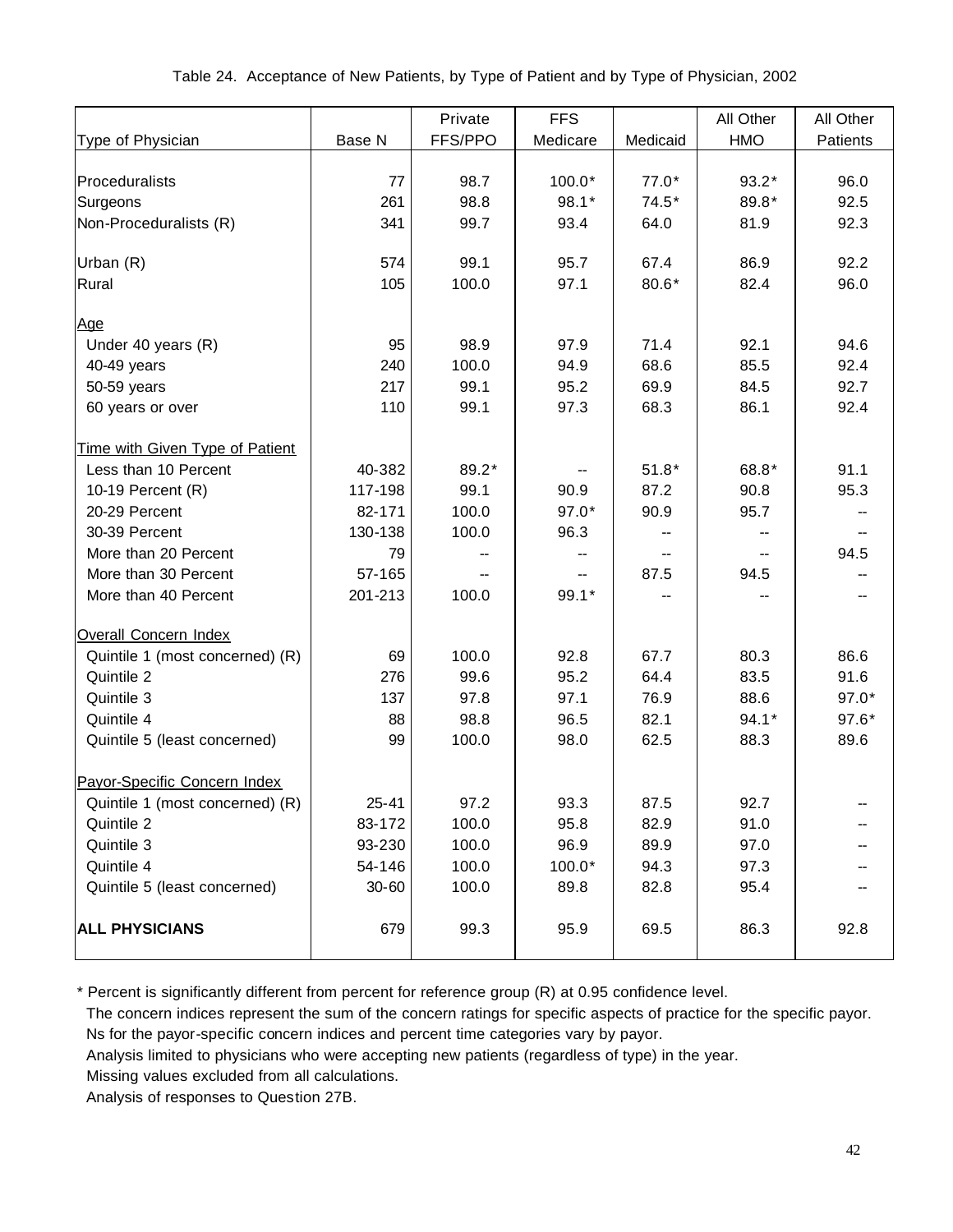|                                                   |       | Percent Who Were Accepting |                          |                 |
|---------------------------------------------------|-------|----------------------------|--------------------------|-----------------|
| Type of Patient                                   | N     | <b>All New Patients</b>    | <b>Some New Patients</b> | No New Patients |
| $(Base N = 1,173)$<br>1999                        |       |                            |                          |                 |
| PPO and other private FFS patients                | 1,151 | 76.3                       | 21.7                     | 2.1             |
| <b>FFS Medicare patients</b>                      | 1,152 | 76.4                       | 20.4                     | 3.2             |
| <b>FFS Medicaid patients (excluding HMO)</b>      | 1,118 | 48.1                       | 25.6                     | 26.4            |
| HMO and other capitated-plan patients             | 1,118 | 56.4                       | 31.2                     | 12.4            |
| Uninsured patients                                | 1,140 | 52.3                       | 38.2                     | 9.5             |
| $(Base N = 679)$<br>2002                          |       |                            |                          |                 |
| Private FFS and PPO patients                      | 666   | 76.4                       | 22.8                     | 0.8             |
| <b>FFS Medicare patients</b>                      | 665   | 70.1                       | 25.9                     | 4.1             |
| Medicaid patients (including HMO)                 | 643   | 39.4                       | 30.2                     | 30.5            |
| All other HMO patients                            | 633   | 49.6                       | 36.7                     | 13.7            |
| All other patients (uninsured, self-pay, charity) | 653   | 47.9                       | 44.9                     | 7.2             |
| Percentage Point Change, 1999 to 2002 **          |       |                            |                          |                 |
| Private FFS and PPO patients                      |       | 0.1                        | 1.1                      | $-1.3*$         |
| <b>FFS Medicare patients</b>                      |       | $-6.3*$                    | $5.5*$                   | 0.9             |
| Medicaid patients (including HMO)                 |       | $-8.7*$                    | 4.6 $*$                  | $4.1*$          |
| All other HMO patients                            |       | $-6.8*$                    | $5.5*$                   | 1.3             |
| All other patients (uninsured, self-pay, charity) |       | $-4.4$                     | $6.7*$                   | $-2.3$          |
|                                                   |       |                            |                          |                 |

#### Table 25. Degree of Acceptance of New Patients, by Type of Patient, 1999 and 2002\*\*

\* Change since 1999 is significantly different from zero at the 95 percent confidence level.

\*\*Comparisons over time by type of patient may not be valid due to changes in patient classification system.

Analysis limited to physicians who were accepting new patients (regardless of type) in the year.

Analysis of responses to Question 27B (2002) and Question 19 (1999). 43

 <sup>1999</sup> percents weighted to account for oversampling of selected surgical specialties.

Missing values excluded from all calculations.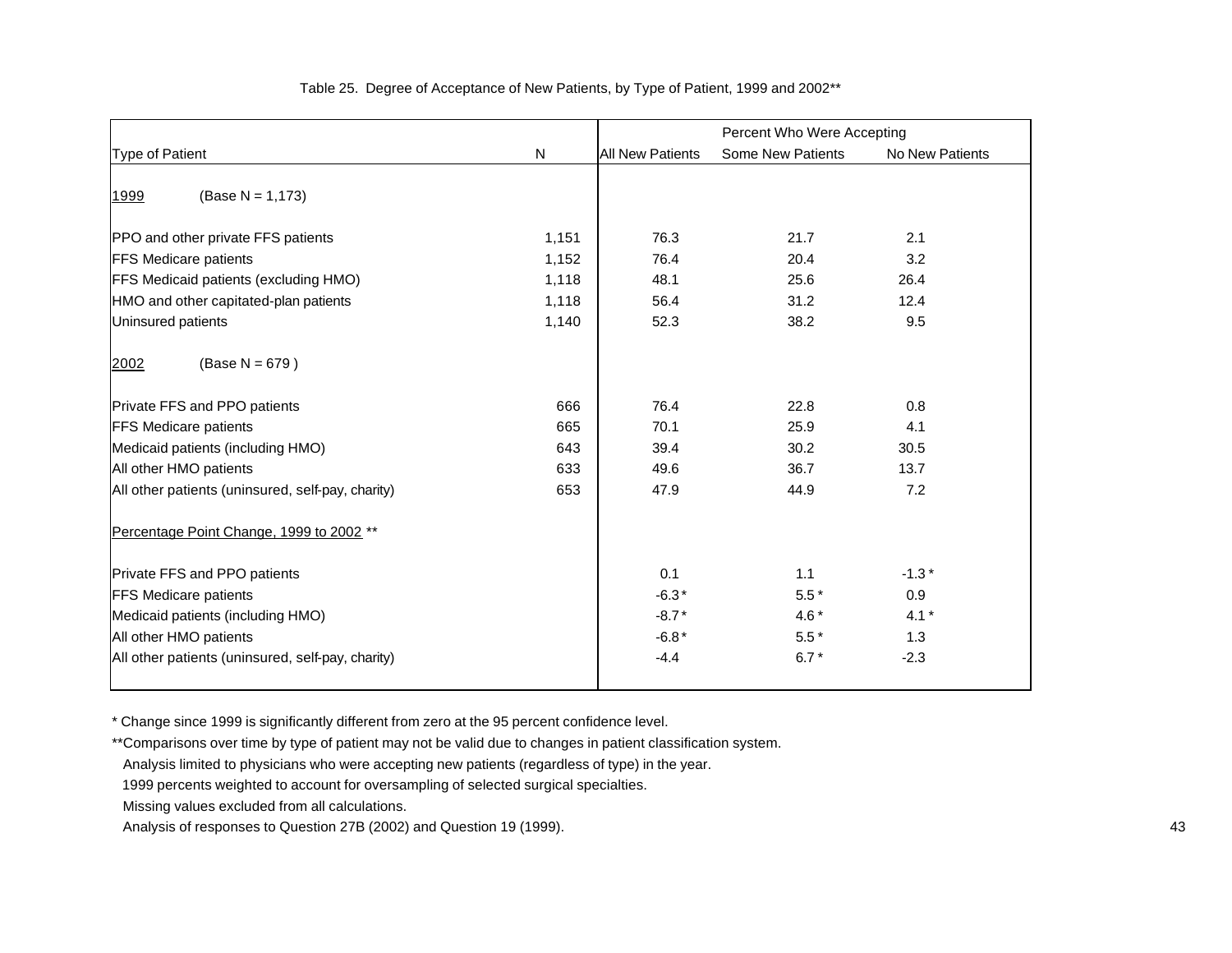decline in the proportion of physicians willing to take all Medicaid patients, and a 4.1 percentage point increase in the percent who will no longer take any Medicaid patients. (Analysis of responses given by physicians responding in both 1999 and 2002 confirms these patterns: the panel physicians had significantly restricted their acceptance of new FFS Medicare, HMO, and Medicaid patients, with the largest declines occurring for Medicaid patients.)

It is important to note that decisions regarding the acceptance of new patients with a given type of insurance are not likely to be made in a vacuum. To the extent that Medicare revenue had been used to subsidize the care of patients with other types of insurance—especially, Medicaid patients—the declines in acceptance of these other types of patients could be related to the decrease in FFS Medicare payments.

**Table 26** explores variations by type of physician in their willingness to accept FFS Medicare patients. We see no significant variation by urban/rural practice location or age of the physician, but do find differences by specialty group, with non-proceduralists more willing to take only some new FFS Medicare patients or none at all. It is also clear that physicians who spend more of their patient care time with FFS Medicare patients are also more likely to be accepting all new FFS Medicare patients. Conversely, the likelihood of accepting no new FFS Medicare patients is highest among physicians who currently devote little of their patient care time to FFS Medicare patients. There also appears to be significant variation according to the level of concern registered by the physician regarding specific aspects of practice for their FFS Medicare patients. Although the pattern does not hold for the 'least concerned' group of physicians, there is evidence that willingness to accept all new FFS Medicare patients is lowest among physicians reporting the most extreme levels of concern, and that acceptance of all new patients grows as concern levels decline.

In **Table 27** we explore further the association between concerns about aspects of medical practice for specific types of patients, and physicians' willingness to accept these patients. The first column shows the percent of physicians who reported various levels of concern about billing and administrative paperwork and about reimbursement levels for patients with different types of insurance (also presented in Table 6). For example, 19.9 percent of the 700 respondents providing data for this question said they were extremely concerned about billing paperwork for their private FFS/PPO patients, and 22.8 percent of respondents registered the same level of concern for their FFS Medicare patients. The second column of Table 27 shows the percent of physicians who reported that they had limited their acceptance of new patients with the given type of insurance specifically because of their concern about the factor. Thus, among all physicians reporting some level of concern about billing paperwork for private FFS/PPO patients, 15.0 percent said they had limited their acceptance of these patients in the past year due to their concern. For physicians who were extremely concerned about billing paperwork for these patients, 23.2 percent reported restricting access for new patients.

From the second column of this table, we see expected associations between the level of concern and acceptance of new patients. Specifically, physicians who were the most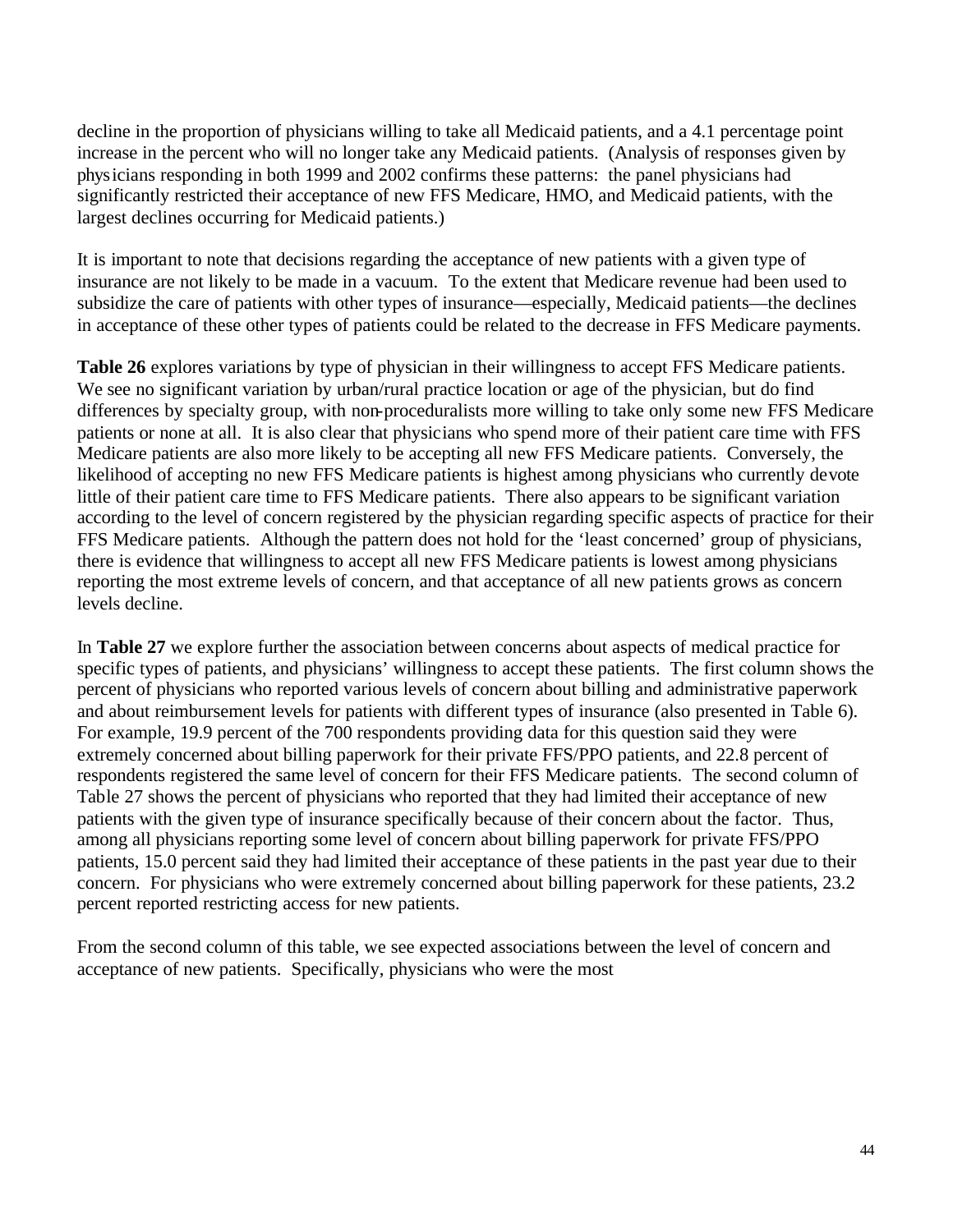|                                 |           | Percent Who Were Accepting       |                                    |                          |  |  |  |
|---------------------------------|-----------|----------------------------------|------------------------------------|--------------------------|--|--|--|
|                                 |           | All New                          | Some New                           | No New                   |  |  |  |
| Type of Physician               | ${\sf N}$ | <b>Medicare Patients</b>         | <b>Medicare Patients</b>           | <b>Medicare Patients</b> |  |  |  |
|                                 |           |                                  |                                    |                          |  |  |  |
| Proceduralists                  | 76        | 80.3                             | 19.7                               | 0.0                      |  |  |  |
| Surgeons                        | 256       | 78.9                             | 19.1                               | 2.0                      |  |  |  |
| Non-Proceduralists              | 333       | 61.0                             | 32.4                               | 6.6                      |  |  |  |
|                                 |           |                                  | (Chi-square = 30.3, $p < 0.0001$ ) |                          |  |  |  |
|                                 |           |                                  |                                    |                          |  |  |  |
| Urban                           | 562       | 69.6                             | 26.2                               | 4.3                      |  |  |  |
| Rural                           | 103       | 72.8                             | 24.3                               | 2.9                      |  |  |  |
|                                 |           |                                  | (Chi-square = 0.6, $p = 0.72$ )    |                          |  |  |  |
| Age                             |           |                                  |                                    |                          |  |  |  |
| Under 40 years                  | 93        | 80.7                             | 17.2                               | 2.2                      |  |  |  |
| 40-49 years                     | 236       | 64.4                             | 30.5                               | 5.1                      |  |  |  |
| 50-59 years                     | 210       | 69.5                             | 25.7                               | 4.8                      |  |  |  |
| 60 years or over                | 109       | 73.4                             | 23.9                               | 2.8                      |  |  |  |
|                                 |           | (Chi-square = 9.7, $p = 0.14$ )  |                                    |                          |  |  |  |
| Time with FFS Medicare Patients |           |                                  |                                    |                          |  |  |  |
| 10-19 Percent                   | 121       | 61.2                             | 29.8                               | 9.1                      |  |  |  |
| 20-29 Percent                   | 164       | 68.9                             | 28.1                               | 3.1                      |  |  |  |
| 30-39 Percent                   | 135       | 71.1                             | 25.2                               | 3.7                      |  |  |  |
| More than 40 Percent            | 211       | 75.8                             | 23.2                               | 1.0                      |  |  |  |
|                                 |           |                                  | (Chi-square = 18.2, $p = 0.006$ )  |                          |  |  |  |
| Medicare Concern Index          |           |                                  |                                    |                          |  |  |  |
| Quintile 1 (most concerned)     | 30        | 60.0                             | 33.3                               | 6.7                      |  |  |  |
| Quintile 2                      | 168       | 65.5                             | 30.4                               | 4.2                      |  |  |  |
| Quintile 3                      | 225       | 72.4                             | 24.4                               | 3.1                      |  |  |  |
| Quintile 4                      | 115       | 78.3                             | 21.7                               | 0.0                      |  |  |  |
| Quintile 5 (least concerned)    | 59        | 61.0                             | 28.8                               | 10.2                     |  |  |  |
|                                 |           | (Chi-square = 17.9, $p = 0.02$ ) |                                    |                          |  |  |  |
| <b>ALL PHYSICIANS</b>           | 665       | 70.1                             | 25.9                               | 4.1                      |  |  |  |
|                                 |           |                                  |                                    |                          |  |  |  |

#### Table 26. Degree of Acceptance of New Medicare Patients, by Type of Physician, 2002

 Medicare Concern Index is the sum of the concern ratings related to billing paperwork, reimbursement, external review of clinical decisions, timeliness of claims payment, and fraud and abuse investigations. Analysis limited to physicians who were accepting new patients (regardless of type) in the year. Missing values excluded from all calculations.

Analysis of responses to Question 27Bb.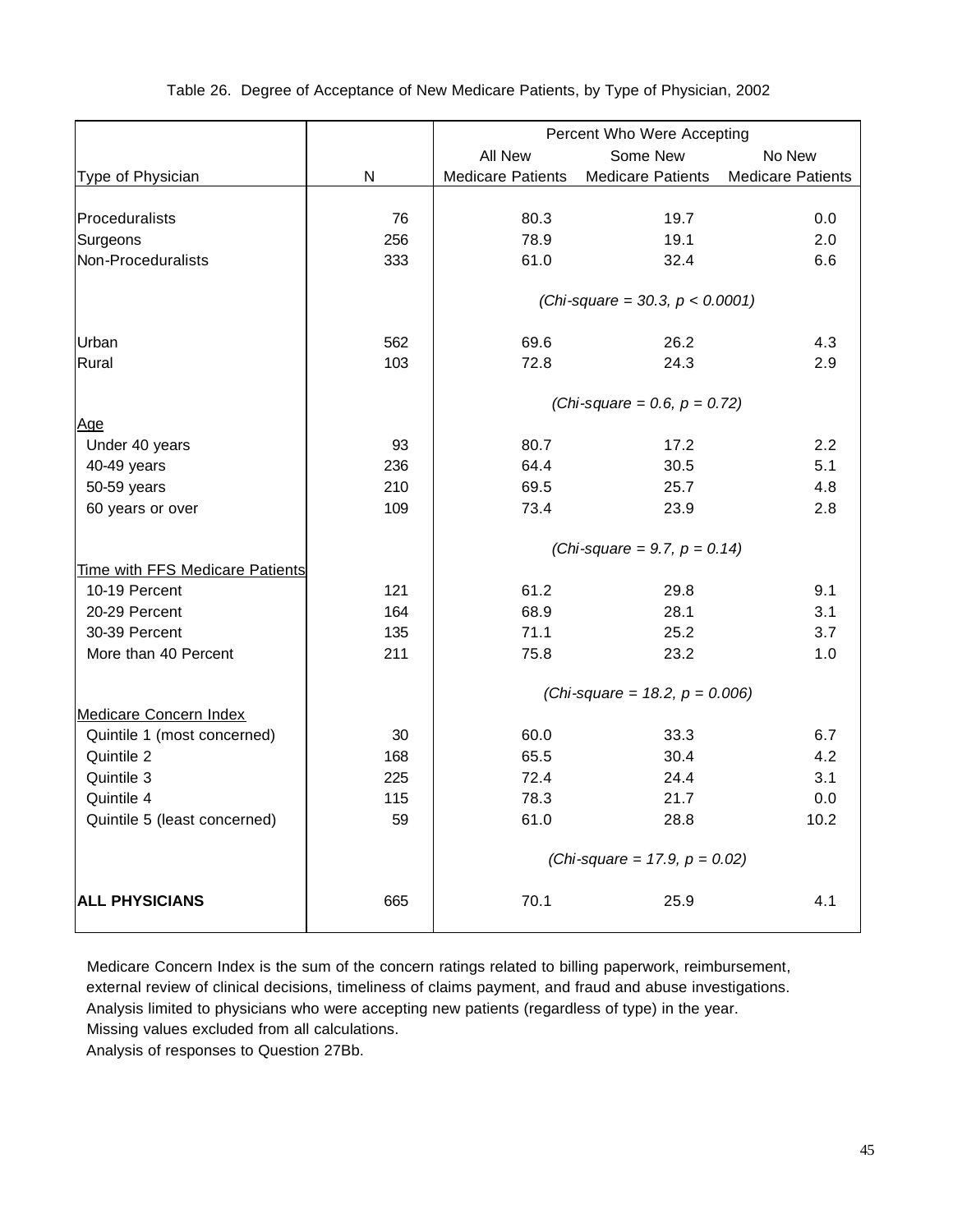|                      |                       |                          | Percent Limiting Their     |
|----------------------|-----------------------|--------------------------|----------------------------|
|                      |                       | <b>Percent Concerned</b> | Acceptance of New Patients |
| Factor               | Patient Type          | About the Factor         | Due to Their Concern       |
|                      |                       |                          |                            |
| Paperwork            | Private FFS/PPO       | $(n=700)$                | 15.0                       |
|                      | extremely concerned   | 19.9                     | 23.2                       |
|                      | very concerned        | 24.4                     | 15.6                       |
|                      | concerned             | 29.0                     | 9.2                        |
|                      |                       |                          |                            |
|                      | <b>FFS Medicare</b>   | $(n=728)$                | 16.0                       |
|                      | extremely concerned   | 22.8                     | 23.8                       |
|                      | very concerned        | 26.0                     | 15.9                       |
|                      | concerned             | 25.0                     | 9.7                        |
|                      |                       |                          |                            |
|                      | <b>Medicaid</b>       | $(n=360)$                | 39.6                       |
|                      | extremely concerned   | 28.1                     | 54.8                       |
|                      | very concerned        | 24.4                     | 35.4                       |
|                      | concerned             | 19.4                     | 22.4                       |
|                      | <b>All other HMOs</b> | $(n=494)$                | 36.1                       |
|                      | extremely concerned   | 28.3                     | 53.3                       |
|                      | very concerned        | 25.5                     | 26.5                       |
|                      | concerned             | 22.5                     | 23.9                       |
|                      |                       |                          |                            |
| <b>Reimbursement</b> | Private FFS/PPO       | $(n=698)$                | 15.0                       |
|                      | extremely concerned   | 23.1                     | 25.8                       |
|                      | very concerned        | 27.1                     | 12.5                       |
|                      | concerned             | 26.2                     | 7.9                        |
|                      | <b>FFS Medicare</b>   | $(n=729)$                | 15.6                       |
|                      | extremely concerned   | 34.0                     | 20.6                       |
|                      | very concerned        | 24.0                     | 12.1                       |
|                      | concerned             | 17.6                     | 10.6                       |
|                      |                       |                          |                            |
|                      | Medicaid              | $(n=362)$                | 38.0                       |
|                      | extremely concerned   | 38.4                     | 54.5                       |
|                      | very concerned        | 21.6                     | 25.9                       |
|                      | concerned             | 15.8                     | 12.8                       |
|                      | All other HMOs        | $(n=496)$                | 32.4                       |
|                      | extremely concerned   | 31.5                     | 53.4                       |
|                      | very concerned        | 24.6                     | 20.4                       |
|                      | concerned             | 19.8                     | 12.5                       |
|                      |                       |                          |                            |

Analysis limited to physicians spending at least 10 percent of their patient care time with the given type of patient.

Missing values excluded from all calculations.

Analysis of responses to Questions 9 and 10.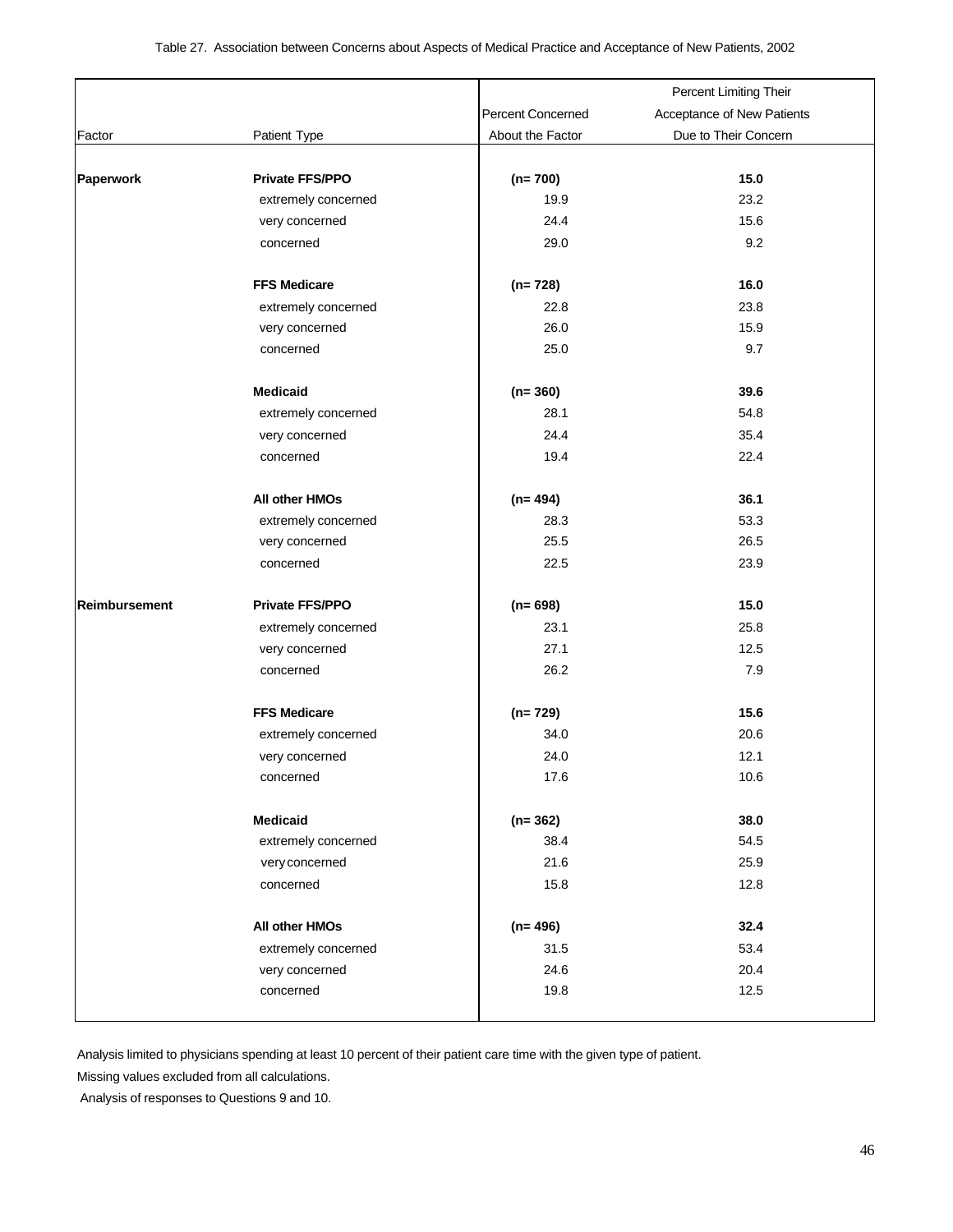concerned about a given factor for a given type of patient were also consistently most likely to restrict access for these patients as a result of their concern. We also see that the overall proportion of physicians restricting access for FFS Medicare patients is approximately the same as for private FFS/PPO patients, whe ther due to concerns about billing paperwork or to reimbursement concerns. About 15 percent of physicians who expressed concern about either of these factors, and for either patient type, also limited patient access because of their concern. In contrast, approximately four in ten physicians who were concerned about these factors for their Medicaid patients said their concern had led them to limit the number of new Medicaid patients they accept, and about one-third of physicians said the same for their HMO patients. Thus, while concerns about aspects of medical practice do appear to translate into restricted access for patients—with graver concerns resulting in more access limitations—these restrictions are more pronounced for Medicaid and HMO patients than for FFS Medicare and private FFS/PPO patients. Furthermore, concerns about billing paperwork led to access restrictions of the same magnitude as were observed due to concerns about reimbursement.

#### *Difficulty of Making Referrals*

 $\Box$  Physicians believed it was easier to find other physicians to whom to refer their private FFS/PPO patients than it was for their FFS Medicare patients, but that Medicare patients were easier to refer than HMO or Medicaid patients.

Physicians were asked to rate the difficulty of finding suitable physicians or surgeons to whom they could refer their patients with various types of insurance. As shown in **Table 28**, we see that finding referrals for Medicaid patients was the most difficult for the average physician, with 34.4 percent of respondents saying it was 'very difficult.' Referral of FFS Medicare patients was judged to be very difficult by 12.8 percent of physicians, a percent similar to those seen for private FFS/PPO patients and HMO patients.

**Table 29** compares the relative ratings given by individual physicians for each category of patients. Results show that physicians were significantly more likely to rate the referral of their FFS Medicare patients as being more difficult than referrals for their private FFS/PPO patients, but to judge referral of Medicare patients as easier than for Medicaid or HMO patients.

**Table 30** explores whether there are significant differences by type of physician in likelihood that the physician would say it was very difficult to refer a given type of patient. We found significant variation only for Medicaid patients. Rural physicians were much less likely than their urban counterparts to report that it was very difficult to refer Medicaid patients—probably reflecting the higher overall acceptance of Medicaid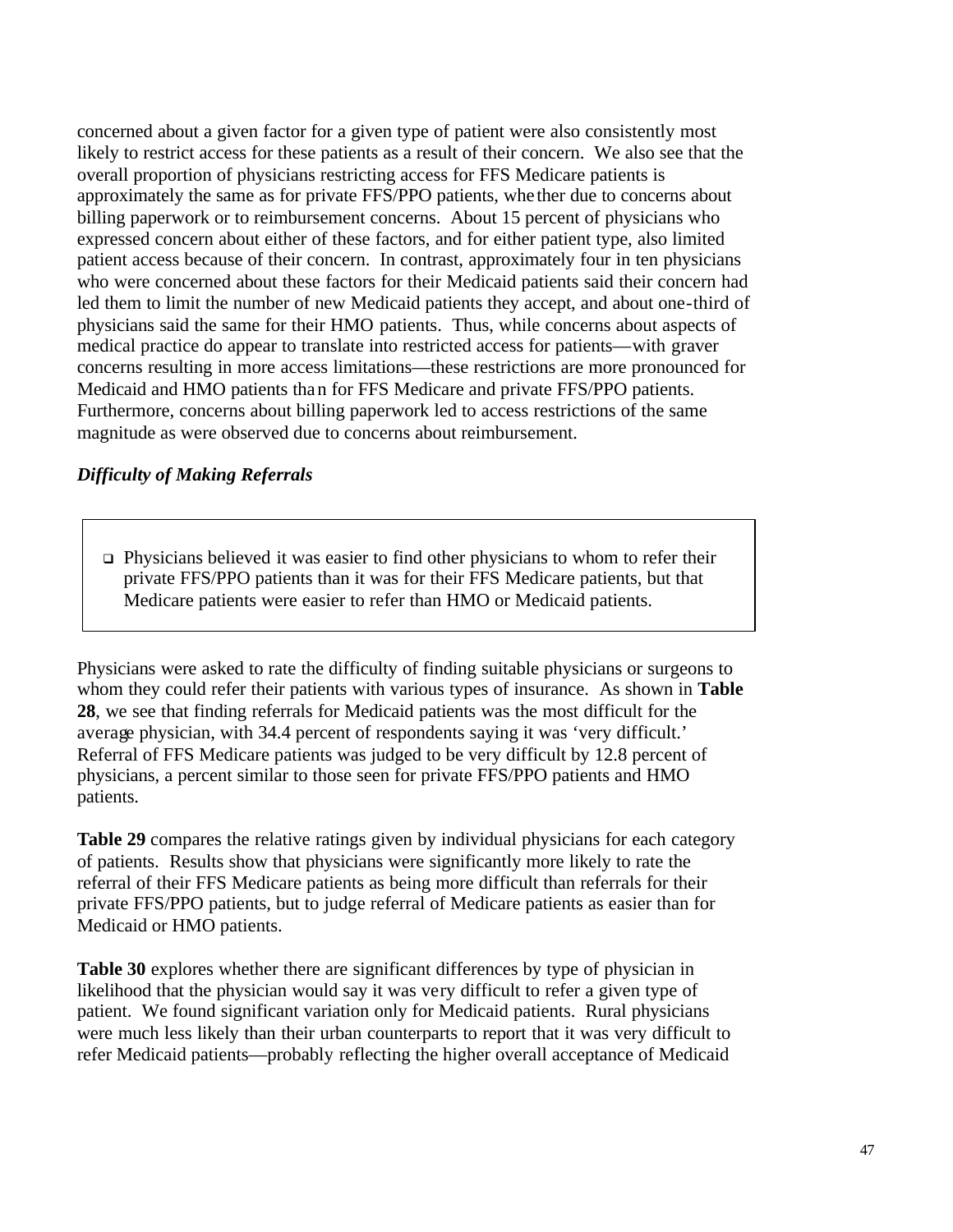|  |  | Table 28. Level of Difficulty Referring Patients to Other Physicians, by Type of Patient, 2002 |  |
|--|--|------------------------------------------------------------------------------------------------|--|
|  |  |                                                                                                |  |

|                                     |     |                  | Percent Rating the Difficulty as: |                  |                  |
|-------------------------------------|-----|------------------|-----------------------------------|------------------|------------------|
|                                     |     | Very             | Somewhat                          | Not Very         | Not at All       |
| Type of Patient                     | N   | <b>Difficult</b> | <b>Difficult</b>                  | <b>Difficult</b> | <b>Difficult</b> |
|                                     |     |                  |                                   |                  |                  |
| <b>Private FFS and PPO Patients</b> | 746 | 12.2             | 23.2                              | 32.2             | 32.4             |
| <b>FFS Medicare Patients</b>        | 749 | 12.8             | 26.4                              | 34.9             | 25.9             |
| Medicaid Patients (incl. HMO)       | 651 | 34.4             | 25.8                              | 20.3             | 19.5             |
| <b>All Other HMO Patients</b>       | 658 | 13.2             | 37.4                              | 32.5             | 16.9             |
|                                     |     |                  |                                   |                  |                  |

 Missing values excluded from all calculations. Analysis of responses to Question 16.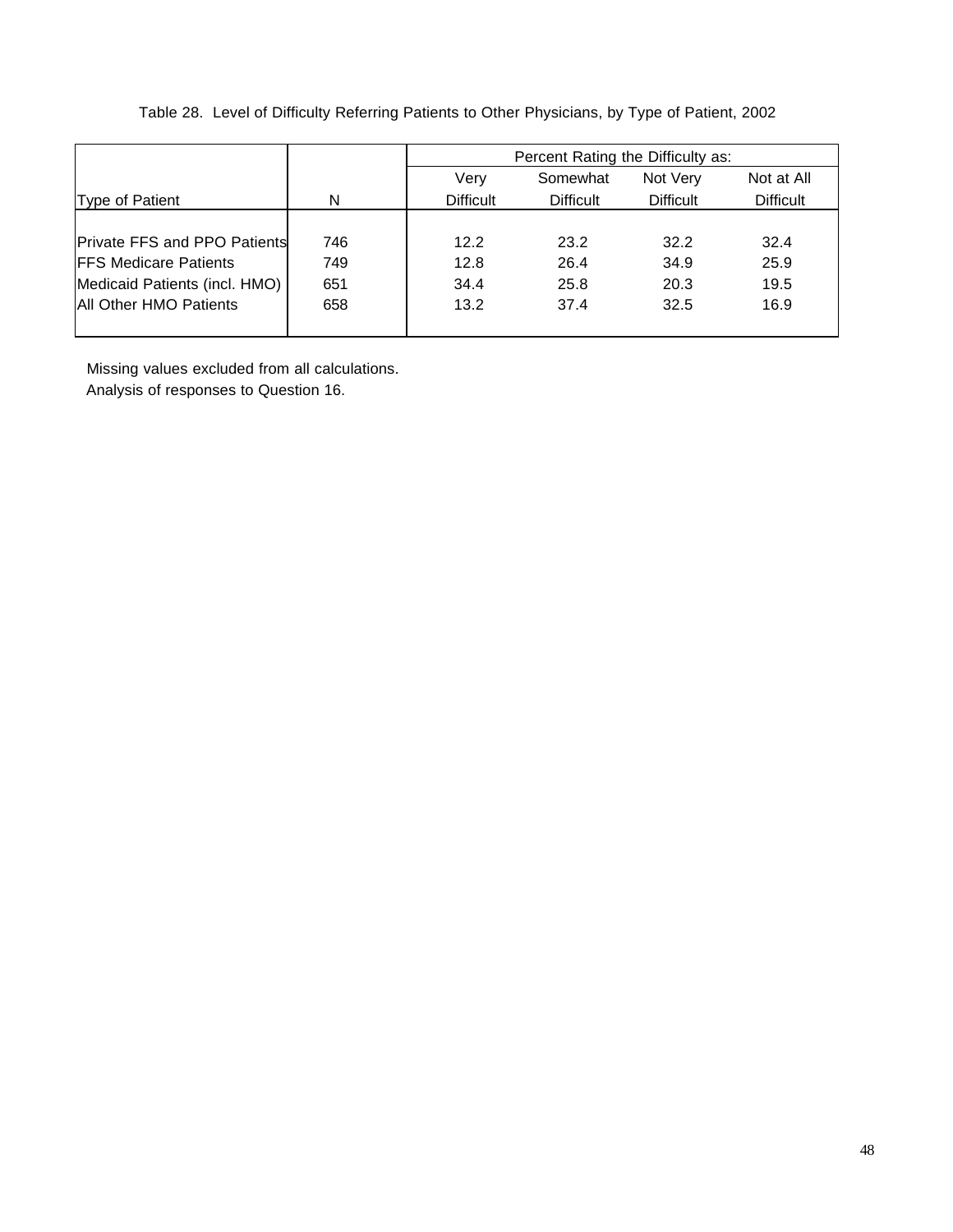#### Table 29. Rating of Referral Difficulty for FFS Medicare Patients Relative to Other Types of **Patients**

|                              |     | Percent Who Rated FFS Medicare: |         |          |  |
|------------------------------|-----|---------------------------------|---------|----------|--|
| Relative to:                 | N   | <b>Better</b>                   | Worse   | The Same |  |
|                              |     |                                 |         |          |  |
| Private FFS and PPO patients | 738 | 15.2                            | $22.6*$ | 62.2     |  |
| Medicaid patients            | 646 | $46.7*$                         | 19.0    | 34.2     |  |
| All other HMO patients       | 651 | $31.8*$                         | 19.7    | 48.5     |  |
|                              |     |                                 |         |          |  |

\* Chi-square test of marginal homogeneity significant at 0.05 percent level. Missing values excluded from all calculations.

Analysis of responses to Question 16.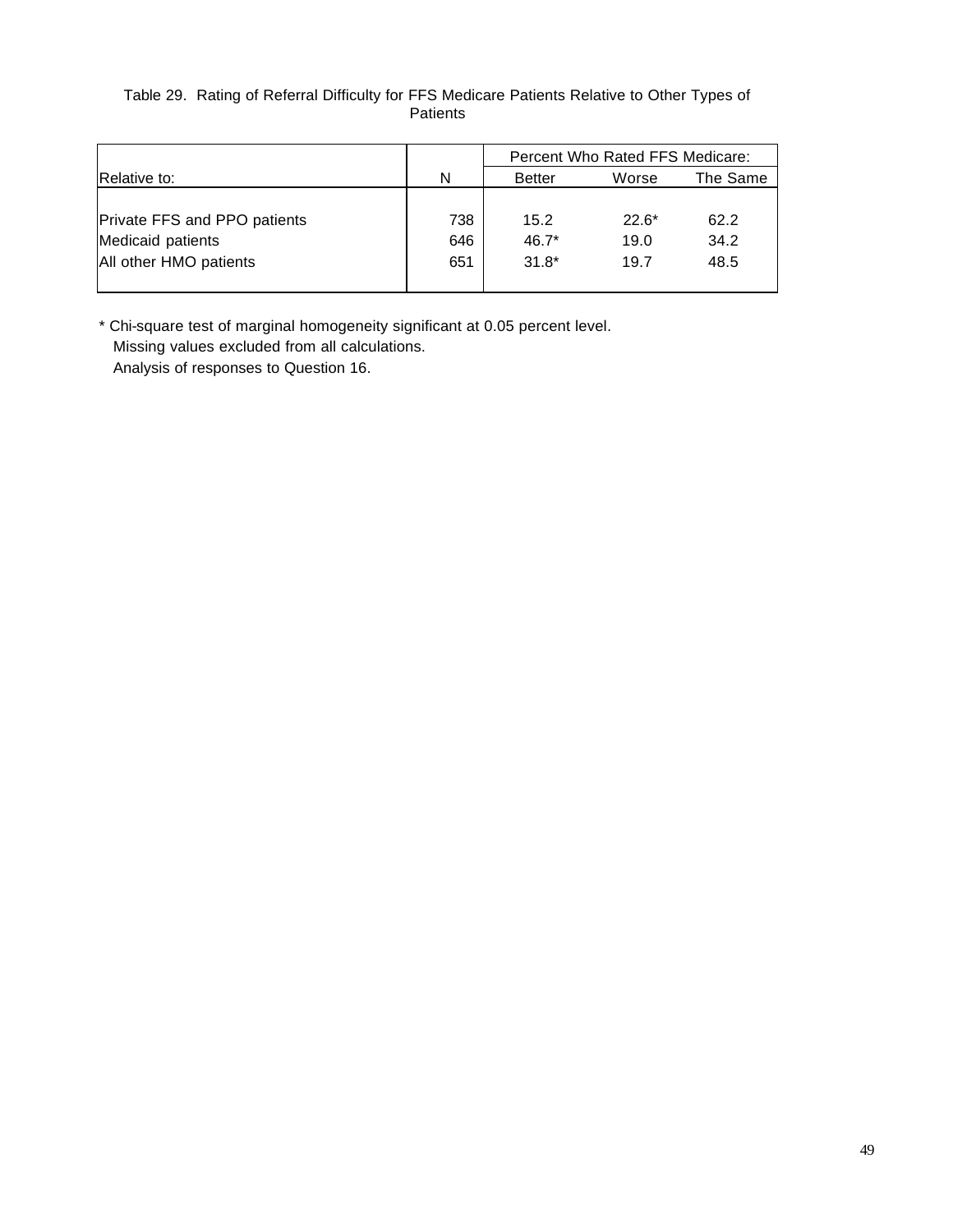|                                 |                | Percent Who Said it was 'Very Difficult' for Their: |                 |                 |
|---------------------------------|----------------|-----------------------------------------------------|-----------------|-----------------|
|                                 | Private FFS    | <b>FFS Medicare</b>                                 | Medicaid        | <b>HMO</b>      |
| Type of Physician               | & PPO Patients | <b>Patients</b>                                     | <b>Patients</b> | <b>Patients</b> |
|                                 |                |                                                     |                 |                 |
| <b>Proceduralists</b>           | 6.9            | 13.5                                                | 41.5            | 12.5            |
| Surgeons                        | 14.8           | 11.8                                                | 33.6            | 12.5            |
| Non-Proceduralists (R)          | 11.5           | 13.3                                                | 33.6            | 13.8            |
|                                 |                |                                                     |                 |                 |
| Urban (R)                       | 12.3           | 13.2                                                | 36.6            | 14.1            |
| Rural                           | 11.5           | 10.7                                                | $23.4*$         | 7.1             |
| Time with Given Type of Patient |                |                                                     |                 |                 |
| Less than 10 Percent            | 15.0           |                                                     | 41.6*           | 17.0            |
| 10-19 Percent $(R)$             | 9.9            | 12.5                                                | 29.9            | 12.8            |
| 20-29 Percent                   | 11.6           | 10.0                                                | 23.8            | 12.0            |
| 30-39 Percent                   | 15.8           | 12.9                                                |                 |                 |
| More than 30 Percent            |                |                                                     | 29.6            | 10.9            |
| More than 40 Percent            | 12.2           | 15.3                                                |                 |                 |
| <b>ALL PHYSICIANS</b>           | 12.2           | 12.8                                                | 34.4            | 13.2            |

Table 30. Difficulty Referring Patients, by Type of Patient and by Type of Physician, 2002

\* Percent is significantly different from percent for reference group (R) at 0.95 confidence level. Missing values excluded from all calculations.

Analysis of responses to Question 16.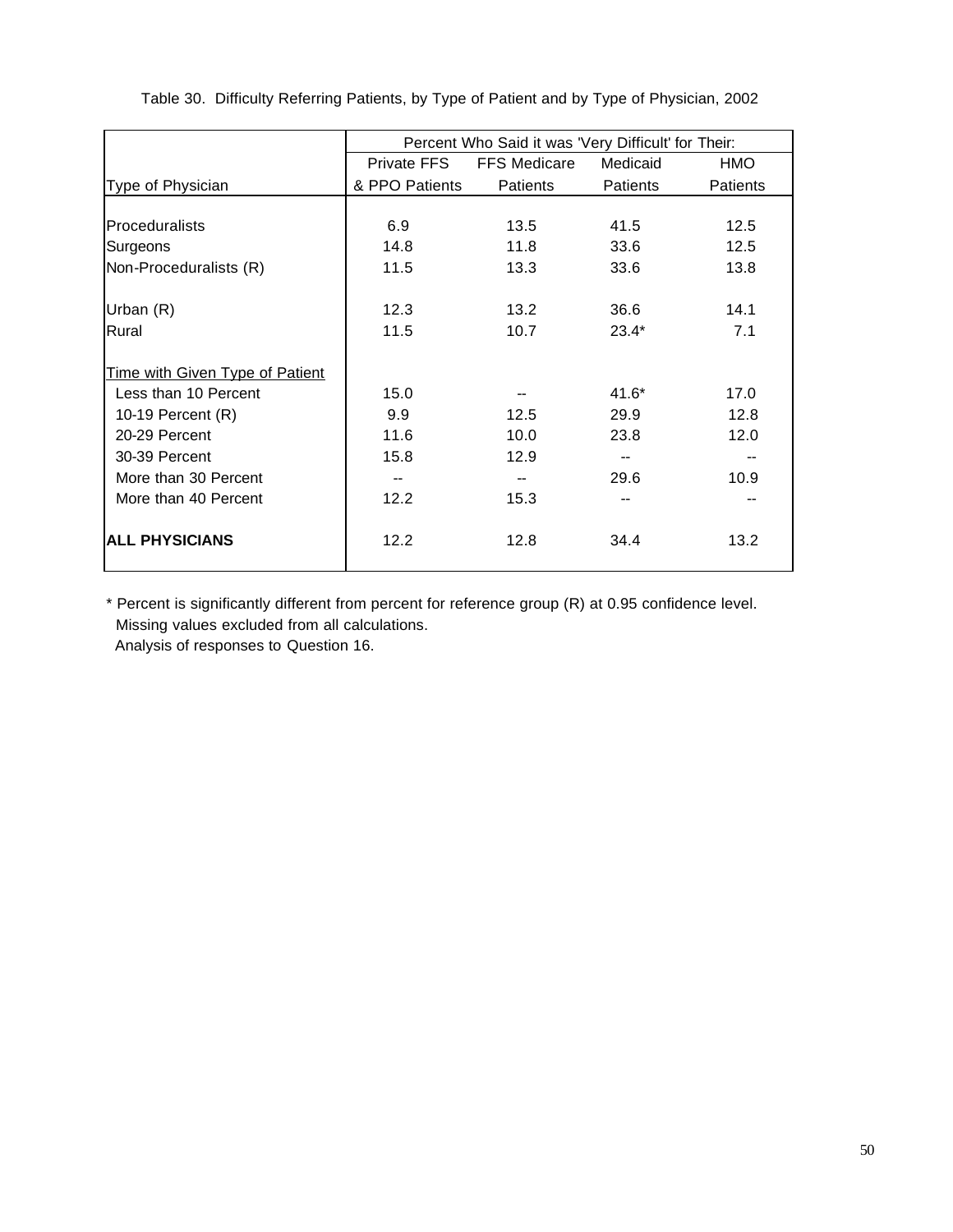patients by rural physicians. There was also evidence that physicians who spend only a small proportion of their practice time with Medicaid patients were more likely to feel that referral of these patients was very difficult.

#### *Changes in Appointment Priority*

- $\Box$  One in ten physicians said they had changed the priority given to FFS Medicare patients seeking an appointment.
- $\Box$  Appointment priority declined among physicians who were aware of the January 2002 changes to the Medicare fee schedule, and among those who felt the fee changes would decrease their Medicare revenue.
- $\Box$  Physicians registering the lowest levels of concern about the Medicare program were the most likely to have increased appointment priority.

Finally, physicians were asked whether they had made any change at all in the past year to the priority given to Medicare patients seeking an appointment with them. Those who noted a change in priority were asked to compare the current priority accorded to Medicare patients to the priority these patients were given the previous year. As shown in **Table 31**, 89.6 percent of all physicians said the appointment priority for Medicare patients had not changed in the past year. This proportion was consistent across the three specialty groups, for both urban and rural physicians, and regardless of the amount of tie spent with FFS Medicare patients. Physicians who professed awareness of the January 2002 changes to the Medicare physician fee schedule were more likely to say that they were now giving their Medicare patients a lower priority for appointments, as were physicians who felt their Medicare revenue had decreased as a result of the payment changes. Those who believed their Medicare revenue would remain unchanged or increase were more likely to have increased the appointment priority for their Medicare patients. Physicians who registered the lowest levels of concern about practice factors specifically related to the Medicare program also were more likely to have increased the appointment priority for their Medicare patients.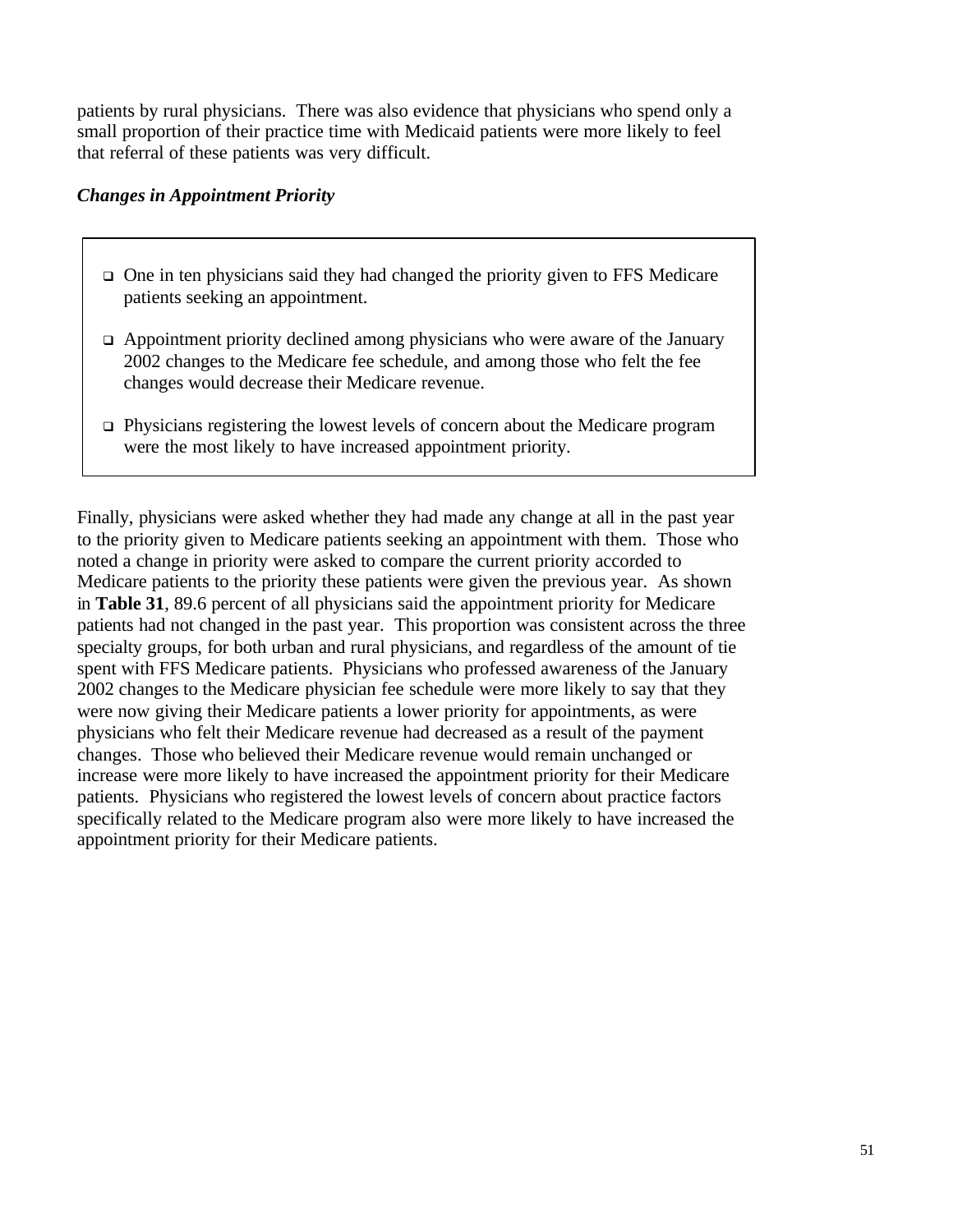#### Table 31. Change in Past Year in Priority Given to Medicare Patients Seeking an Appointment, by Type of Physician

|                                        |     | Priority Now Given to Medicare Patients is: |                             |       |  |  |
|----------------------------------------|-----|---------------------------------------------|-----------------------------|-------|--|--|
| Type of Physician                      | N   | Higher                                      | Unchanged                   | Lower |  |  |
|                                        |     |                                             |                             |       |  |  |
| Proceduralists                         | 77  | 2.6                                         | 89.6                        | 7.8   |  |  |
| Surgeons                               | 263 | 3.8                                         | 91.3                        | 4.9   |  |  |
| Non-Proceduralists                     | 380 | 3.2                                         | 88.4                        | 8.4   |  |  |
|                                        |     |                                             |                             |       |  |  |
|                                        |     | (Chi-square=3.2, p=0.53)                    |                             |       |  |  |
| Urban                                  | 611 | 3.4                                         | 89.7                        | 6.9   |  |  |
| Rural                                  | 109 | 2.8                                         | 89.0                        | 8.3   |  |  |
|                                        |     |                                             |                             |       |  |  |
|                                        |     |                                             | (Chi-square=0.4, p=0.83)    |       |  |  |
| <b>Time with FFS Medicare Patients</b> |     |                                             |                             |       |  |  |
| 10-19 Percent                          | 134 | 4.5                                         | 87.3                        | 8.2   |  |  |
| 20-29 Percent                          | 175 | 4.0                                         | 89.7                        | 6.3   |  |  |
| 30-39 Percent                          | 143 | 2.8                                         | 90.2                        | 7.0   |  |  |
| More than 40 Percent                   | 230 | 3.0                                         | 90.0                        | 7.0   |  |  |
|                                        |     |                                             | (Chi-square=1.3, $p=0.97$ ) |       |  |  |
| <b>Medicare Payment Changes</b>        |     |                                             |                             |       |  |  |
| Not Aware of Changes                   | 208 | 2.9                                         | 94.2                        | 2.9   |  |  |
| Aware of Changes                       | 468 | 3.4                                         | 87.6                        | 9.0   |  |  |
|                                        |     |                                             |                             |       |  |  |
| Perceived Impact on Revenue            |     |                                             | (Chi-square=8.4, p=0.02)    |       |  |  |
| Medicare Revenue Not Down              | 38  | 13.2                                        | 84.2                        | 2.6   |  |  |
| Medicare Revenue Down                  | 396 | 2.5                                         | 87.4                        | 10.1  |  |  |
|                                        |     |                                             |                             |       |  |  |
|                                        |     |                                             | (Chi-square=13.4, p=0.001)  |       |  |  |
| <b>Medicare Concern Index</b>          |     |                                             |                             |       |  |  |
| Quintile 1 (most concerned)            | 30  | 3.3                                         | 90.0                        | 6.7   |  |  |
| Quintile 2                             | 181 | 0.6                                         | 85.6                        | 13.8  |  |  |
| Quintile 3                             | 239 | 2.9                                         | 91.2                        | 5.9   |  |  |
| Quintile 4                             | 131 | 3.8                                         | 91.6                        | 4.6   |  |  |
| Quintile 5 (least concerned)           | 63  | 14.3                                        | 84.1                        | 1.6   |  |  |
|                                        |     | (Chi-square=40.8, $p < 0.0001$ )            |                             |       |  |  |
| <b>ALL PHYSICIANS</b>                  | 720 | 3.3                                         | 89.6                        | 7.1   |  |  |

 Medicare Concern Index is the sum of the concern ratings related to billing paperwork, reimbursement, external review of clinical decisions, timeliness of claims payment, and fraud and abuse investigations. Missing values excluded from all calculations.

Analysis of responses to Question 28.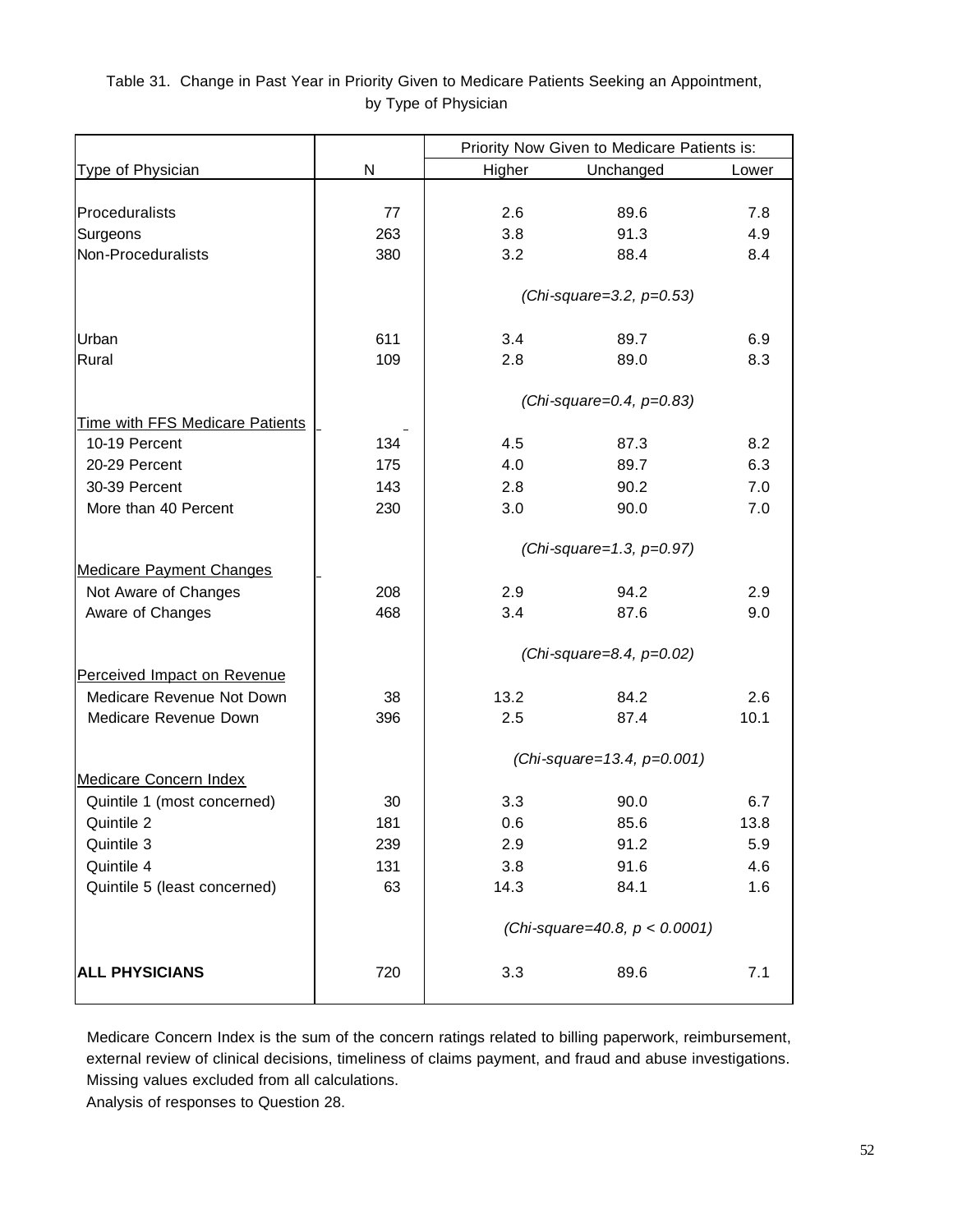## **Section 6**

# **Changes to Medicare FFS Payments to Physicians**

- <sup>q</sup> Two-thirds of respondents indicated that they were aware of the January 2002 changes to the Medicare physician fee schedule.
- $\Box$  Awareness of the payment changes was higher among proceduralists and surgeons, physicians in urban areas, those who spent more of their patient care time with FFS Medicare patients, and those who were the most concerned about Medicare reimbursement.
- $\Box$  Awareness of the payment changes was lower among physicians who did not have an ownership interest in their practice, and those who were in 'other' practice settings (primarily university practices, emergency rooms, and clinics).
- $\Box$  Nearly all physicians who were aware of the payment change indicated that their Medicare revenue would fall as a result.

MedPAC was interested in determining the extent to which physicians were aware of the changes to the Medicare physician fee schedule that had gone into effect in January 2002, and in assessing their knowledge regarding the impact of these payment changes on their Medicare revenue. Physicians were first asked whether they were aware of any changes in Medicare FFS payments occurring since January 2002. Those who indicated that they were aware of these changes were asked to estimate the direction and size of the resulting impact on their Medicare revenue.

As shown in **Table 32**, more than two-thirds of respondents reported being aware of the recent changes in Medicare FFS payments (68.5 percent). Proceduralists and surgeons were significantly more likely than non-proceduralists to be aware of the payment changes, and urban physicians were more likely than rural physicians. Likewise, physicians who spent more of their time caring for FFS Medicare patients, and those who expressed the most concern about Medicare reimbursement, were more likely to be aware of the payment changes. There was also evidence that the physician's type of practice and ownership interest influenced knowledge of Medicare fee changes, with awareness of the changes lower among physicians in 'other' practice arrangements (mainly university practices, emergency rooms, and clinics) and those without an ownership interest.

Of physicians indicating awareness of the payment changes, the vast majority (90.9 percent) correctly reported that their Medicare revenue had been cut as a result of the fee changes. Only 9.2 percent of physicians felt that their revenue had increased or had not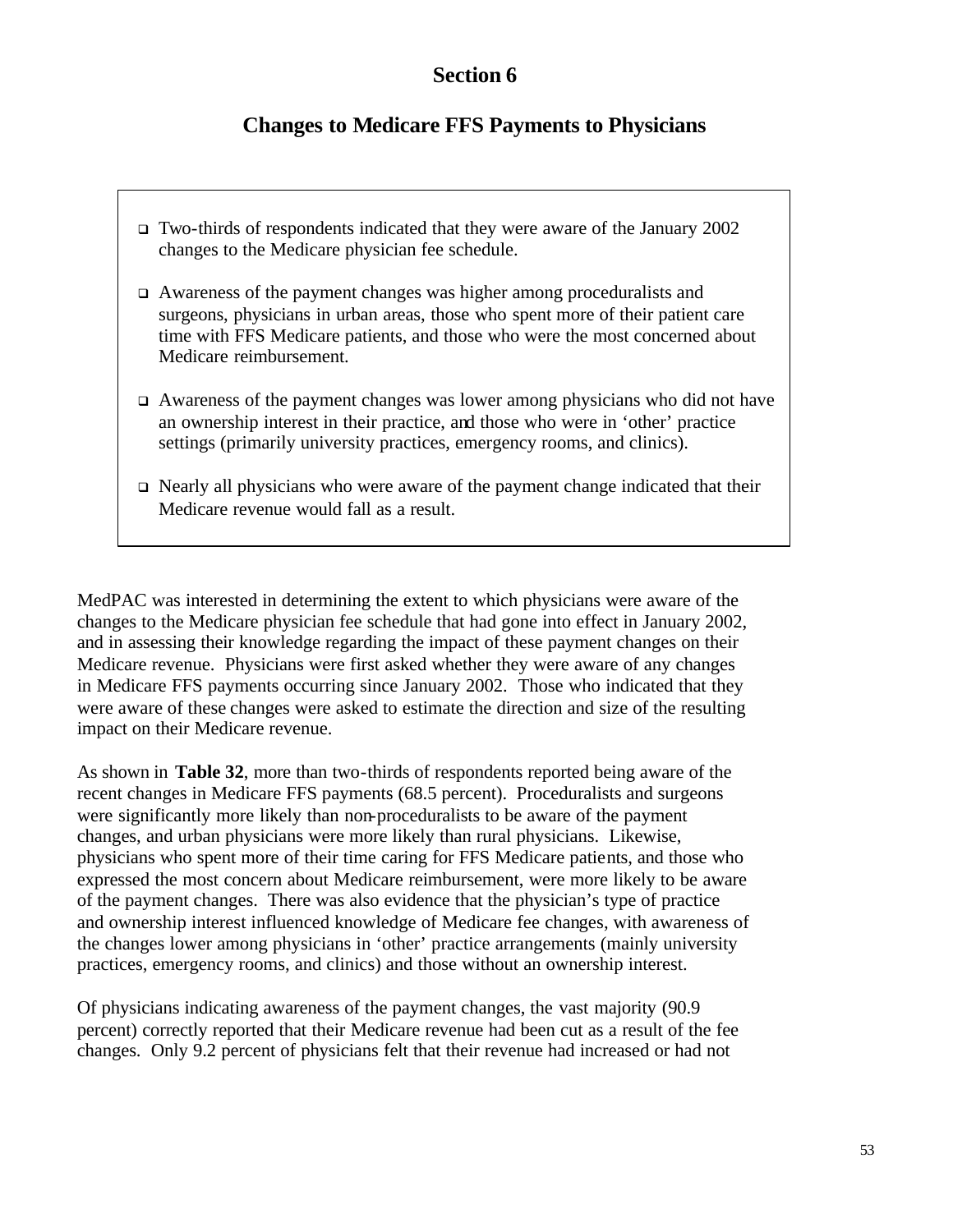#### Table 32. Awareness of Medicare Payment Changes and Assessment of Impact of Changes on Revenue, by Type of Physician, 2002

|                                  |           | Percent Aware of | Of Those Aware of Changes,            |
|----------------------------------|-----------|------------------|---------------------------------------|
|                                  | Starting  | Medicare         | Percent Who Said Medicare Revenue Had |
| Type of Physician                | ${\sf N}$ | Payment Changes  | Not Decreased<br>Decreased            |
|                                  |           |                  |                                       |
| Proceduralists                   | 75        | 84.0 *           | 6.8<br>93.2                           |
| Surgeons                         | 259       | $74.1 *$         | 95.0<br>5.0                           |
| Non-Proceduralists (R)           | 390       | 61.8             | 86.8<br>13.2                          |
|                                  |           |                  |                                       |
|                                  |           |                  | (Chi-square = 8.6, $p = 0.01$ )       |
| Urban (R)                        | 613       | 70.5             | 90.7<br>9.3                           |
| Rural                            | 111       | 57.7 *           | 91.9<br>8.1                           |
|                                  |           |                  |                                       |
|                                  |           |                  | (Chi-square = 0.1, $p = 0.75$ )       |
| <b>Practice Type</b>             |           |                  |                                       |
| Solo Practice (R)                | 211       | 69.7             | 13.3<br>86.7                          |
| <b>Single Specialty Group</b>    | 325       | 71.7             | 92.2<br>7.8                           |
| Multispecialty Group             | 112       | 65.2             | 92.9<br>7.1                           |
| Other                            | 71        | 56.3 *           | 94.1<br>5.9                           |
|                                  |           |                  | (Chi-square=4.0, $p=0.26$ )           |
| Practice Ownership               |           |                  |                                       |
| Full/Part Owner of Practice (R)  | 483       | 74.1             | 90.7<br>9.3                           |
| <b>Employee of Practice</b>      | 194       | 57.7 *           | 90.2<br>9.8                           |
| Independent Contractor           | 45        | 53.3 *           | 100.0<br>0.0                          |
|                                  |           |                  |                                       |
|                                  |           |                  | (Chi-square = 2.4, $p = 0.30$ )       |
| <b>FFS Medicare Patient Time</b> |           |                  |                                       |
| 10-19 Percent $(R)$              | 136       | 54.4             | 87.9<br>12.1                          |
| 20-29 Percent                    | 185       | 65.4 *           | 88.9<br>11.1                          |
| 30-39 Percent                    | 138       | 75.4 *           | 88.9<br>11.1                          |
| More than 40 Percent             | 230       | 76.5 *           | 94.0<br>6.0                           |
|                                  |           |                  | (Chi-square = 3.6, $p = 0.31$ )       |
| <b>Concern About</b>             |           |                  |                                       |
| <b>Medicare Reimbursement</b>    |           |                  |                                       |
| Extremely Concerned (R)          | 237       | 77.6             | 93.1<br>6.9                           |
| Very Concerned                   | 160       | 67.5 *           | 91.7<br>8.3                           |
| Concerned                        | 116       | 61.2 $*$         | 77.8<br>22.2                          |
| Not Very Concerned               | 83        | 63.9 *           | 93.9<br>6.1                           |
| Not at All Concerned             | 86        | 67.4             | 93.1<br>6.9                           |
|                                  |           |                  |                                       |
|                                  |           |                  | (Chi-square = 14.7, $p = 0.006$ )     |
| <b>ALL PHYSICIANS</b>            | 724       | 68.5             | 90.9<br>9.2                           |
|                                  |           |                  |                                       |
|                                  |           |                  |                                       |

\* Percent is significantly different from percent for reference group (R) at 0.95 confidence level.

Missing values excluded from all calculations.

Analysis of responses to Question 29.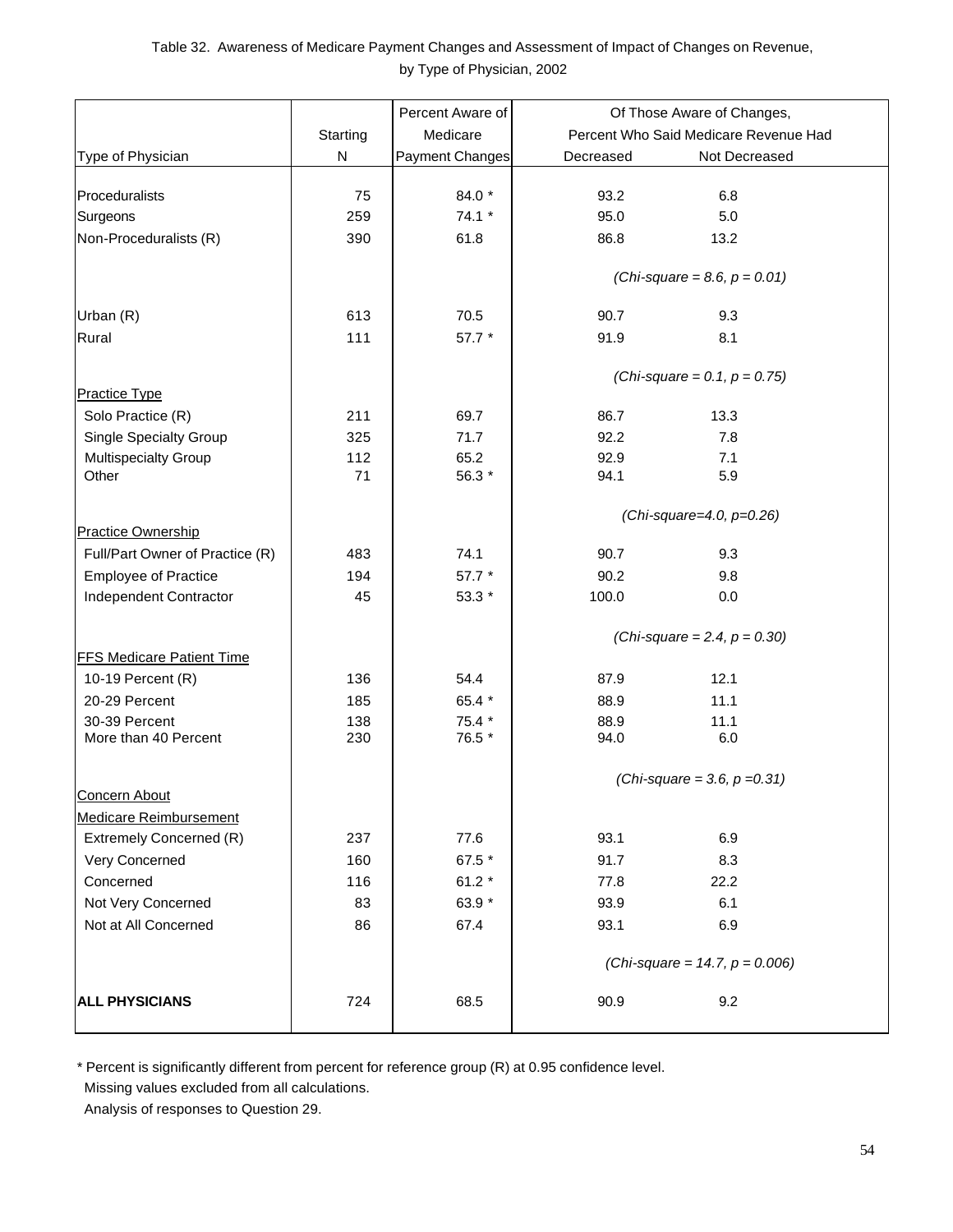been affected by the fee schedule changes. Non-proceduralists were more likely than the other specialty groups to estimate that their revenue had not fallen.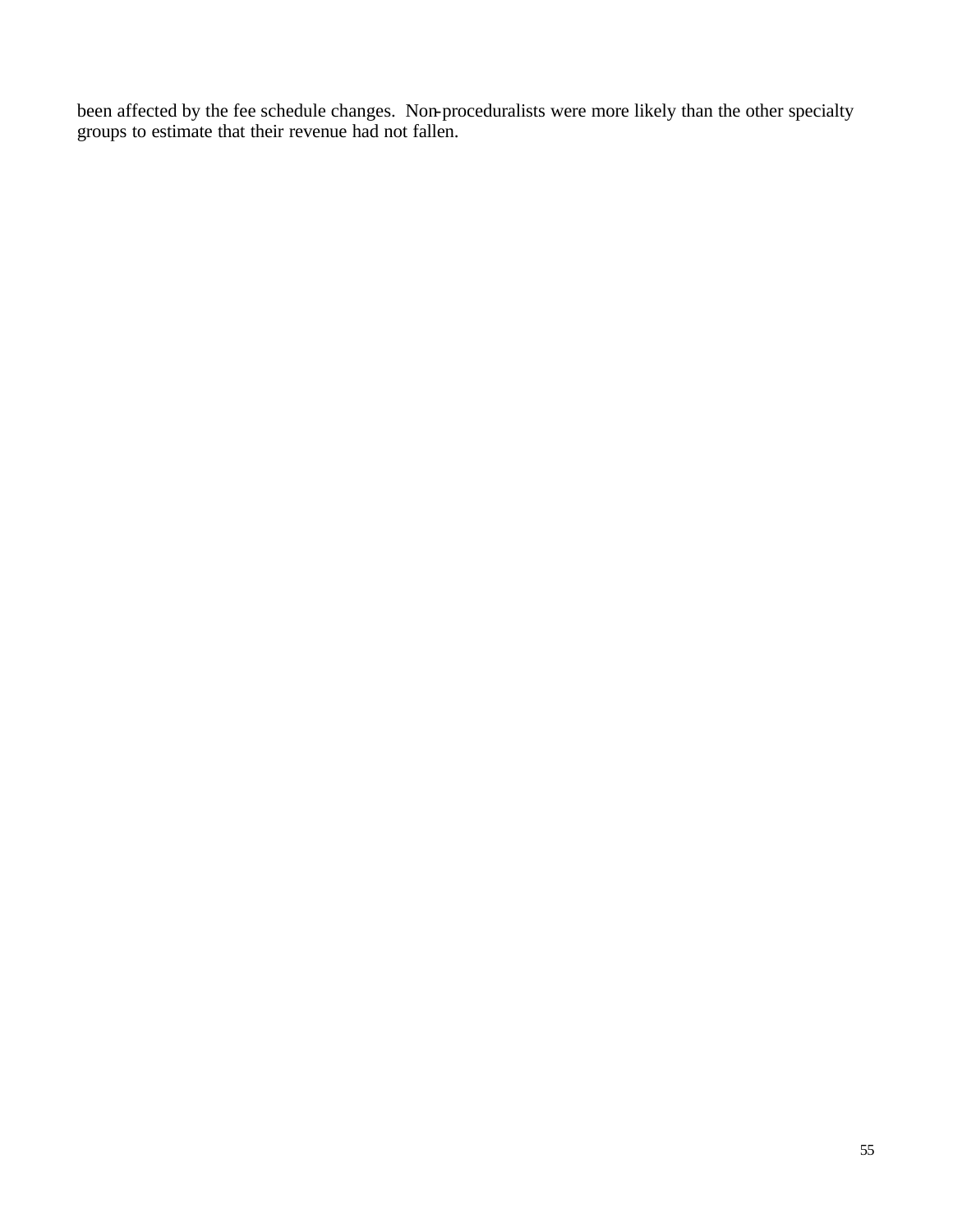# **Appendix A**

# **Copy of the Mail Survey Instrument**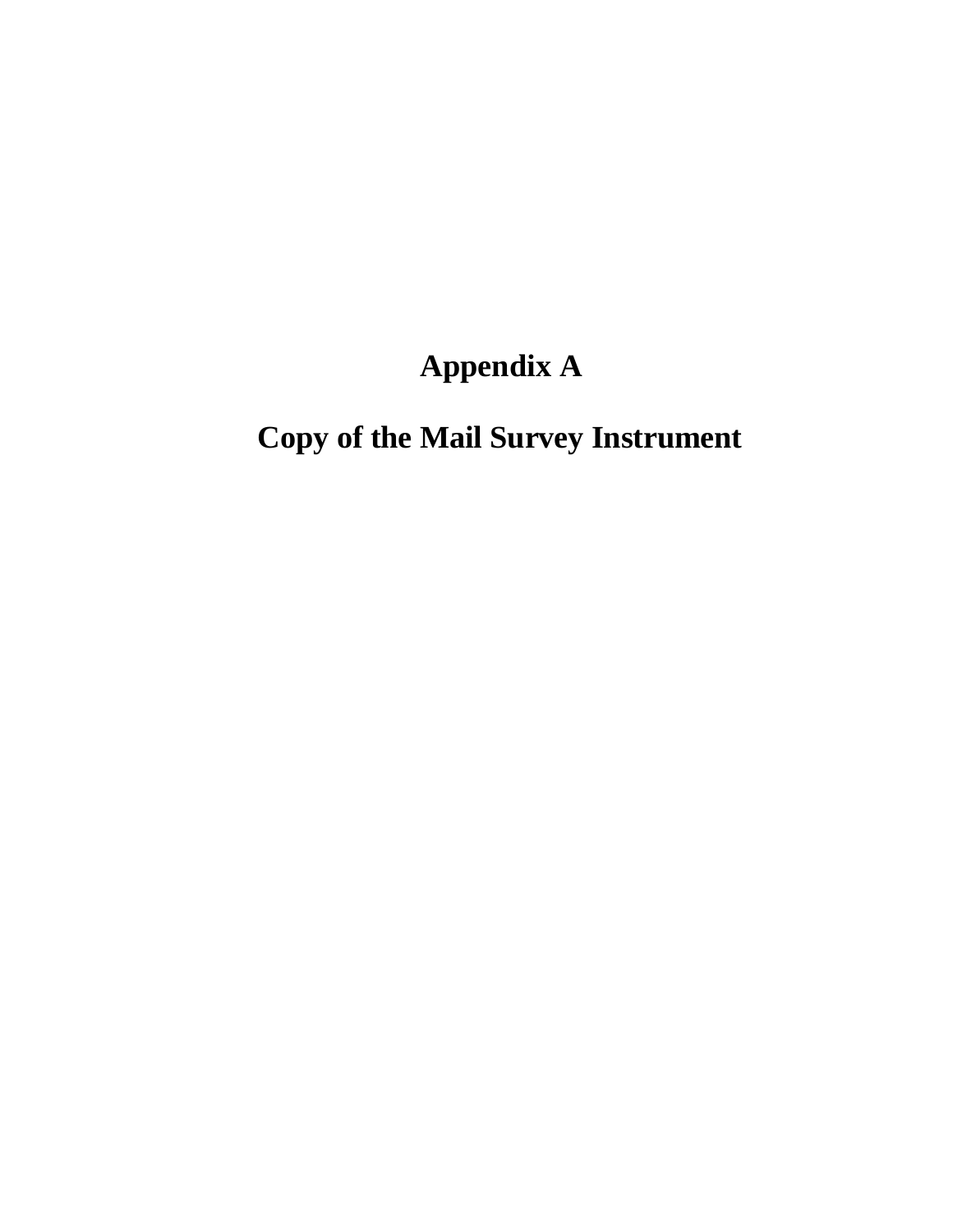# **2002 Survey of Physicians**

# **Conducted by Project HOPE and The Gallup Organization**

When completing this survey, please mark your responses with an "x" using a blue or black pen like this example  $\boxed{\mathsf{X}}$ . Do not mark outside of the response area like this example  $\cancel{\mathsf{X}}$ .

| <b>SURVEY ELIGIBILITY</b>                                                                                                                                                                                                                                                                                                                                                                           |
|-----------------------------------------------------------------------------------------------------------------------------------------------------------------------------------------------------------------------------------------------------------------------------------------------------------------------------------------------------------------------------------------------------|
| Are you currently employed for more than 20 hours a week by any branch of the U.S. military, the Department<br>of Veterans Affairs, the Public Health Service or some other Federal agency?<br>$Yes \rightarrow$ Thank you, but you are not eligible to participate in this survey.<br>$\blacksquare$ No                                                                                            |
| Are you a resident or fellow?<br>Yes, resident/fellow $\rightarrow$ Thank you, but you are not eligible to participate in this survey.<br>No, not resident or fellow                                                                                                                                                                                                                                |
| Are you a practicing physician involved in activities related to patient care for at least 20 hours a week?<br>Yes, 20 hours or more<br>No, less than 20 hours $\rightarrow$ Thank you, but you are not eligible to participate in this survey.                                                                                                                                                     |
| Do you spend at least 10% of your patient care time with fee-for-service Medicare patients?<br>Yes, at least 10%<br>No, less than $10\% \rightarrow$ Thank you, but you are not eligible to participate in this survey.                                                                                                                                                                             |
| If you are not eligible, please return this questionnaire, with the remaining questions left blank, in the enclosed<br>postage-paid envelope or call (800) 788-9987 to have your name removed from the list of eligible participants.                                                                                                                                                               |
|                                                                                                                                                                                                                                                                                                                                                                                                     |
| <b>GENERAL ATTITUDES AND CONCERNS</b><br>What is your primary specialty? (Please print)                                                                                                                                                                                                                                                                                                             |
| Overall, how satisfied are you with the practice of medicine?<br>Very satisfied<br>Somewhat satisfied<br>Somewhat dissatisfied<br>$\Box$ Very dissatisfied                                                                                                                                                                                                                                          |
| For your practice as a whole, how concerned are<br><b>Not</b><br><b>Extremely</b><br><b>Very</b><br>Not very<br>concerned<br>Don't<br>you about:<br>concerned concerned Concerned concerned<br>at all<br>know<br>a. The level of effort required for paperwork and<br>administration related to billing and coverage issues?<br>c. External review and oversight of your clinical decisions? $\Box$ |
| $f_{\star}$                                                                                                                                                                                                                                                                                                                                                                                         |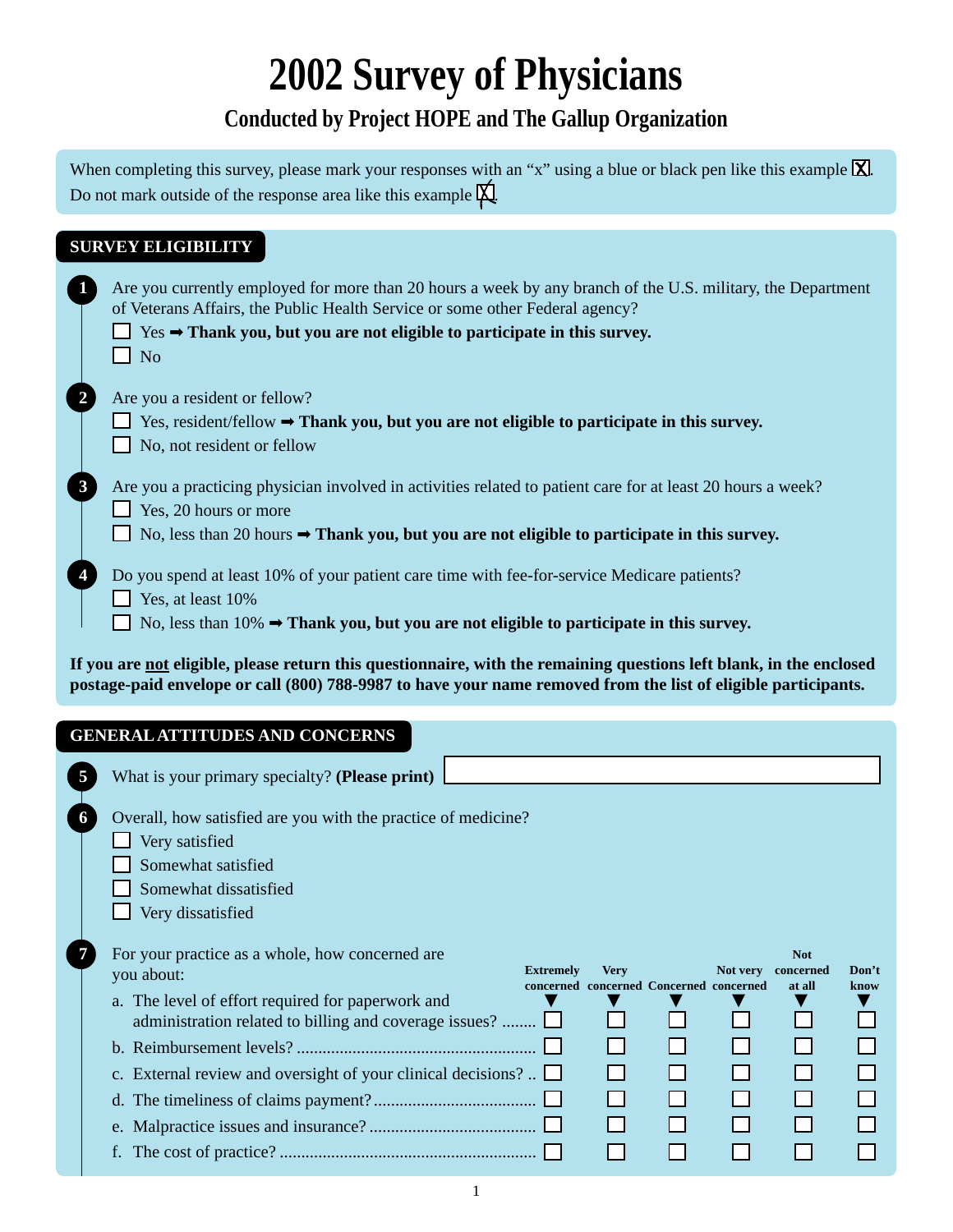| 8 | On average, approximately what percentage of your patient care time do you spend with patients insured<br>by each of the following five types of plans? (Write in a percent for each category $a - e$ . Sum should<br>equal $100\%$ )                                             |                                                                                                                                                                                                                                                            |  |  |  |  |  |
|---|-----------------------------------------------------------------------------------------------------------------------------------------------------------------------------------------------------------------------------------------------------------------------------------|------------------------------------------------------------------------------------------------------------------------------------------------------------------------------------------------------------------------------------------------------------|--|--|--|--|--|
|   | a. Private fee-for-service plans and PPOs (including                                                                                                                                                                                                                              | $\%$                                                                                                                                                                                                                                                       |  |  |  |  |  |
|   |                                                                                                                                                                                                                                                                                   | $\%$                                                                                                                                                                                                                                                       |  |  |  |  |  |
|   |                                                                                                                                                                                                                                                                                   | $\frac{0}{0}$                                                                                                                                                                                                                                              |  |  |  |  |  |
|   | d. All other HMOs (including Medicare HMOs and delegated risk plans)?                                                                                                                                                                                                             | $\frac{0}{0}$                                                                                                                                                                                                                                              |  |  |  |  |  |
|   | e. All other patients (including uninsured, self-pay and charity)?                                                                                                                                                                                                                | $\frac{0}{0}$<br>100%<br>$SUM =$                                                                                                                                                                                                                           |  |  |  |  |  |
|   | How concerned are you about the level of effort required for paperwork and<br>administration related to billing and coverage issues for your patients insured by:                                                                                                                 |                                                                                                                                                                                                                                                            |  |  |  |  |  |
|   | a. Private fee-for-<br>Extremely concerned -<br>▸<br>service plans and<br>Very concerned —<br>PPOs (including<br>Concerned —<br>commercial and<br>Not very concerned<br><b>Blue Cross/Blue</b><br>Not concerned at all<br>Shield)?<br>Too few patients of this type<br>Don't know | In the past year, has this concern led you to limit<br>the number of new patients you accept from private<br>fee-for-service plans and PPOs (including<br>commercial and Blue Cross/Blue Shield)?<br>Yes<br>N <sub>o</sub><br>Not applicable<br>Don't know |  |  |  |  |  |
|   | b. Fee-for-service<br>Extremely concerned -<br>Medicare?<br>Very concerned —<br>Concerned —<br>Not very concerned<br>Not concerned at all<br>Too few patients of this type<br>Don't know                                                                                          | In the past year, has this concern led you to limit<br>the number of new patients you accept from fee-for-<br>service Medicare?<br>Yes<br>N <sub>o</sub><br>Not applicable<br>$\Box$ Don't know                                                            |  |  |  |  |  |
|   | Extremely concerned<br>c. Medicaid (including<br>Medicaid HMOs)?<br>Very concerned —<br>Concerned -<br>Not very concerned<br>Not concerned at all<br>Too few patients of this type<br>Don't know                                                                                  | In the past year, has this concern led you to<br>limit the number of new patients you accept from<br>Medicaid (including Medicaid HMOs)?<br>Yes<br>No<br>Not applicable<br>Don't know                                                                      |  |  |  |  |  |
|   | d. All other HMOs<br>Extremely concerned .<br>(including)<br>Very concerned —<br><b>Medicare HMOs</b><br>Concerned -<br>and delegated<br>Not very concerned<br>risk plans)?<br>Not concerned at all<br>Too few patients of this type<br>Don't know                                | In the past year, has this concern led you to limit<br>the number of new patients you accept from all other<br>HMOs (including Medicare HMOs and delegated<br>risk plans)?<br>Yes<br>N <sub>o</sub><br>Not applicable<br>Don't know                        |  |  |  |  |  |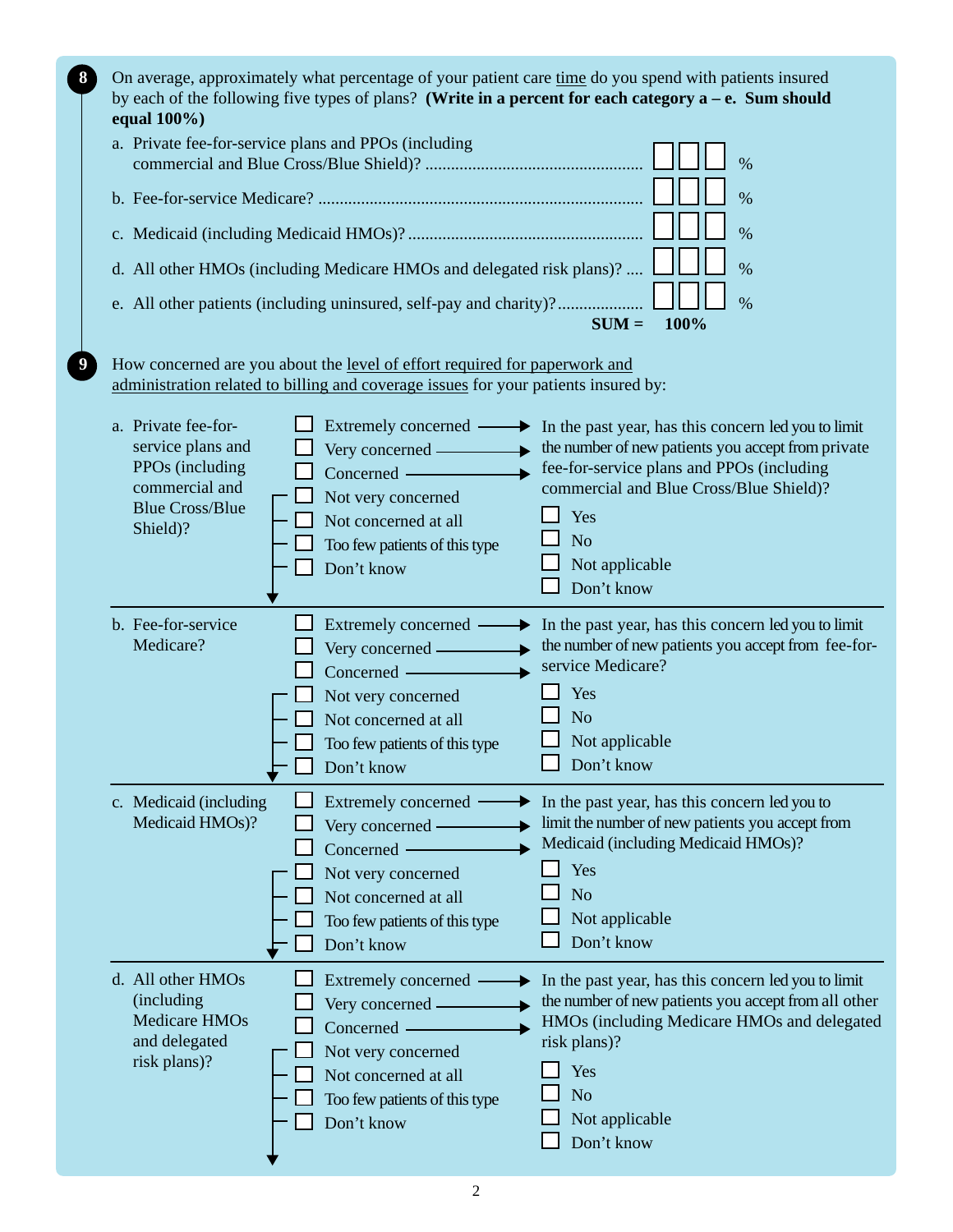**10** How concerned are you about the level of reimbursement for patients insured by:

| a. Private fee-for-<br>service plans and<br>PPOs (including<br>commercial and<br><b>Blue Cross/Blue</b><br>Shield)? | Extremely concerned -<br>Very concerned -<br>Concerned -<br>Not very concerned<br>Not concerned at all<br>Too few patients of this type<br>Don't know | In the past year, has this concern led you to limit<br>▸<br>the number of new patients you accept from private<br>fee-for-service plans and PPOs (including<br>commercial and Blue Cross/Blue Shield)?<br>Yes<br>N <sub>o</sub><br>Not applicable<br>Don't know |
|---------------------------------------------------------------------------------------------------------------------|-------------------------------------------------------------------------------------------------------------------------------------------------------|-----------------------------------------------------------------------------------------------------------------------------------------------------------------------------------------------------------------------------------------------------------------|
| b. Fee-for-service<br>Medicare?                                                                                     | Extremely concerned<br>Very concerned -<br>Concerned -<br>Not very concerned<br>Not concerned at all<br>Too few patients of this type<br>Don't know   | In the past year, has this concern led you to limit<br>the number of new patients you accept from fee-for-<br>service Medicare?<br>Yes<br>N <sub>o</sub><br>Not applicable<br>Don't know                                                                        |
| c. Medicaid (including<br>Medicaid HMOs)?                                                                           | Extremely concerned<br>Very concerned -<br>Concerned -<br>Not very concerned<br>Not concerned at all<br>Too few patients of this type<br>Don't know   | In the past year, has this concern led you to<br>limit the number of new patients you accept from<br>Medicaid (including Medicaid HMOs)?<br>Yes<br>N <sub>o</sub><br>Not applicable<br>Don't know                                                               |
| d. All other HMOs<br>(including<br><b>Medicare HMOs</b><br>and delegated<br>risk plans)?                            | Extremely concerned<br>Very concerned -<br>Concerned —<br>Not very concerned<br>Not concerned at all<br>Too few patients of this type<br>Don't know   | In the past year, has this concern led you to limit<br>the number of new patients you accept from all other<br>HMOs (including Medicare HMOs and delegated<br>risk plans)?<br>Yes<br>N <sub>o</sub><br>Not applicable<br>Don't know                             |

| insured by:                               |                  |             |                                         |          | <b>Not</b> | <b>Too few</b>        |       |
|-------------------------------------------|------------------|-------------|-----------------------------------------|----------|------------|-----------------------|-------|
|                                           | <b>Extremely</b> | <b>Very</b> |                                         | Not very |            | concerned patients of | Don't |
| a. Private fee-for-service plans and PPOs |                  |             | concerned concerned Concerned concerned |          | at all     | this type             | know  |
| (including commercial and Blue Cross/     |                  |             |                                         |          |            |                       |       |
|                                           |                  |             |                                         |          |            |                       |       |
|                                           |                  |             |                                         |          |            |                       |       |
|                                           |                  |             |                                         |          |            |                       |       |
| d. All other HMOs (including Medicare     |                  |             |                                         |          |            |                       |       |
|                                           |                  |             |                                         |          |            |                       |       |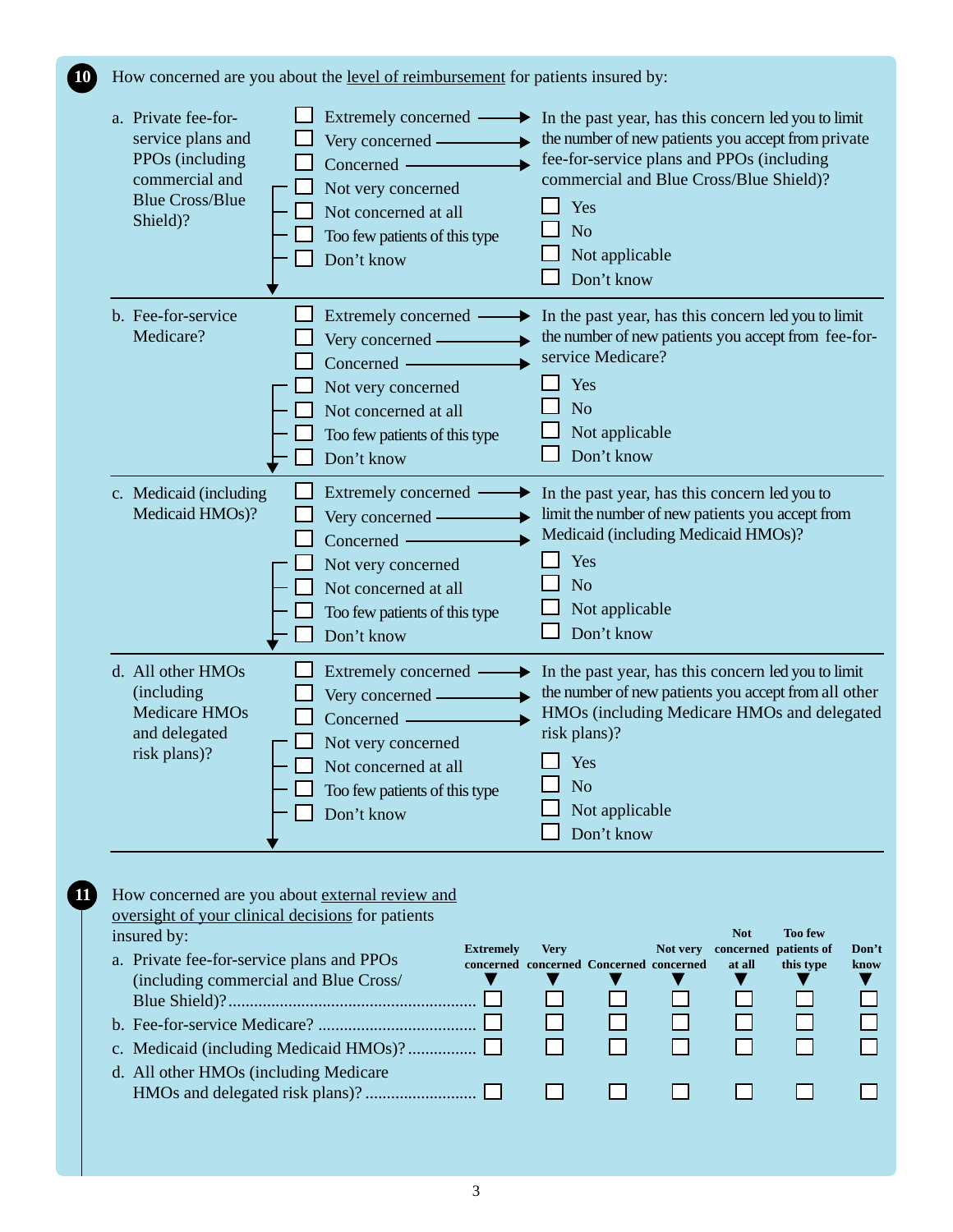| How concerned are you about the timeliness of<br><b>Not</b><br><b>Too few</b><br>claims payments for patients insured by:<br><b>Extremely</b><br><b>Very</b><br>Not very<br>concerned patients of<br>Don't<br>a. Private fee-for-service plans and PPOs<br>concerned concerned Concerned concerned<br>at all<br>this type<br>know<br>(including commercial and Blue Cross/<br>d. All other HMOs (including Medicare                                                            |
|--------------------------------------------------------------------------------------------------------------------------------------------------------------------------------------------------------------------------------------------------------------------------------------------------------------------------------------------------------------------------------------------------------------------------------------------------------------------------------|
| How concerned are you about the Medicare program's actions in pursuing fraud and abuse investigations?<br>Extremely concerned<br>Very concerned<br>Concerned<br>Not very concerned<br>Not concerned at all<br>Don't know                                                                                                                                                                                                                                                       |
| Emergency Physicians $\Rightarrow$ Skip to #15<br>All others continue                                                                                                                                                                                                                                                                                                                                                                                                          |
| In the past year, has concern about the possibility of being investigated for fraud or abuse led you to limit the<br>number of new Medicare patients you accept?<br>Yes<br>N <sub>o</sub><br>Don't know<br>In the past year, when billing Medicare, how often did your practice bill for less than you thought you were<br>entitled to due to concern about a potential fraud or abuse investigation?<br>Never<br>Occasionally<br>Frequently<br>Don't know                     |
| Thinking on average, when referring your patients to other<br>physicians, how difficult is it for you to find suitable<br>physicians or surgeons to whom you can refer patients<br><b>Not</b><br><b>Too few</b><br>difficult<br><b>Very</b><br>Somewhat Not very<br>patients of<br>Don't<br>insured by:<br>difficult<br>difficult<br>difficult<br>at all<br>this type<br>know<br>a. Private fee-for-service plans and PPOs (including<br>d. All other HMOs (including Medicare |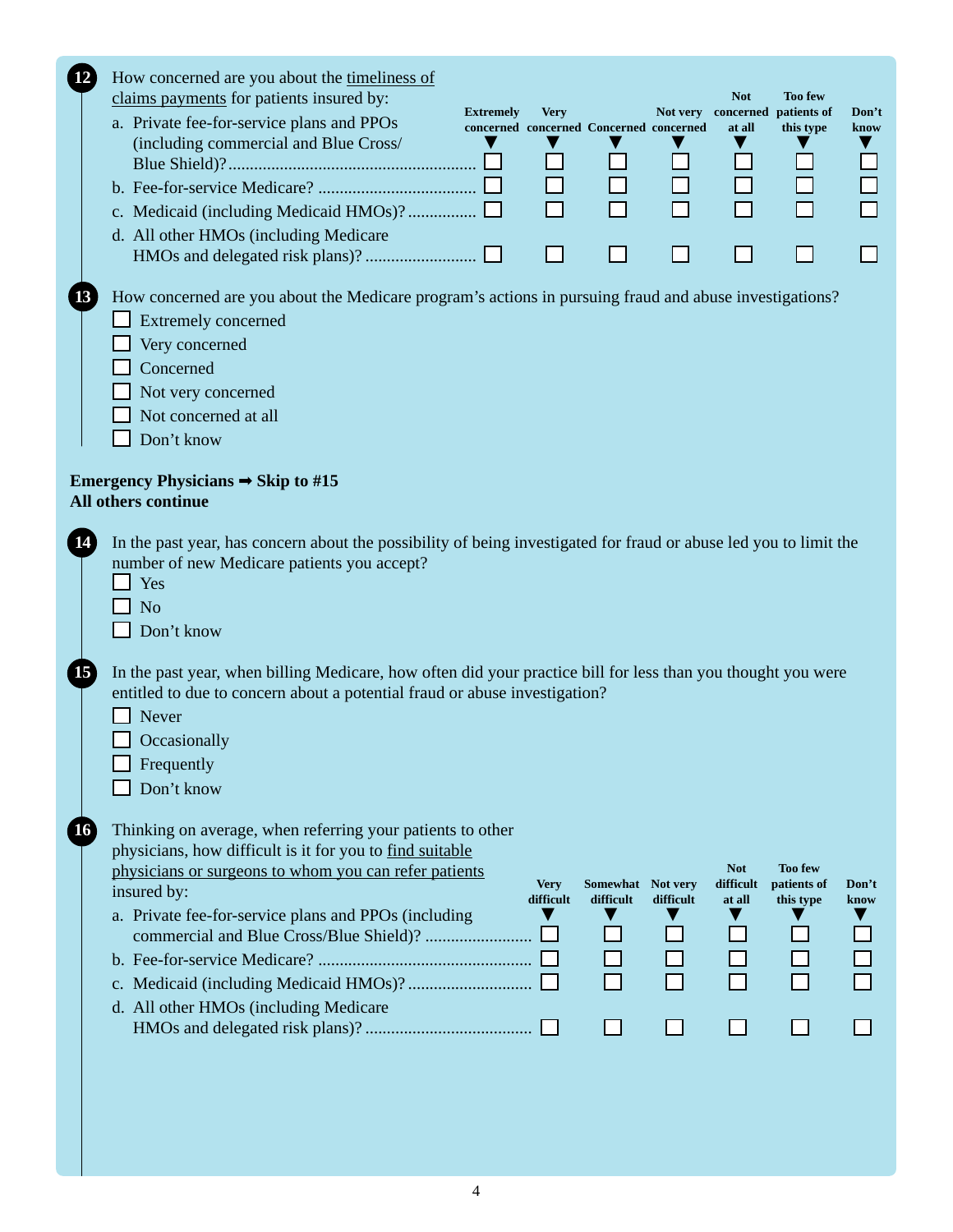|  | <b>IV</b> | Thinking on average, how difficult is it for you to get timely<br>and accurate information about billing and coverage issues<br>from each of the following types of insurers:<br>a. Private fee-for-service plans and PPOs (including<br>d. All other HMOs (including Medicare | <b>Very</b><br>difficult | Somewhat<br>difficult | Not very<br>difficult | <b>Not</b><br>difficult<br>at all | <b>Too few</b><br>patients of<br>this type | Don't<br>know |
|--|-----------|--------------------------------------------------------------------------------------------------------------------------------------------------------------------------------------------------------------------------------------------------------------------------------|--------------------------|-----------------------|-----------------------|-----------------------------------|--------------------------------------------|---------------|
|--|-----------|--------------------------------------------------------------------------------------------------------------------------------------------------------------------------------------------------------------------------------------------------------------------------------|--------------------------|-----------------------|-----------------------|-----------------------------------|--------------------------------------------|---------------|

# **CHANGES IN PRACTICE PATTERNS**

| How would you describe your employment status at the practice location where you see most of your patients?<br>A full or part owner of the practice<br>An employee of the practice<br>Independent contractor $\rightarrow$ Skip to #24                                                                 |
|--------------------------------------------------------------------------------------------------------------------------------------------------------------------------------------------------------------------------------------------------------------------------------------------------------|
| In the past year, has that practice increased, decreased or not changed the number of non-physician clinical<br>staff (e.g., nurse practitioners, physician assistants, registered nurses, etc.)?<br>Increased<br>Decreased<br>Not changed<br>Don't know                                               |
| In the past year, has that practice increased, decreased or not changed the number of billing and administrative staff?<br>Increased<br>Decreased<br>Not changed<br>Don't know                                                                                                                         |
| In the past year, has that practice increased the amount of training provided to office staff on insurance<br>regulations and billing issues?<br>Yes<br>N <sub>o</sub><br>Don't know                                                                                                                   |
| In the past year, has that practice delayed or scaled back plans for spending on equipment or facilities in an<br>effort to reduce practice costs?<br>Yes<br>N <sub>o</sub><br>Don't know                                                                                                              |
| Don't<br>In the past year, did that practice undertake either of the<br><b>Yes</b><br>N <sub>0</sub><br>know<br>following actions in an effort to increase revenue:<br>b. Expand the range of services offered (e.g., add services such<br>as pharmaceutical dispensing, in-office testing, eyeglasses |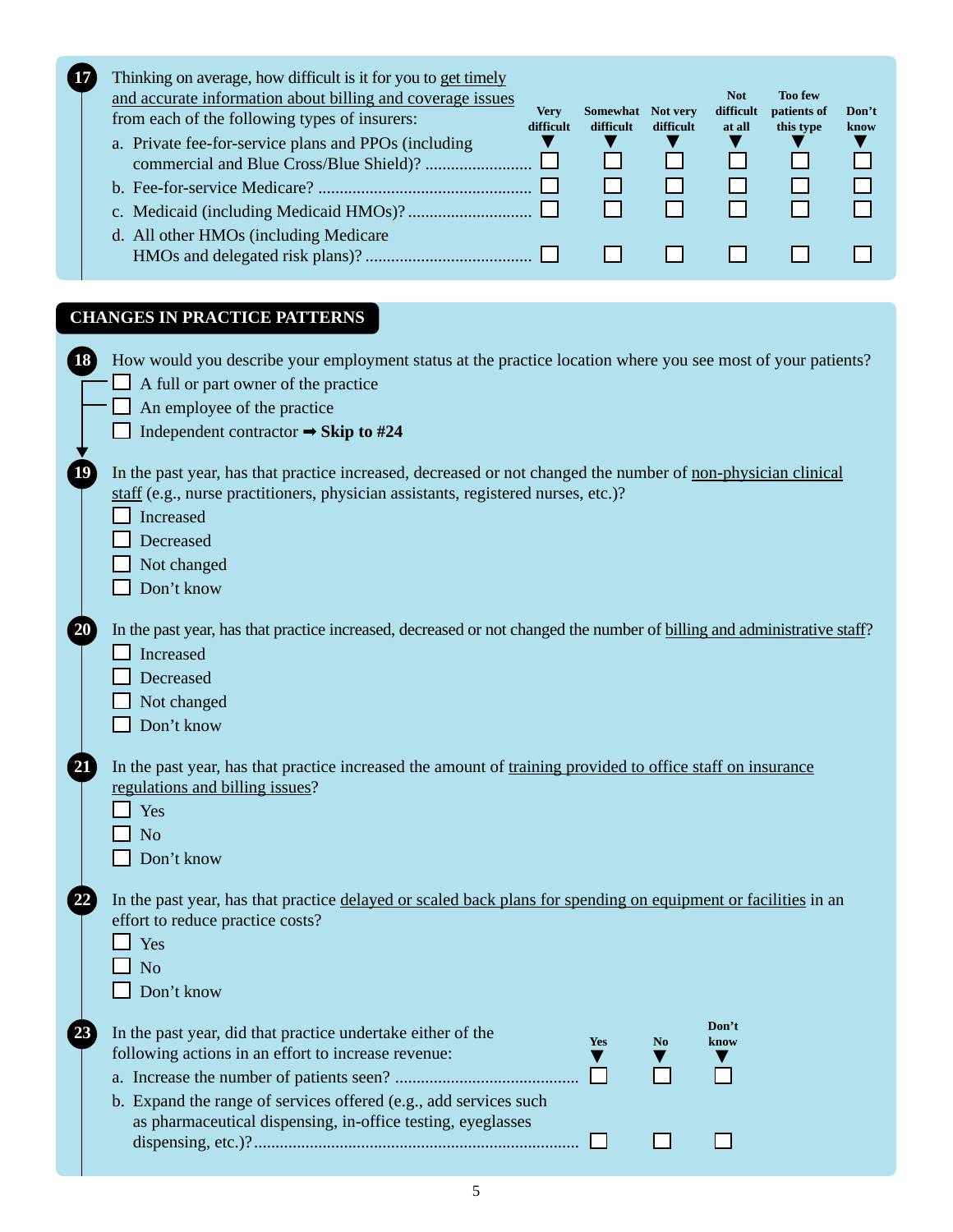|    | Compared to one year ago, are you now spending less, more,<br>or about the same amount of time per patient answering<br>patient and family questions over the telephone for:<br>a. Private fee-for-service and PPO patients (including<br>d. All other HMO patients (including Medicare                                                                                                   | <b>Less</b> | <b>More</b>   | <b>About the</b><br>same                  | Don't<br>know |
|----|-------------------------------------------------------------------------------------------------------------------------------------------------------------------------------------------------------------------------------------------------------------------------------------------------------------------------------------------------------------------------------------------|-------------|---------------|-------------------------------------------|---------------|
|    |                                                                                                                                                                                                                                                                                                                                                                                           |             |               |                                           |               |
|    | Emergency Physicians $\Rightarrow$ Skip to #26<br>All others continue                                                                                                                                                                                                                                                                                                                     |             |               |                                           |               |
| 25 | Compared to one year ago, are you now referring a lower, higher,<br>or equal proportion of patients to other sources of care after hours,<br>such as ERs and urgent care centers for:<br>a. Private fee-for-service and PPO patients (including<br>d. All other HMO patients (including Medicare                                                                                          | Lower       | <b>Higher</b> | Equal<br>proportion proportion proportion | Don't<br>know |
|    |                                                                                                                                                                                                                                                                                                                                                                                           |             |               |                                           |               |
|    | Compared to one year ago, are you now spending less, more, or<br>about the same amount of discretionary time with patients and<br>families during visits for:<br>a. Private fee-for-service and PPO patients (including<br>d. All other HMO patients (including Medicare<br>Emergency Physicians $\rightarrow$ Skip to #29                                                                | Less        | <b>More</b>   | <b>About the</b><br>same                  | Don't<br>know |
|    | All others continue<br>A. Are you currently accepting new patients?<br>Yes<br>No $\rightarrow$ Skip to #28<br>Don't know $\rightarrow$ Skip to #28                                                                                                                                                                                                                                        |             |               |                                           |               |
|    | B. For each of the following types of patients, indicate<br>whether you are accepting all, some, or no new<br>patients of this type at the present time:<br>All new<br>a. Private fee-for-service and PPO patients (including<br>c. Medicaid patients (including Medicaid HMOs)?<br>d. All other HMO patients (including Medicare<br>e. All other patients (including uninsured, self-pay | Some new    | No new        | Don't<br>know                             |               |

6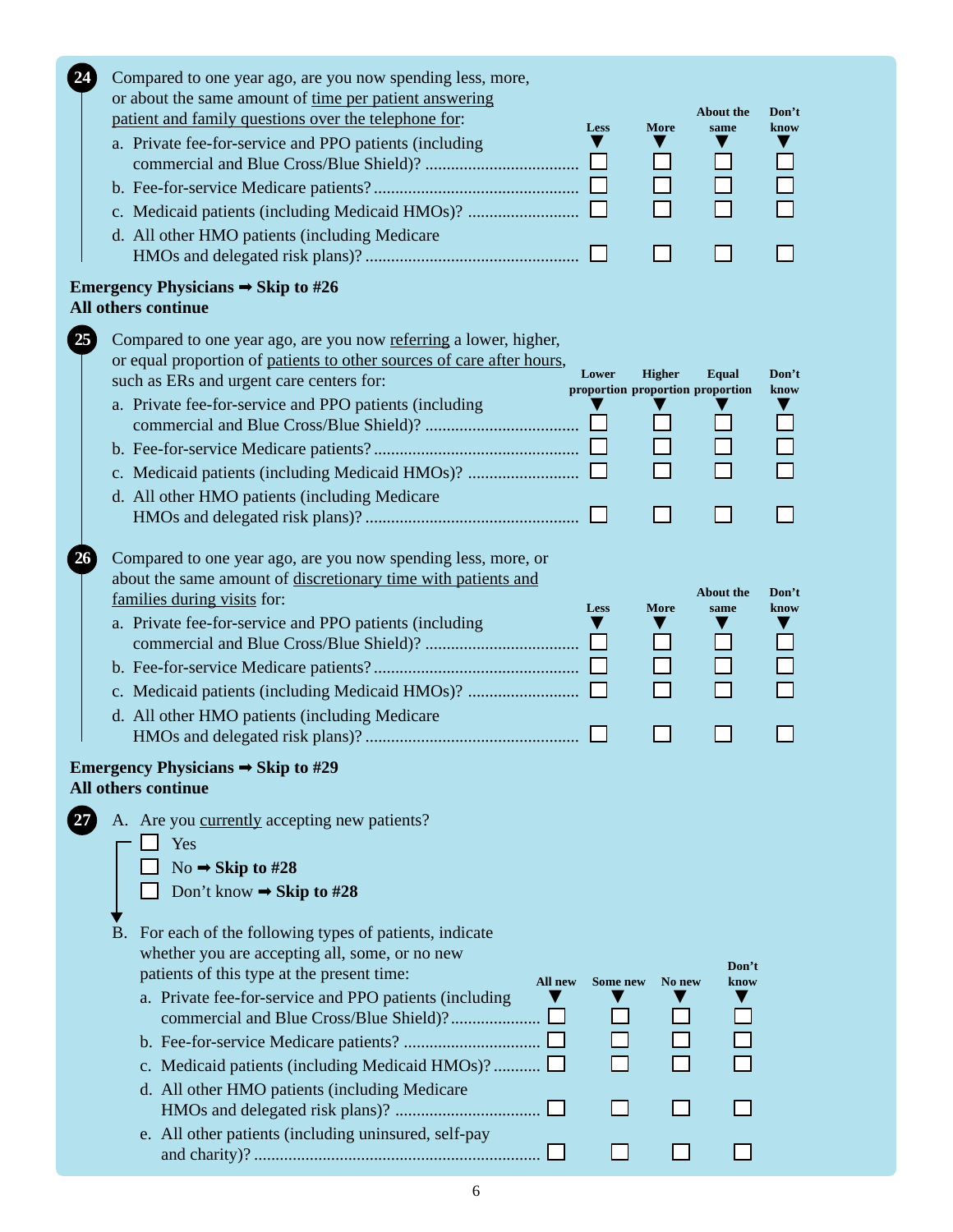| 28 |           | A. In the past year, have you made any change at all to the priority given to Medicare patients who                                                                                                 |
|----|-----------|-----------------------------------------------------------------------------------------------------------------------------------------------------------------------------------------------------|
|    |           | are seeking an appointment with you?                                                                                                                                                                |
|    |           | Yes                                                                                                                                                                                                 |
|    |           | No $\rightarrow$ Skip to #29                                                                                                                                                                        |
|    |           | Not applicable $\Rightarrow$ Skip to #29                                                                                                                                                            |
|    |           | Don't know $\rightarrow$ Skip to #29                                                                                                                                                                |
|    | <b>B.</b> | Compared to last year, are your Medicare patients now given a much higher priority, a somewhat higher<br>priority, a somewhat lower priority, or a much lower priority when seeking an appointment? |
|    |           | Much higher priority                                                                                                                                                                                |
|    |           | Somewhat higher priority                                                                                                                                                                            |
|    |           | Somewhat lower priority                                                                                                                                                                             |
|    |           | Much lower priority                                                                                                                                                                                 |
|    |           | Don't know                                                                                                                                                                                          |
|    |           | A. Are you aware of any changes in Medicare fee-for-service payments that have occurred since<br>January 1, 2002?                                                                                   |
|    |           | Yes                                                                                                                                                                                                 |
|    |           | No $\rightarrow$ Skip to #30                                                                                                                                                                        |
|    |           | Don't know $\rightarrow$ Skip to #30                                                                                                                                                                |
|    | <b>B.</b> | Has the net impact of these payment changes been to increase your Medicare revenue, decrease<br>your Medicare revenue, or have they not had an impact on your Medicare revenue?                     |
|    |           | Increased my Medicare revenue                                                                                                                                                                       |
|    |           | Decreased my Medicare revenue                                                                                                                                                                       |
|    |           | <b>Example 1</b> Have not had an impact on my Medicare revenue $\Rightarrow$ Skip to #30                                                                                                            |
|    |           | Don't know $\rightarrow$ Skip to #30                                                                                                                                                                |
|    |           |                                                                                                                                                                                                     |
|    |           | Would you say that the net impact of these Medicare payment changes has been to increase or                                                                                                         |
|    |           | decrease your Medicare revenue by 1-5 percent, 6-10 percent, or more than 10 percent?                                                                                                               |
|    |           | $\Box$ Increase by 1-5 percent                                                                                                                                                                      |
|    |           | Increase by 6-10 percent                                                                                                                                                                            |
|    |           | Increase by more than 10 percent                                                                                                                                                                    |
|    |           | Decrease by 1-5 percent                                                                                                                                                                             |
|    |           | Decrease by 6-10 percent                                                                                                                                                                            |
|    |           | Decrease by more than 10 percent                                                                                                                                                                    |
|    |           | Don't know                                                                                                                                                                                          |
|    |           |                                                                                                                                                                                                     |
|    |           |                                                                                                                                                                                                     |